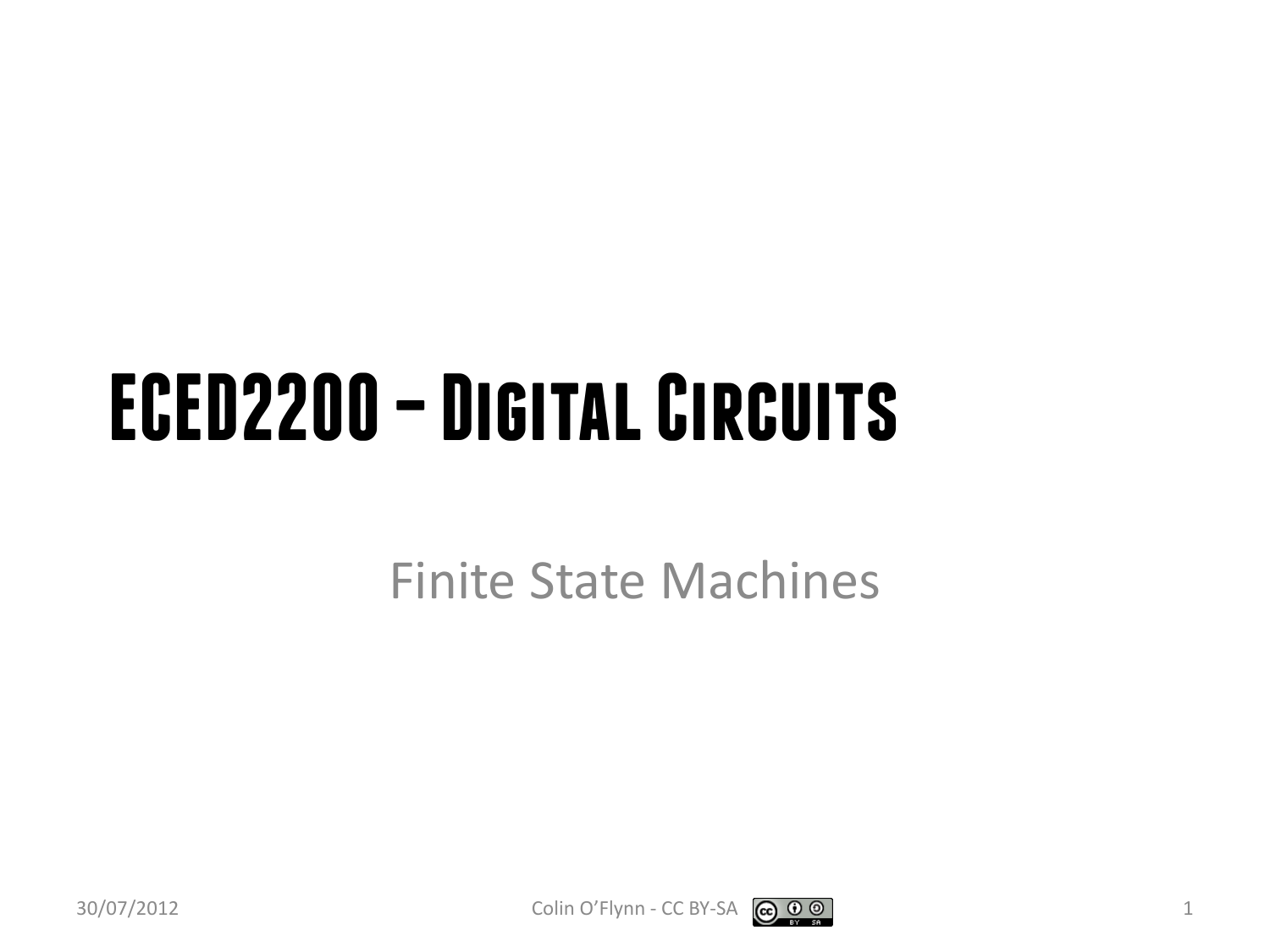## **General Notes**

- See updates to these slides: [www.newae.com/teaching](http://www.newae.com/teaching)
- These slides licensed under '[Creative Commons Attribution-ShareAlike](http://creativecommons.org/licenses/by-sa/3.0/) 3.0 [Unported](http://creativecommons.org/licenses/by-sa/3.0/) License'
- These slides are not the complete course they are extended in-class
- You will find the following references useful, see [www.newae.com/teaching](http://www.newae.com/teaching) for more information/links:
	- The book "Bebop to the Boolean Boogie" which is available to Dalhousie Students
	- Course notes (covers almost everything we will discuss in class)
	- Various websites such as e.g.: [www.play-hookey.com](http://www.play-hookey.com/)
	- The book "Contemporary Logic Design", which was used in previous iterations of the class and you may have already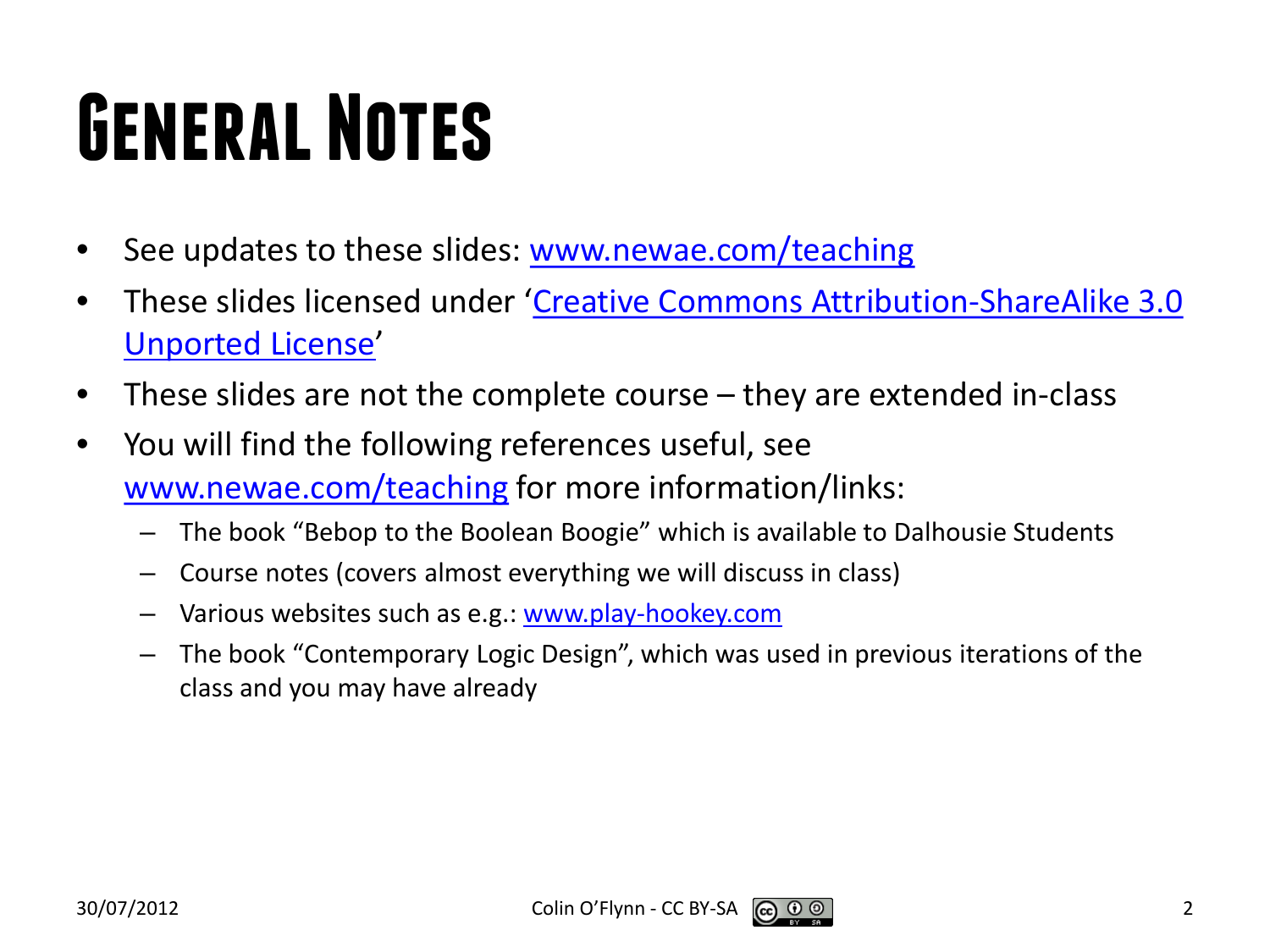# **Finite State Machine (FSM)**

- **Step 1:** Understand the Problem
- **Step 2:** Draw Initial State Diagram
- **Step 3:** Minimize State Diagram (if possible)
- **Step 4:** Perform State Assignment, draw state transition table
- **Step 5:** Choose Flip-Flops / Technology
- **Step 6:** Implement FSM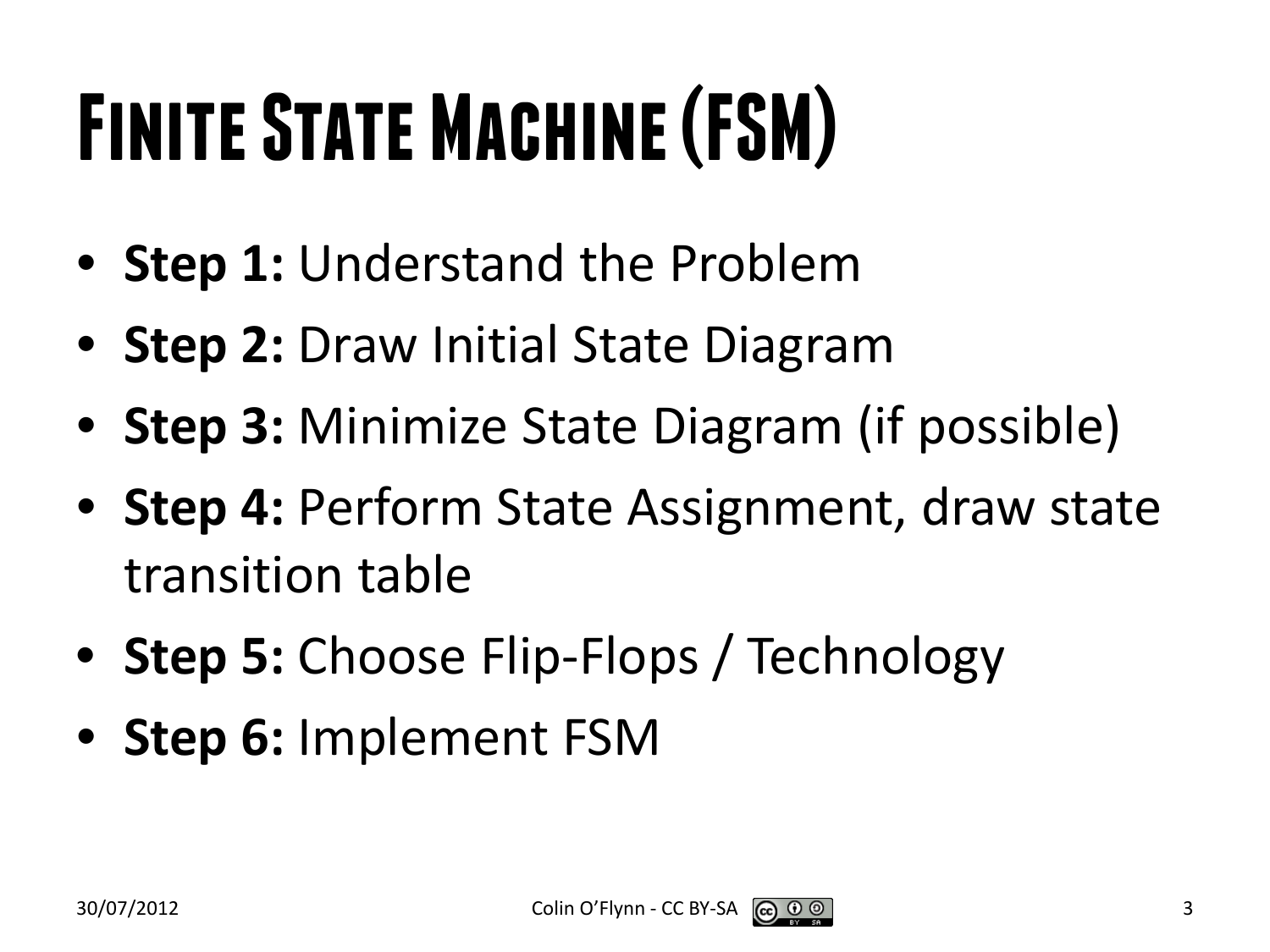## **Step 1: Understand the Problem**

e.g.: Design a vending machine which takes 25₵ or \$1 coins, and releases candy when \$1.25 has been deposited. No changes is given, assuming you have 'Q' and 'L' (Quarter & Loonie) inputs.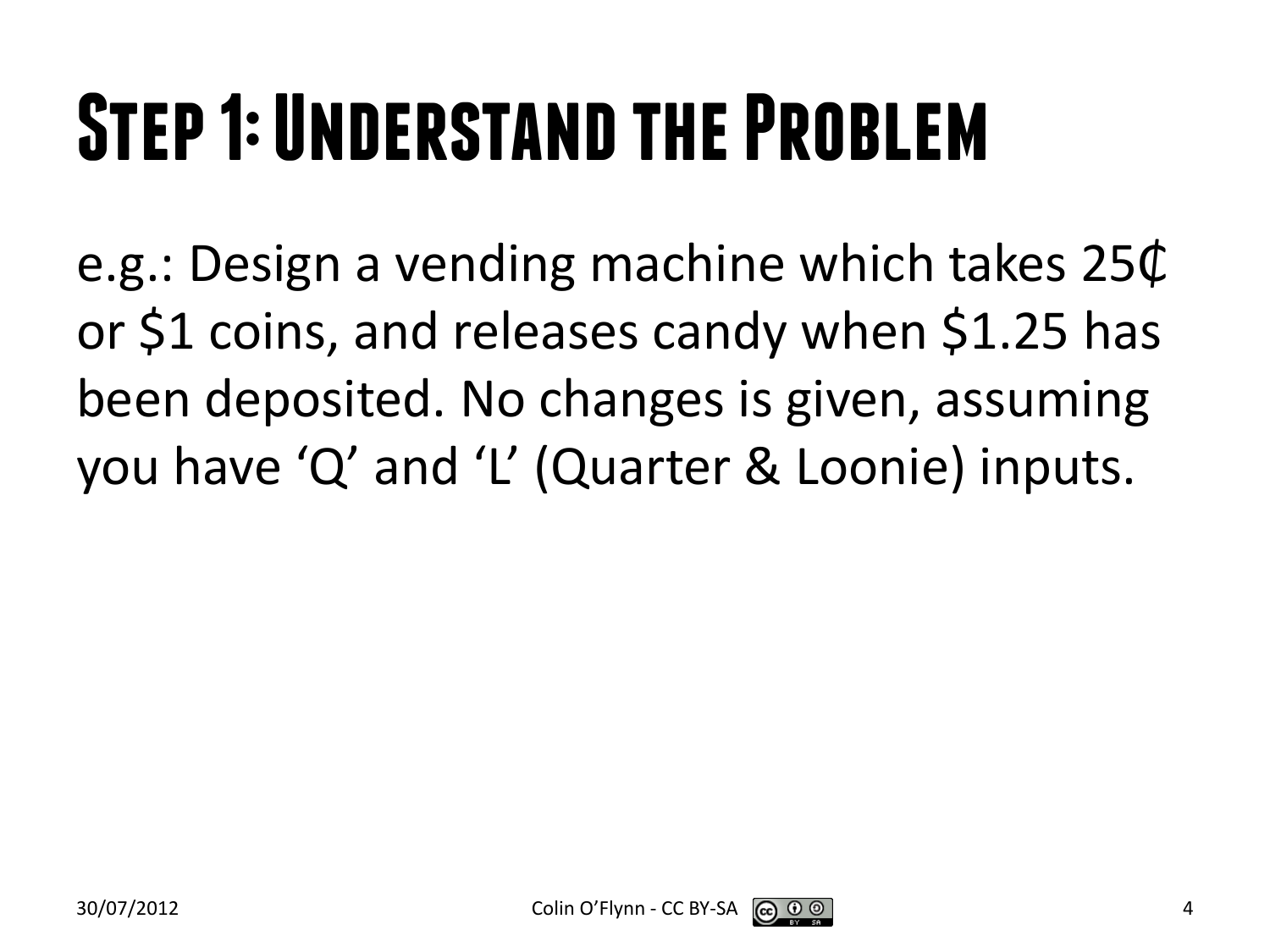#### **Step 1: Understand the Problem**





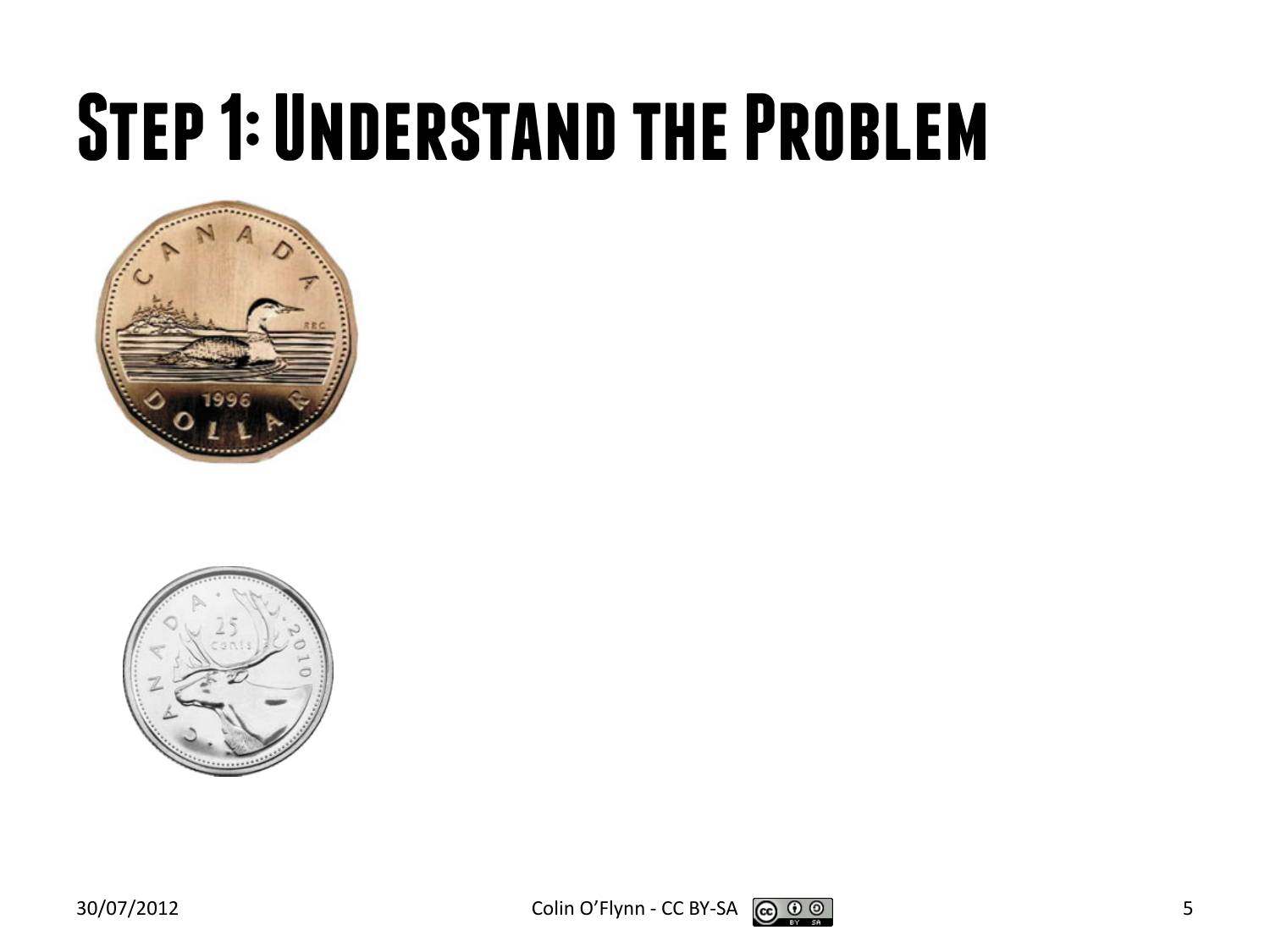#### **Step 1: Understand the Problem**











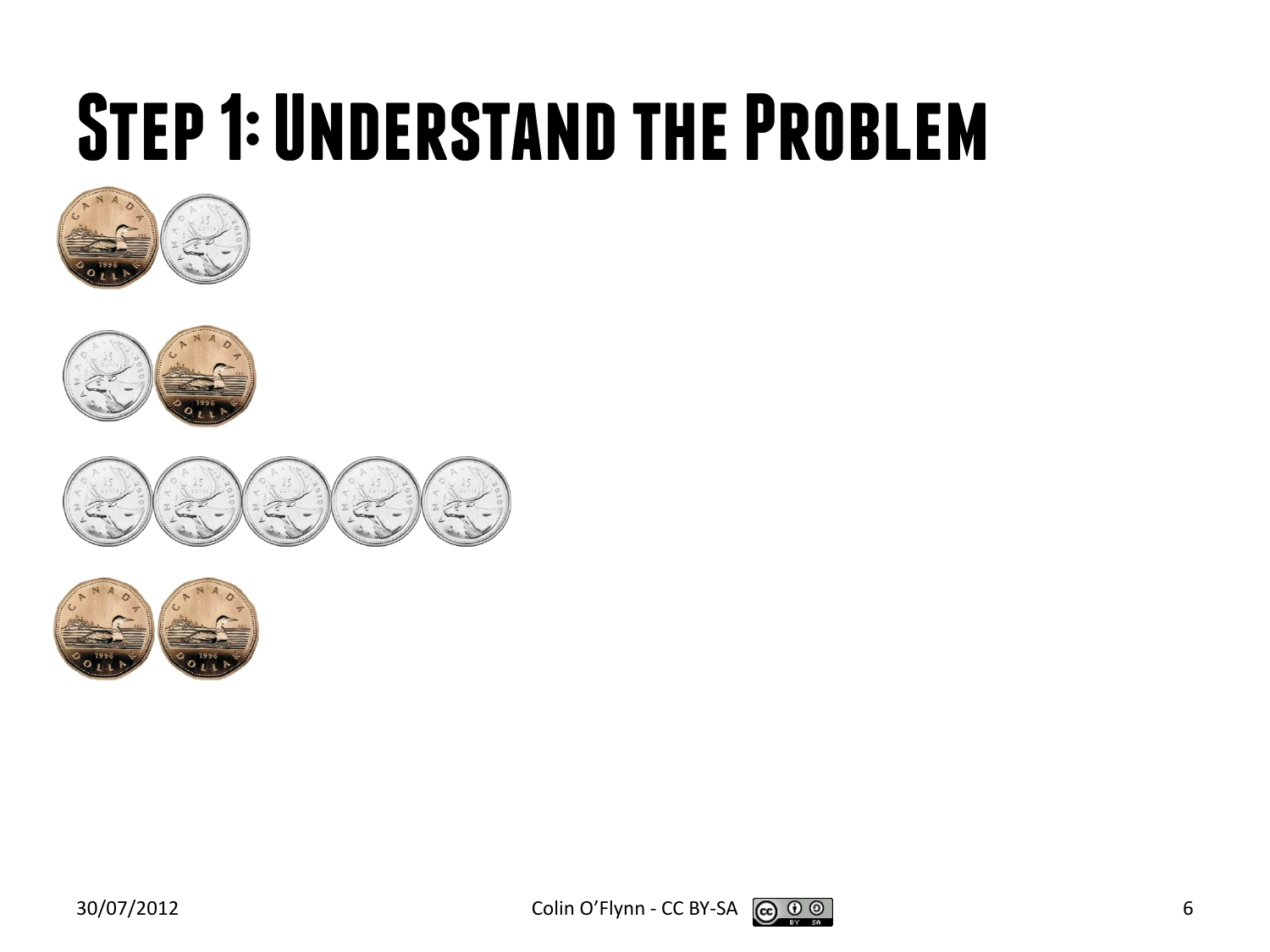#### **Step 2: Draw Initial Diagram**



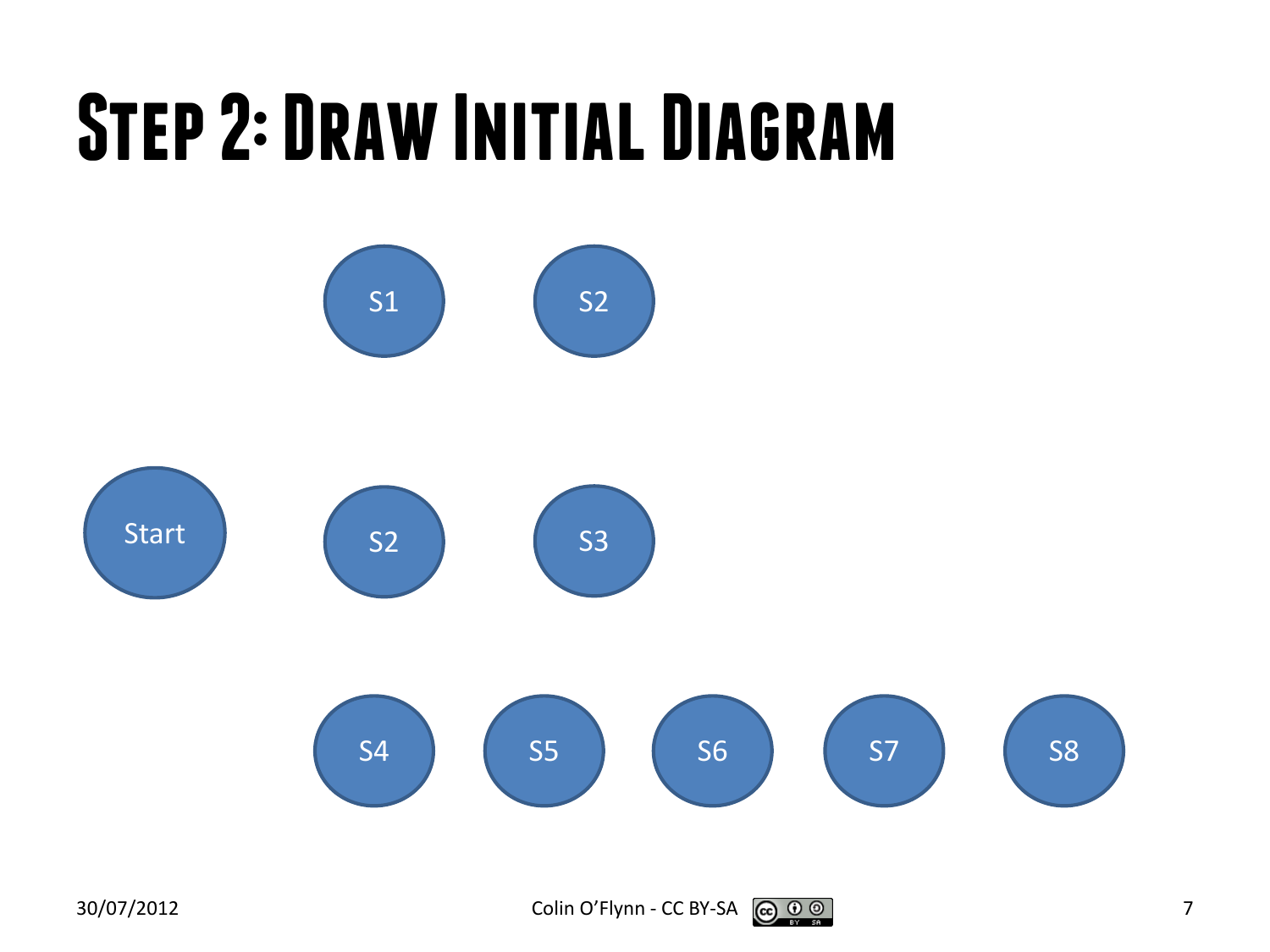## **Step 3: Draw Minimized State Diagram**

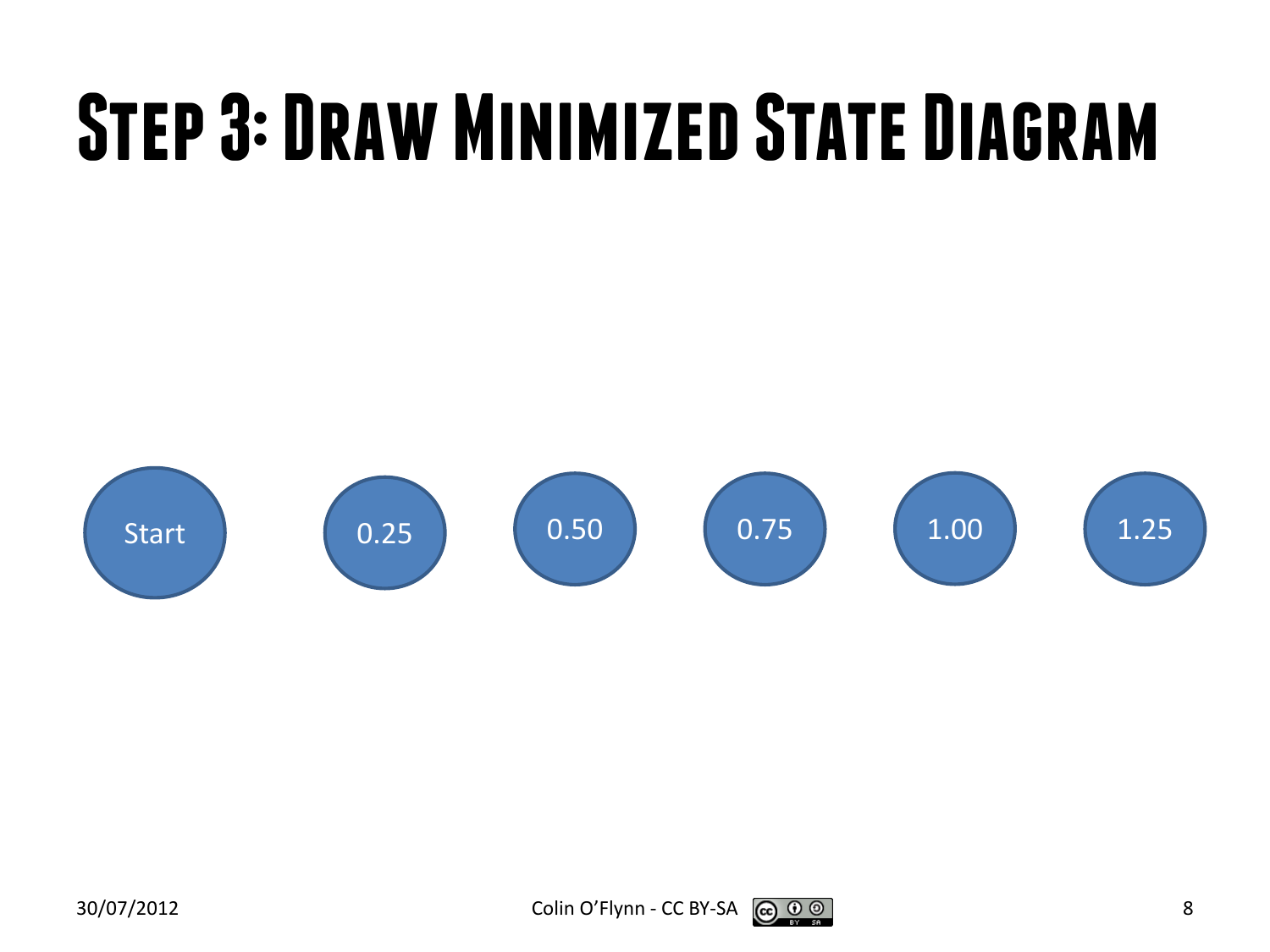#### **Step 3: Symbolic State Table**

| <b>State</b> | Quarter          | Loonie         | <b>Next State</b> | Release          |
|--------------|------------------|----------------|-------------------|------------------|
| 0.00         | $\pmb{0}$        | $\pmb{0}$      | 0.00              | $\pmb{0}$        |
| 0.00         | $\pmb{0}$        | $\mathbf 1$    | 1.00              | $\pmb{0}$        |
| 0.00         | $\mathbf 1$      | $\pmb{0}$      | 0.25              | $\mathbf 0$      |
| 0.00         | $\mathbf 1$      | $\mathbf 1$    | ?                 | $\pmb{0}$        |
| 0.25         | $\pmb{0}$        | $\pmb{0}$      | 0.25              | $\pmb{0}$        |
| 0.25         | $\pmb{0}$        | $\mathbf 1$    | $1.25\,$          | $\mathbf 0$      |
| 0.25         | $\mathbf 1$      | $\pmb{0}$      | $0.50\,$          | $\pmb{0}$        |
| 0.25         | $\mathbf 1$      | $\mathbf 1$    | ?                 | $\pmb{0}$        |
| 0.50         | $\pmb{0}$        | $\pmb{0}$      | 0.50              | $\pmb{0}$        |
| 0.50         | $\pmb{0}$        | $\mathbf 1$    | 1.25              | $\pmb{0}$        |
| 0.50         | $\mathbf 1$      | $\pmb{0}$      | 0.75              | $\pmb{0}$        |
| 0.50         | $\mathbf 1$      | $\mathbf 1$    | $\overline{?}$    | $\boldsymbol{0}$ |
| 0.75         | $\pmb{0}$        | $\pmb{0}$      | 0.75              | $\pmb{0}$        |
| 0.75         | $\pmb{0}$        | $\mathbf 1$    | 1.25              | $\pmb{0}$        |
| 0.75         | $\mathbf 1$      | $\pmb{0}$      | 1.00              | $\pmb{0}$        |
| 0.75         | $\boldsymbol{0}$ | $\mathbf 0$    | $\ddot{?}$        | $\pmb{0}$        |
| $1.00\,$     | $\pmb{0}$        | $\pmb{0}$      | 1.00              | $\pmb{0}$        |
| $1.00\,$     | $\pmb{0}$        | $\mathbf 1$    | $1.25$            | $\pmb{0}$        |
| $1.00\,$     | $\mathbf 1$      | $\pmb{0}$      | $1.25$            | $\pmb{0}$        |
| 1.00         | $\mathbf 1$      | $\mathbf 1$    | ?                 | $\pmb{0}$        |
| $1.25\,$     | $\overline{?}$   | $\overline{?}$ | 0.00              | $\mathbf 1$      |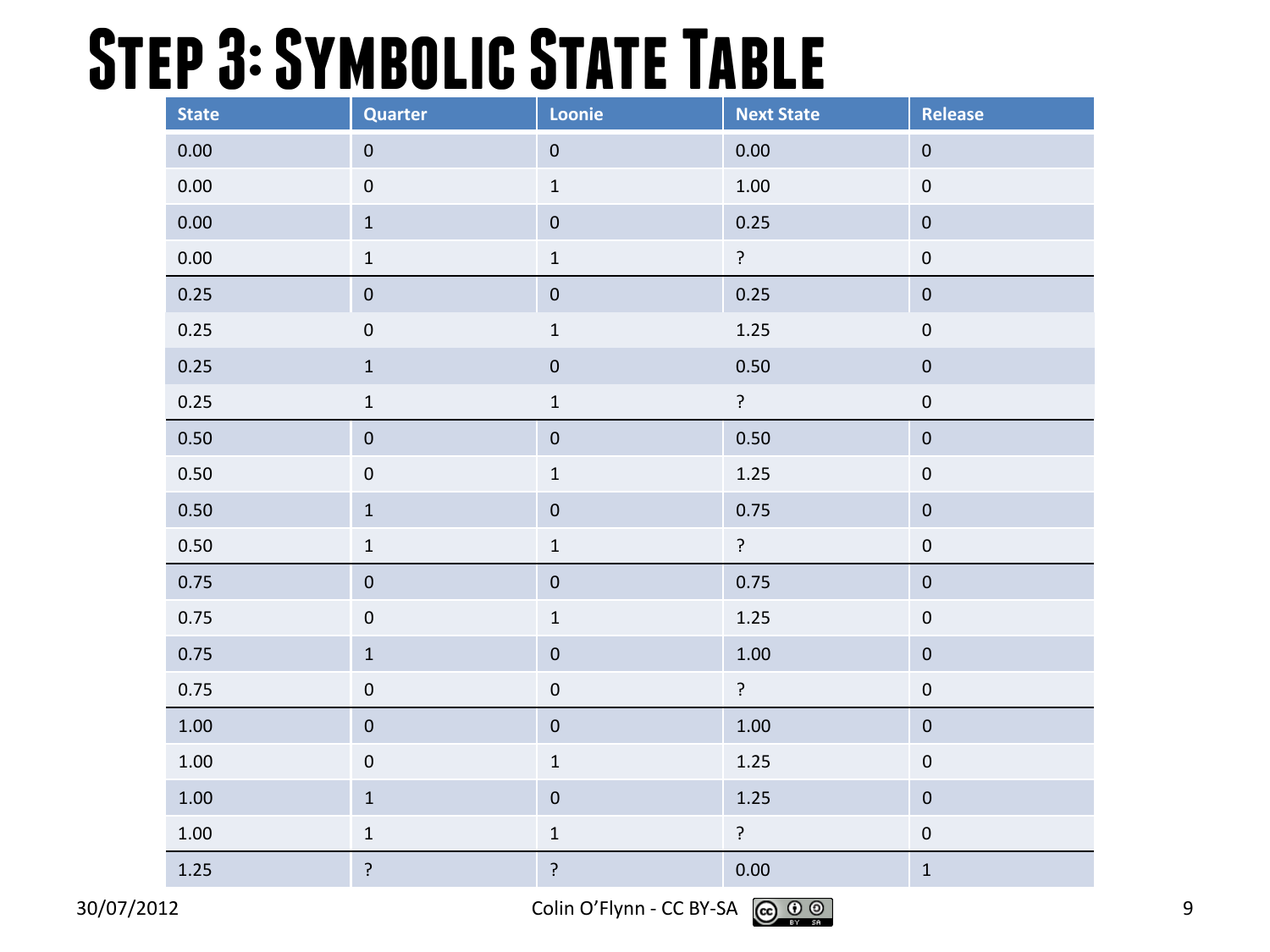### **Step 4: Perform State Assignment**

- $000 = 0.00$
- $001 = 0.25$
- $010 = 0.50$
- $011 = 0.75$
- $100 = 1.00$
- $101 = 1.25$

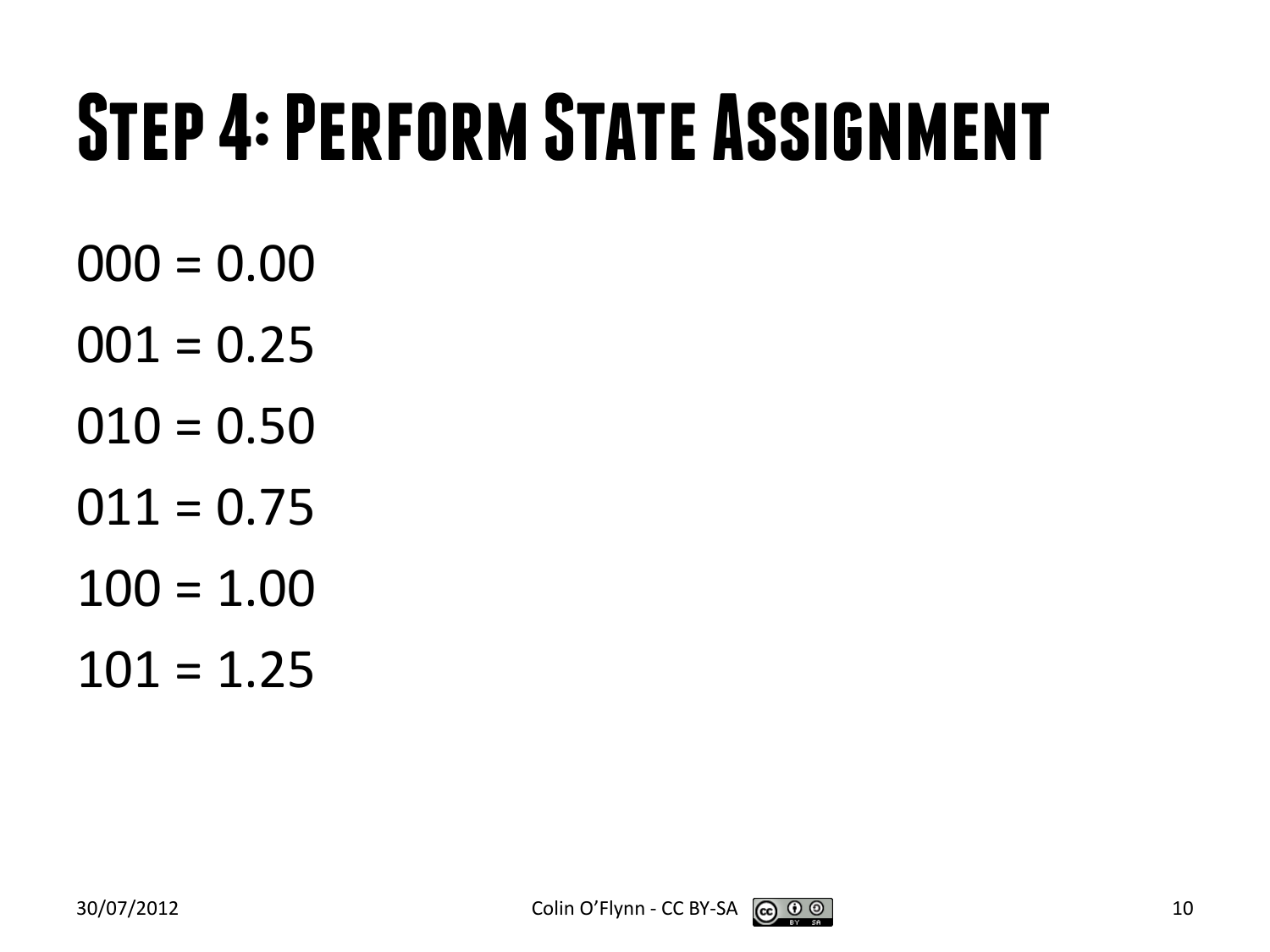#### **Step 4: State Transition Table + Outputs**

| <b>Present State</b> | <b>Quarter</b>         | Loonie         | <b>Next State</b> | Release          |  |
|----------------------|------------------------|----------------|-------------------|------------------|--|
| 000                  | $\pmb{0}$<br>$\pmb{0}$ |                | 000               | $\pmb{0}$        |  |
| 000                  | $\pmb{0}$              | $\mathbf 1$    | 100               | $\pmb{0}$        |  |
| 000                  | $\mathbf 1$            | $\pmb{0}$      | 001               | $\pmb{0}$        |  |
| 000                  | $\mathbf 1$            | $\mathbf 1$    | $\tilde{.}$       | $\pmb{0}$        |  |
| 001                  | $\pmb{0}$              | $\pmb{0}$      | 001               | $\pmb{0}$        |  |
| 001                  | $\pmb{0}$              | $\mathbf 1$    | $101\,$           | $\pmb{0}$        |  |
| 001                  | $\mathbf 1$            | $\mathbf 0$    | 010               | $\pmb{0}$        |  |
| 001                  | $\mathbf 1$            | $\mathbf 1$    | $\overline{?}$    | $\pmb{0}$        |  |
| 010                  | $\pmb{0}$              | $\pmb{0}$      | 010               | $\pmb{0}$        |  |
| 010                  | $\pmb{0}$              | $\mathbf 1$    | 101               | $\pmb{0}$        |  |
| 010                  | $\mathbf 1$            | $\pmb{0}$      | 011               | $\pmb{0}$        |  |
| 010                  | $\mathbf 1$            | $\mathbf 1$    | $\overline{?}$    | $\pmb{0}$        |  |
| 011                  | $\pmb{0}$              | $\pmb{0}$      | 011               | $\pmb{0}$        |  |
| ${\tt 011}$          | $\pmb{0}$              | $\mathbf 1$    | $101\,$           | $\pmb{0}$        |  |
| 011                  | $\mathbf 1$            | $\pmb{0}$      | 100               | $\pmb{0}$        |  |
| 011                  | $\pmb{0}$              | $\pmb{0}$      | $\overline{?}$    | $\mathbf 0$      |  |
| 100                  | $\pmb{0}$              | $\pmb{0}$      | 100               | $\pmb{0}$        |  |
| 100                  | $\pmb{0}$              | $\mathbf 1$    | 101               | $\boldsymbol{0}$ |  |
| 100                  | $\mathbf 1$            | $\mathbf 0$    | 101               | $\mathbf 0$      |  |
| 100                  | $\mathbf 1$            | $\mathbf 1$    | $\ddot{?}$        | $\boldsymbol{0}$ |  |
| $101\,$              | $\cdot$                | $\overline{?}$ | 000               | $\mathbf 1$      |  |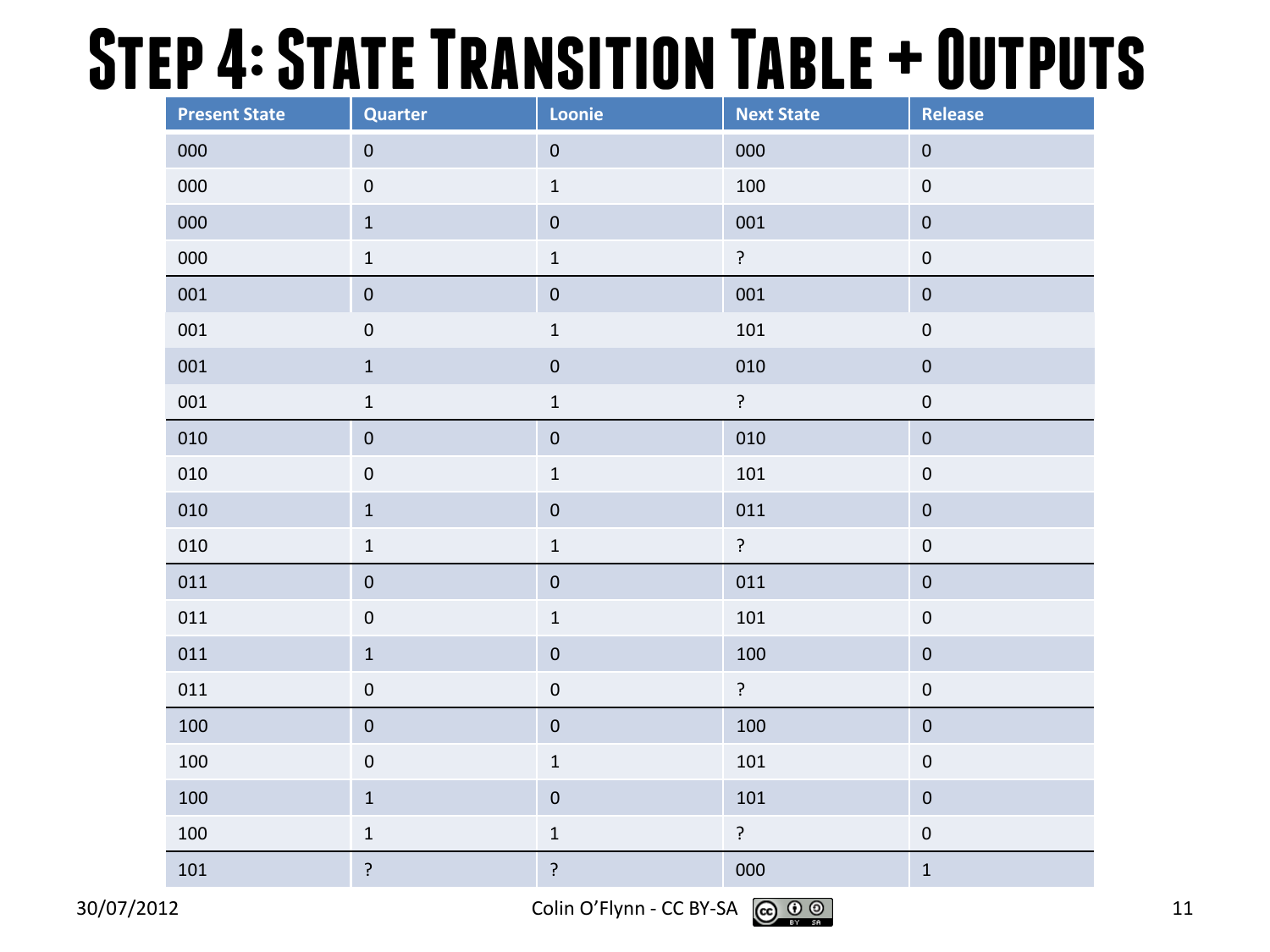## **Step 5: Choose Flip-Flops**

- D flip-flops simplify design
- JK flip-flops simplify logic

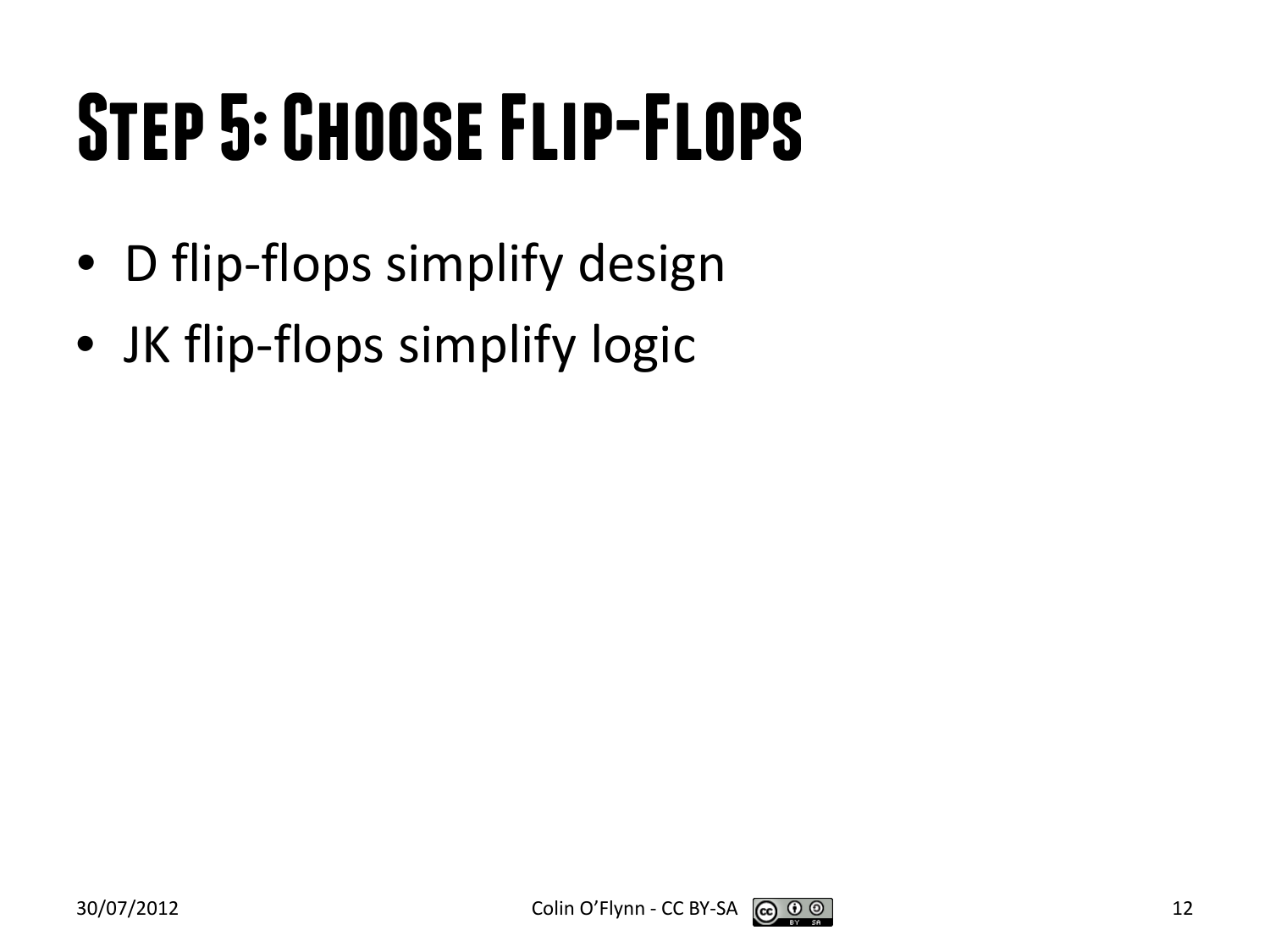#### **D Flip-Flops (Partial Example)**

|               | <b>State</b> | <b>Quarter</b>   | Loonie           | <b>Next State</b> | <b>D Flip-Flop Entries</b> |                |                  |
|---------------|--------------|------------------|------------------|-------------------|----------------------------|----------------|------------------|
|               |              |                  |                  |                   | Da                         | Db             | $Dc$             |
| 000           |              | $\pmb{0}$        | $\boldsymbol{0}$ | 000               | $\boldsymbol{0}$           | $\pmb{0}$      | $\pmb{0}$        |
|               | 000          | $\pmb{0}$        | $\mathbf 1$      | 100               | $\mathbf 1$                | $\pmb{0}$      | $\pmb{0}$        |
|               | 000          | $\mathbf 1$      | $\boldsymbol{0}$ | 001               | $\pmb{0}$                  | $\pmb{0}$      | $\mathbf 1$      |
|               | 000          | $\mathbf 1$      | $\mathbf 1$      | $\overline{?}$    | $\overline{?}$             | $\overline{?}$ | $\overline{?}$   |
| 001           |              | $\pmb{0}$        | $\boldsymbol{0}$ | 001               | $\boldsymbol{0}$           | $\pmb{0}$      | $\mathbf 1$      |
| 001           |              | $\pmb{0}$        | $\mathbf{1}$     | 101               | $\mathbf 1$                | $\pmb{0}$      | $\mathbf{1}$     |
| 001           |              | $\mathbf 1$      | $\boldsymbol{0}$ | 010               | $\pmb{0}$                  | $\mathbf 1$    | $\pmb{0}$        |
| 001           |              | $\mathbf 1$      | $1\,$            | $\overline{?}$    | ?                          | $\overline{?}$ | $\mathbf{S}$     |
| 010           |              | $\pmb{0}$        | $\pmb{0}$        | 010               | $\boldsymbol{0}$           | $\mathbf 1$    | $\pmb{0}$        |
| 010           |              | $\pmb{0}$        | $\,1\,$          | 101               | $\,1\,$                    | $\pmb{0}$      | $\mathbf 1$      |
| 010           |              | $\mathbf 1$      | $\mathbf 0$      | 011               | $\pmb{0}$                  | $\mathbf 1$    | $\mathbf 1$      |
|               | 010          | $\mathbf 1$      | $\mathbf 1$      | $\overline{?}$    | $\overline{?}$             | $\overline{?}$ | $\overline{?}$   |
| 011           |              | $\boldsymbol{0}$ | $\pmb{0}$        | 011               | $\pmb{0}$                  | $\mathbf 1$    | $\mathbf 1$      |
| 011           |              | $\pmb{0}$        | $\mathbf{1}$     | 101               | $\,1\,$                    | $\pmb{0}$      | $\mathbf 1$      |
|               | 011          | $\mathbf 1$      | $\boldsymbol{0}$ | 100               | $\mathbf 1$                | $\pmb{0}$      | $\boldsymbol{0}$ |
|               | 011          | $\pmb{0}$        | $\pmb{0}$        | $\overline{?}$    | $\overline{?}$             | $\overline{?}$ | $\overline{?}$   |
|               | 100          | $\pmb{0}$        | $\boldsymbol{0}$ | 100               | $\mathbf{1}$               | $\pmb{0}$      | $\pmb{0}$        |
| 100           |              | $\pmb{0}$        | $\mathbf{1}$     | 101               | $\mathbf 1$                | $\pmb{0}$      | $\mathbf 1$      |
|               | 100          | $\mathbf 1$      | $\boldsymbol{0}$ | 101               | $\mathbf 1$                | $\pmb{0}$      | $\mathbf 1$      |
| 100           |              | $\mathbf 1$      | $\mathbf 1$      | $\overline{?}$    | $\overline{?}$             | $\mathbf{?}$   | $\overline{?}$   |
| 30/07/201 101 |              | ?                | $\overline{?}$   | 000               | $\pmb{0}$                  | $\pmb{0}$      | $\pmb{0}$        |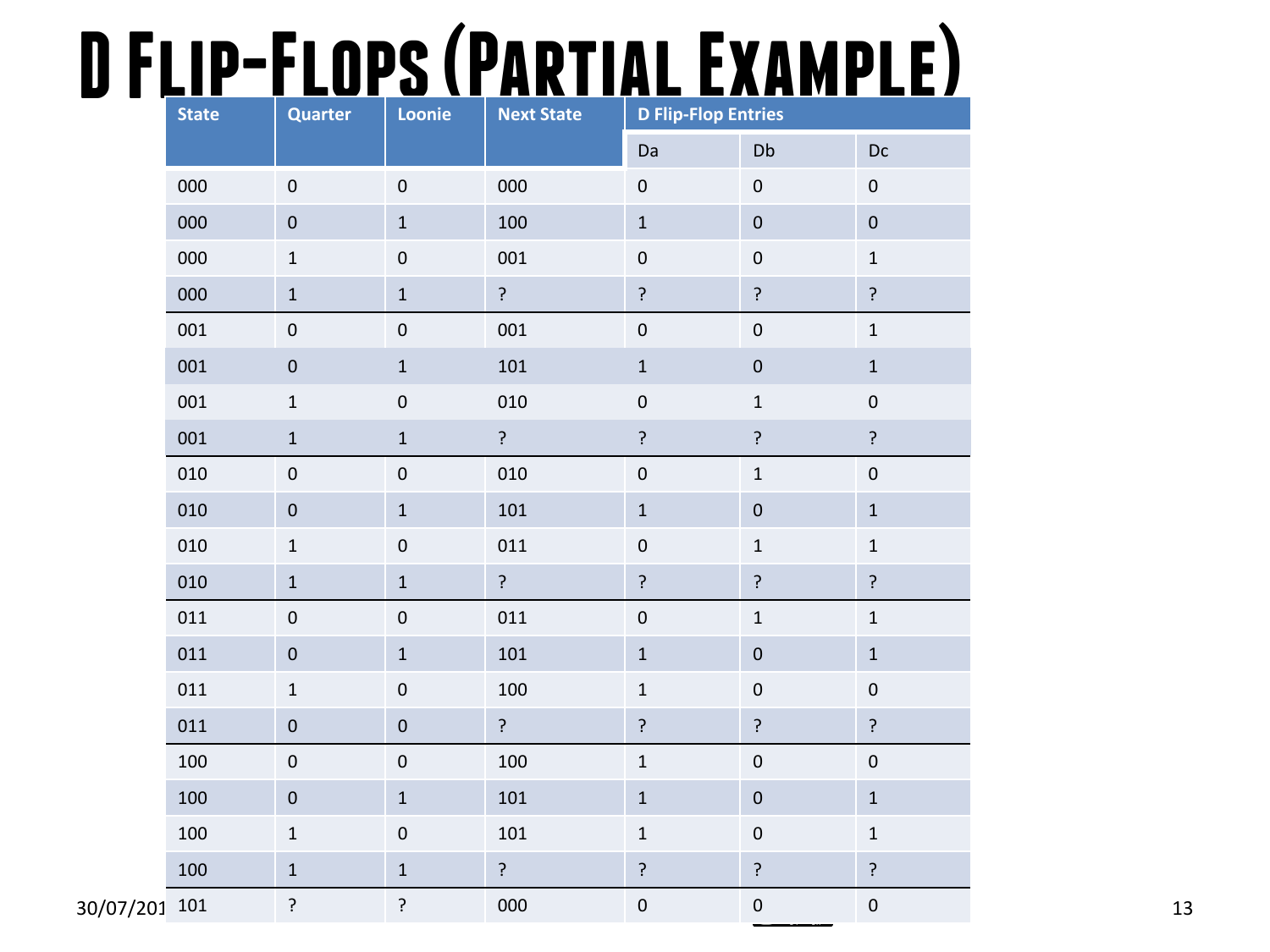# **D Flip-Flops (Partial Example)**

| <b>State</b> | <b>Quarter</b> | Loonie         | <b>Next</b>  |    | <b>D Flip-Flop Entries</b> |    |
|--------------|----------------|----------------|--------------|----|----------------------------|----|
|              |                |                | <b>State</b> | Da | Db                         | Dc |
| 000          | $\Omega$       | $\Omega$       | 000          |    |                            |    |
| 000          | $\overline{0}$ | $\mathbf 1$    | 100          |    |                            |    |
| 000          | $\mathbf 1$    | $\overline{0}$ | 001          |    |                            |    |
| 000          | $\mathbf 1$    | $\mathbf{1}$   | ?            |    |                            |    |
| 001          | 0              | $\Omega$       | 001          |    |                            |    |
| 001          |                |                | 101          |    |                            |    |

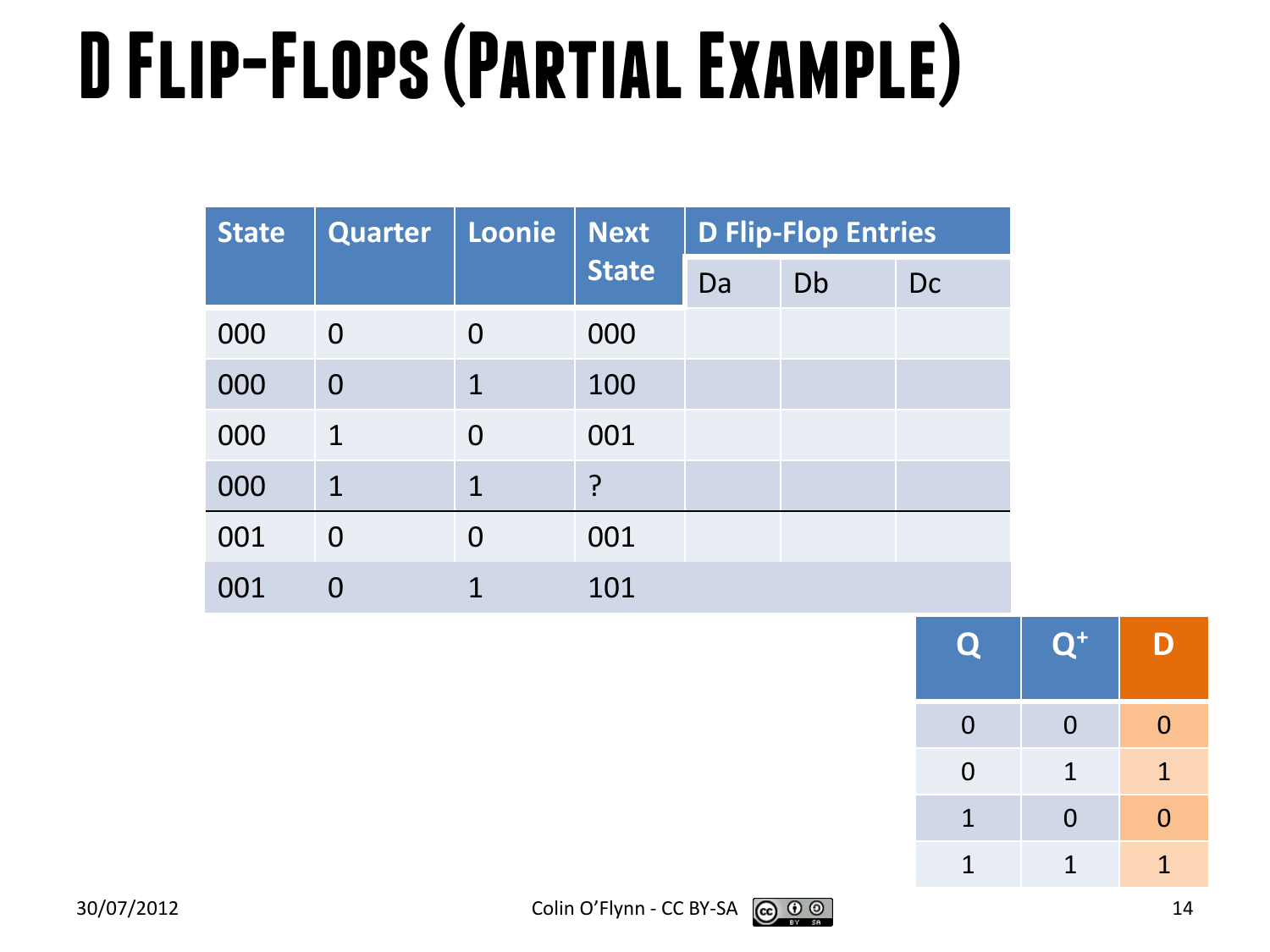## **JK Flip-Flops (Partial Example)**

| <b>State</b> | <b>Quarter</b> | Loonie         | <b>Next</b><br><b>State</b> | <b>JK Flip-Flop Entries</b> |    |    |    |    |    |
|--------------|----------------|----------------|-----------------------------|-----------------------------|----|----|----|----|----|
|              |                |                |                             | Ja                          | Ka | Jb | Kb | Jc | Kc |
| 000          | $\overline{0}$ | $\mathbf 0$    | 000                         |                             |    |    |    |    |    |
| 000          | $\overline{0}$ | $\mathbf{1}$   | 100                         |                             |    |    |    |    |    |
| 000          | $\mathbf{1}$   | $\overline{0}$ | 001                         |                             |    |    |    |    |    |
| 000          | $\mathbf{1}$   | $\mathbf{1}$   | $\cdot$                     |                             |    |    |    |    |    |
| 001          | $\overline{0}$ | $\overline{0}$ | 001                         |                             |    |    |    |    |    |
| 001          | $\overline{0}$ | $\mathbf{1}$   | 101                         |                             |    |    |    |    |    |

| $\mathbf Q$ | $\mathbf{Q}^+$ |   | $\mathbf K$ |
|-------------|----------------|---|-------------|
| $\mathbf 0$ | $\overline{0}$ | 0 |             |
| $\mathbf 0$ | 1              | 1 | ጋ           |
| 1           | 0              |   | 1           |
|             |                |   | N           |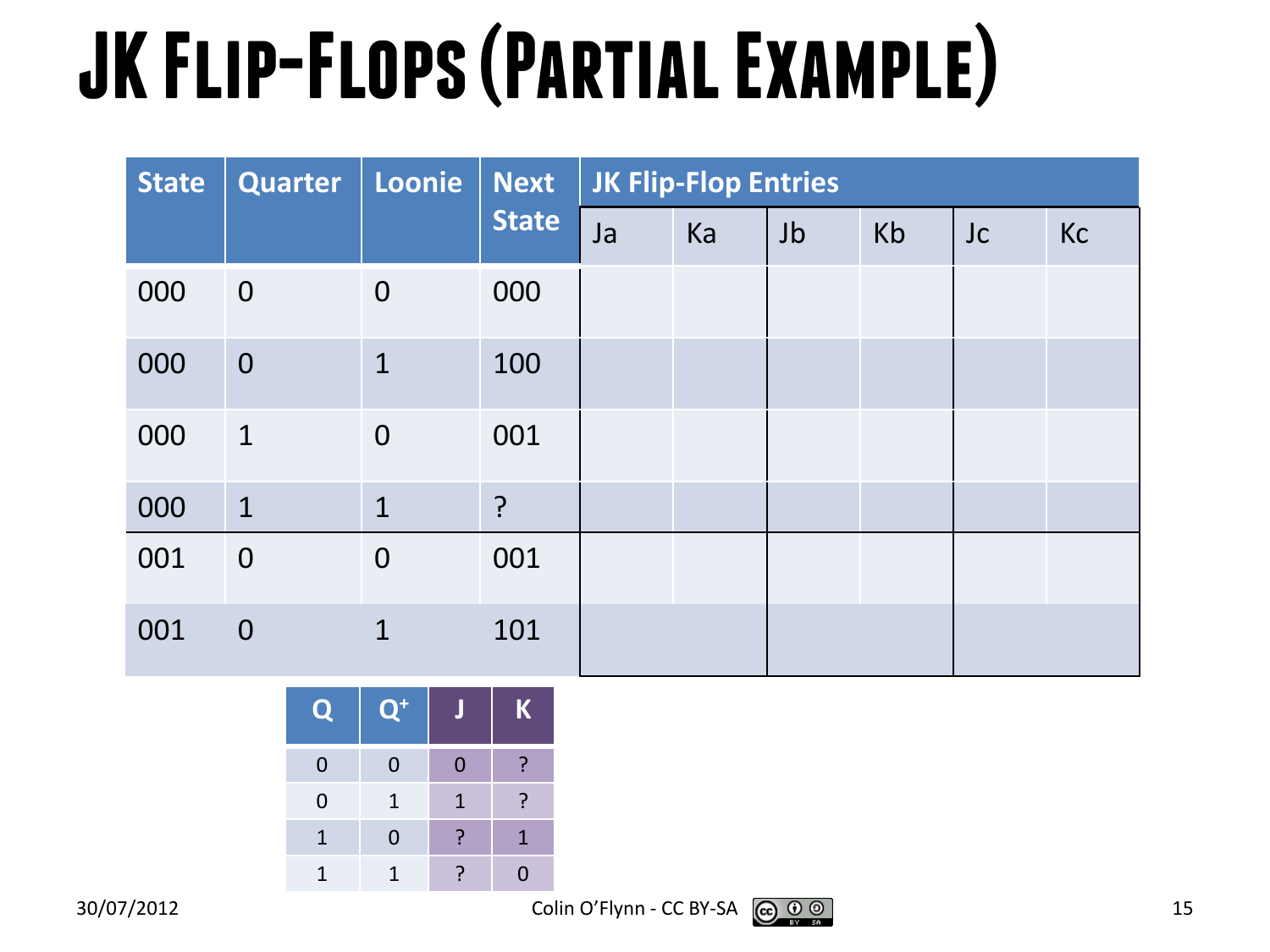## **Step 6: Implement FSM**

• Use K-maps for inputs to FF & for outputs

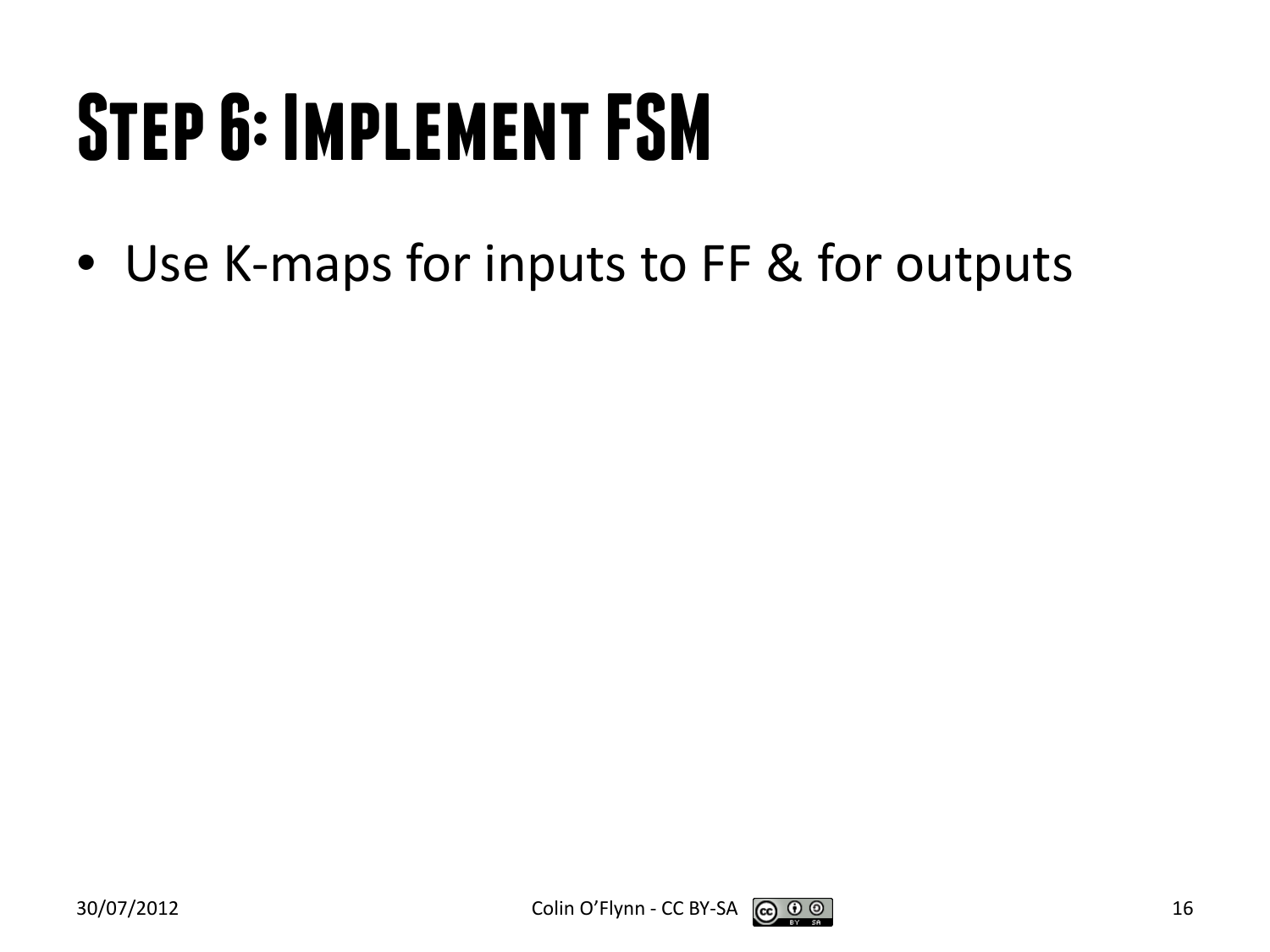## **Choice of States + FF**

Should be apparent there are many ways to encode state, and many choice of FF to use. We are unlikely to 'happen' to choose best implementation, so will use design tools in real life…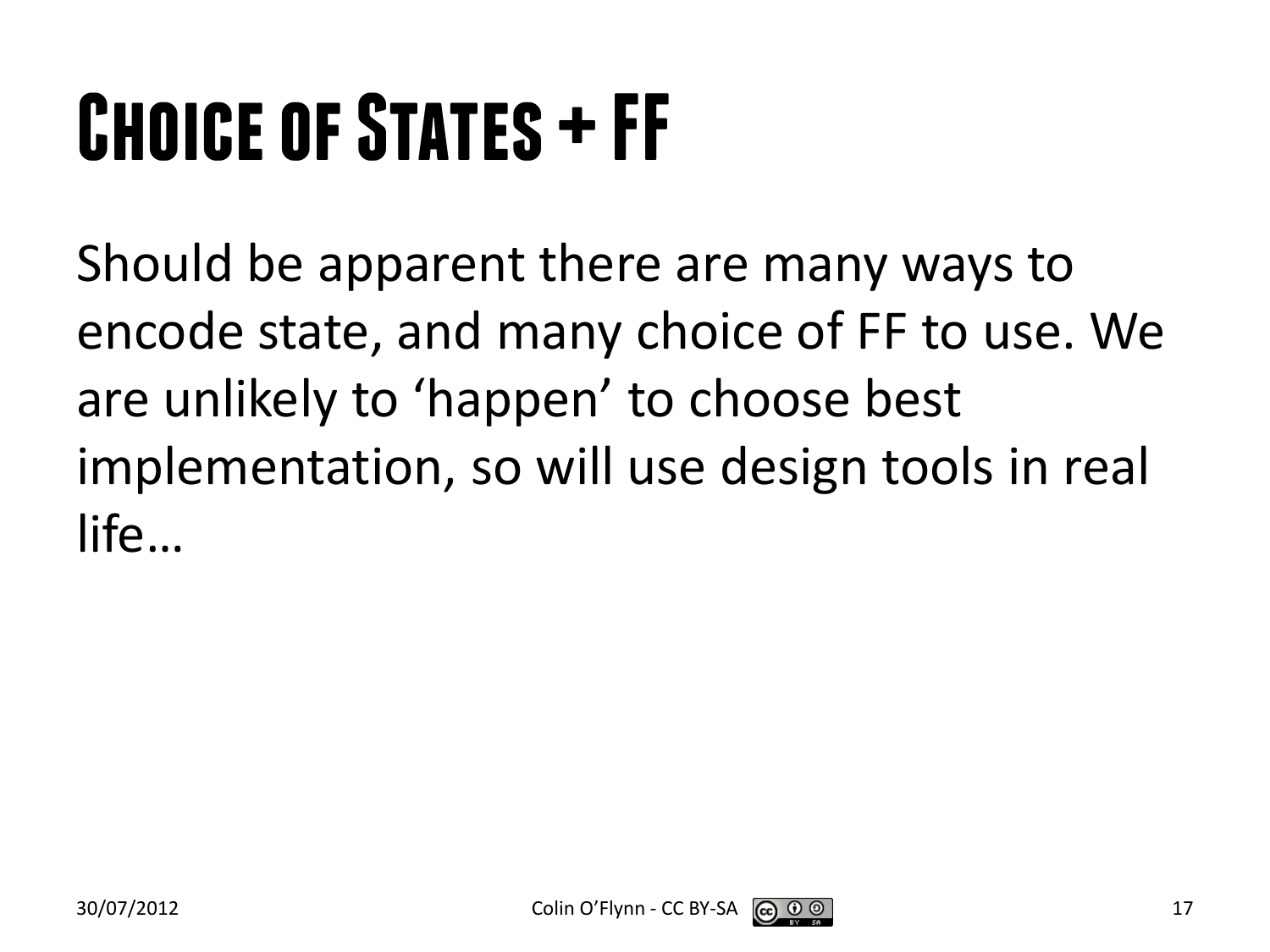#### **FINITE STATE MACHINE –DESIGN EXAMPLE #1**



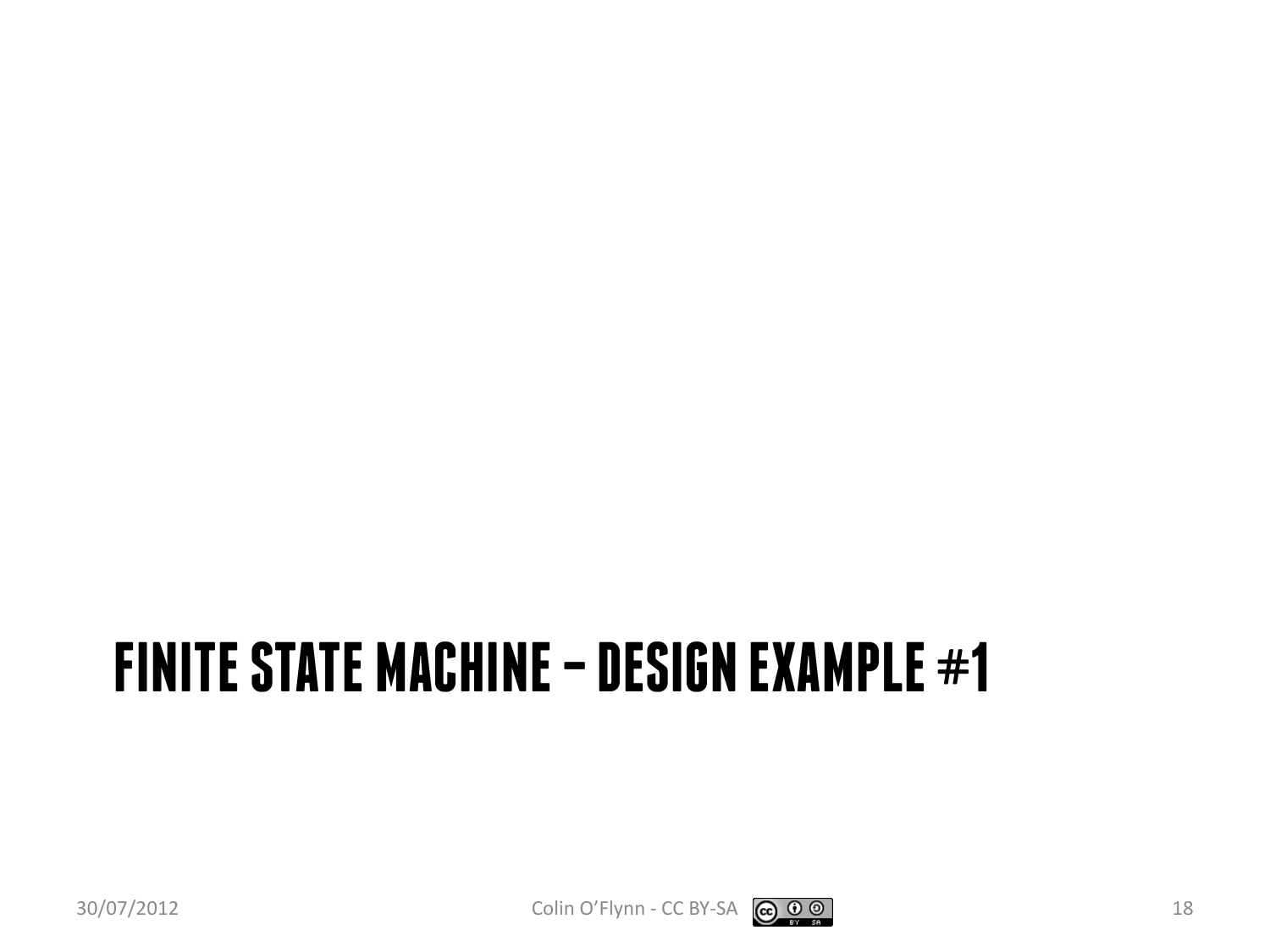## **Specifications**

Design a simple stoplight. Assume one pair of lights is North-South (NS), one is East-West (EW). Pattern is:

- Green 10 seconds
- Yellow 1 second
- Red 1 second

In each direction – that is to say 1s overlap where both sets red. Assume you have 1 Hz clock available.

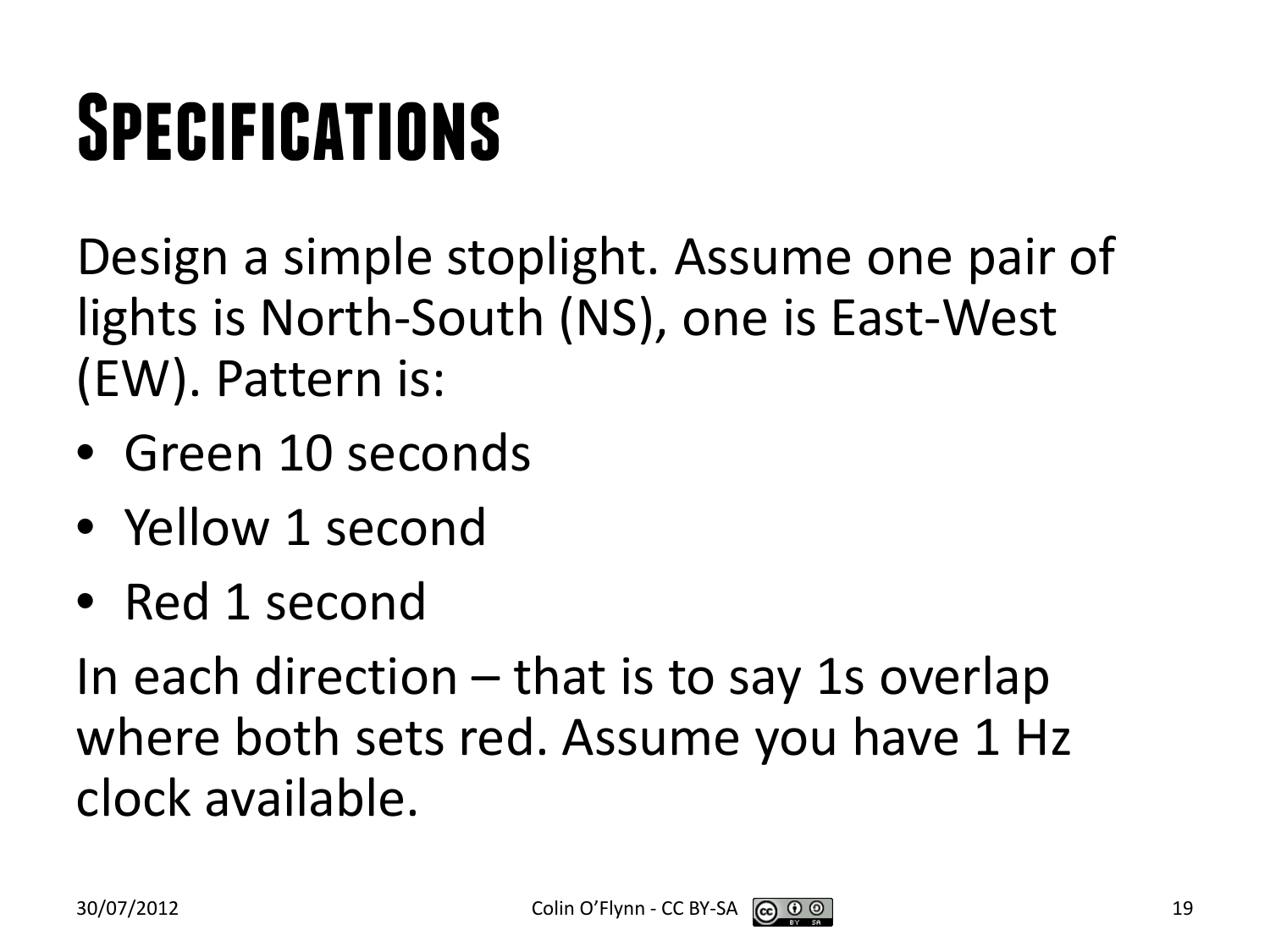#### **Step 1: Understand Problem**



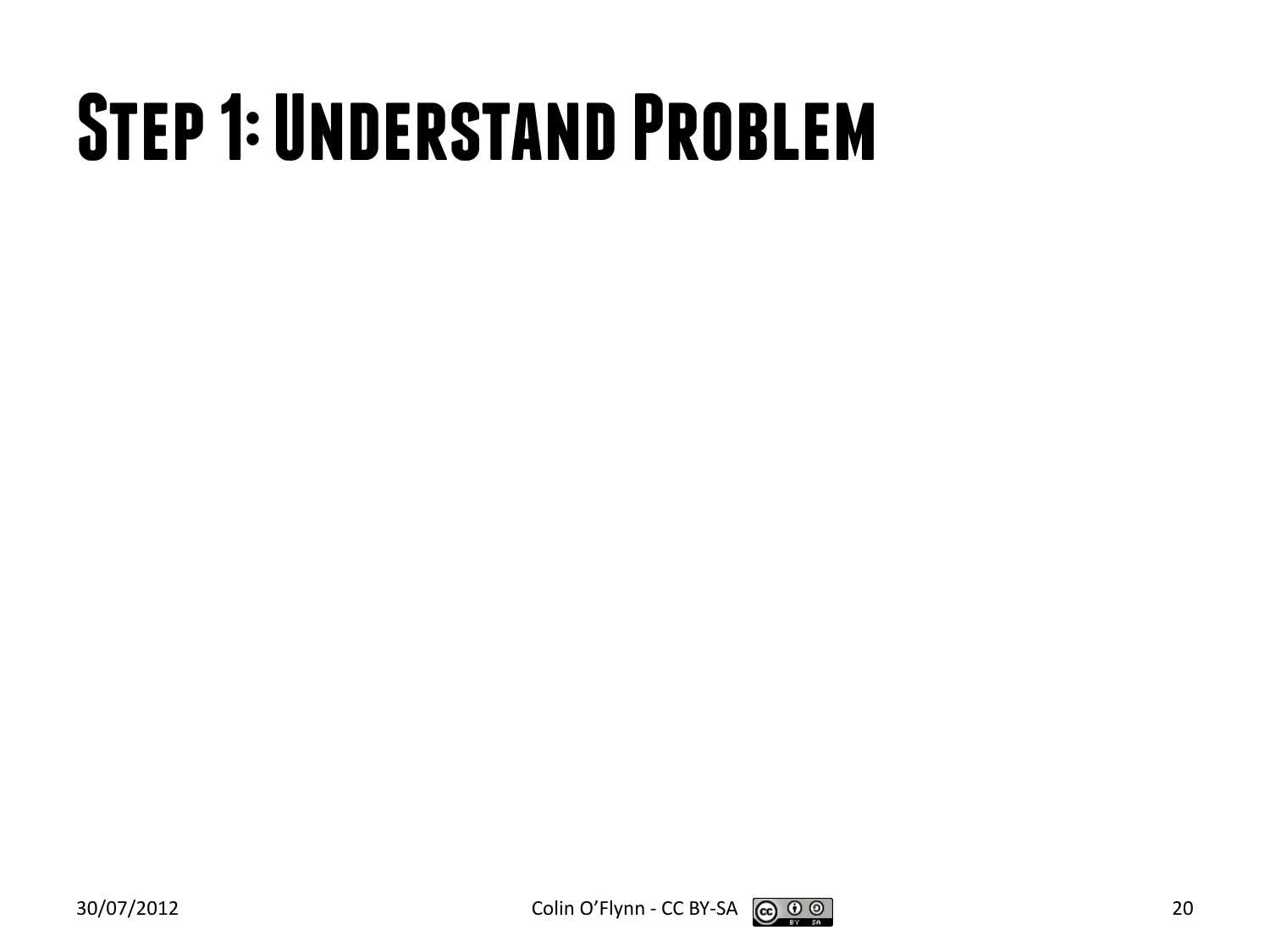## **Step 2: Initial State Diagram**



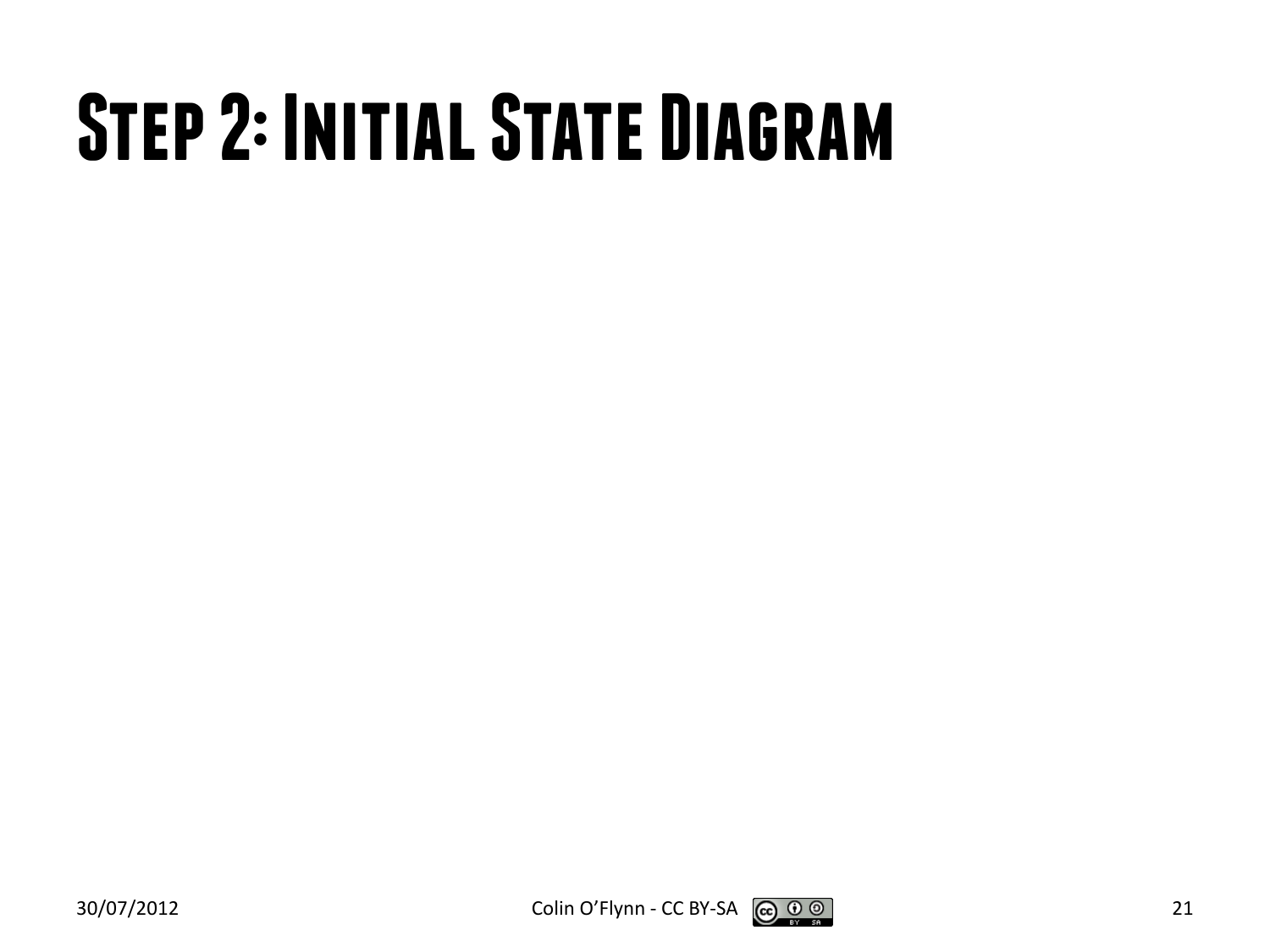### **Step 3: Minimized State Diagram**

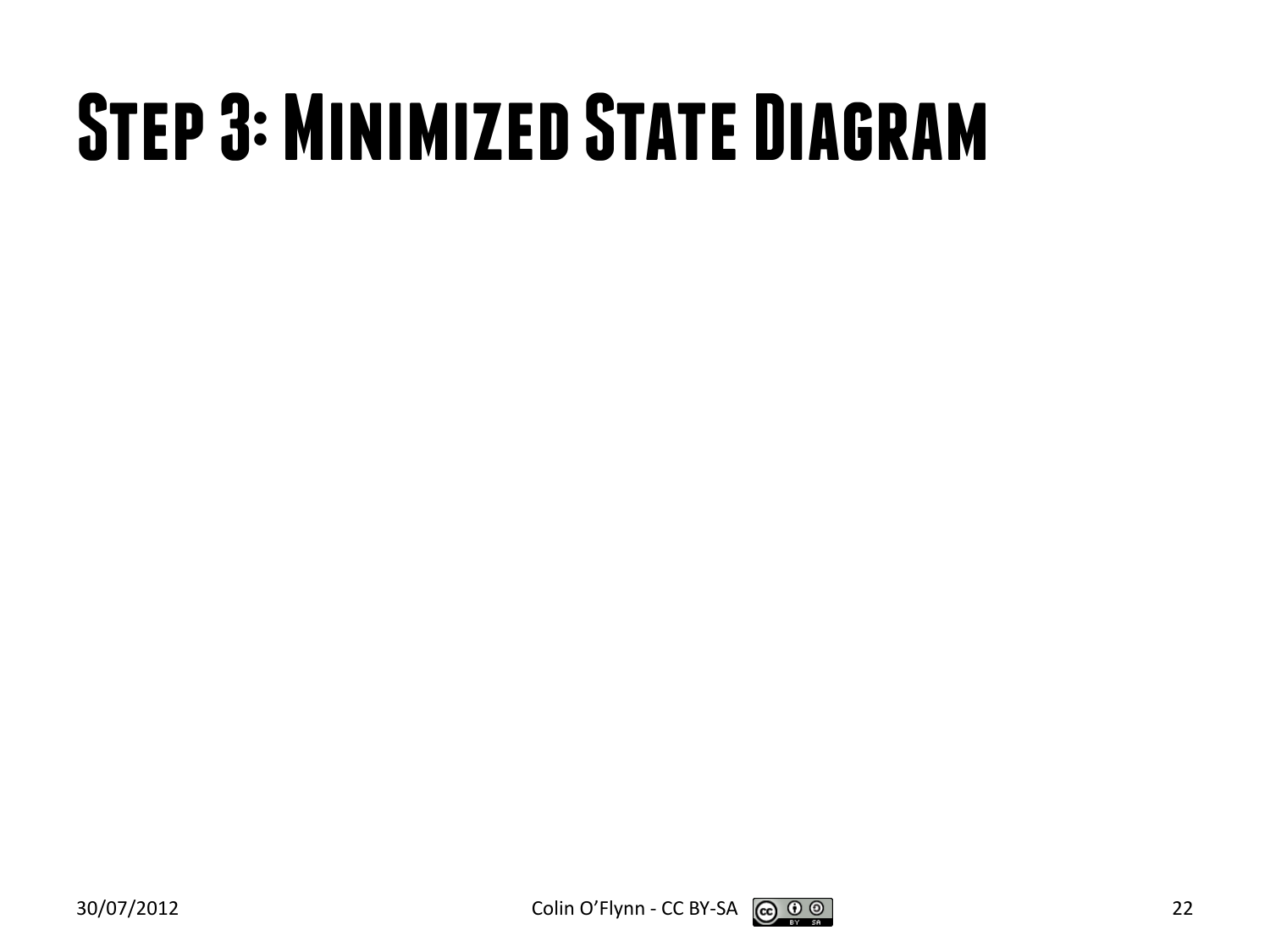## **Step 4: State Transition Table**

| $\mathbf{A}$   | B              | $\mathsf{C}$   | <b>CNT=10 (D)</b> | $A+$         | $B+$           | $C+$           | <b>Note</b>        |
|----------------|----------------|----------------|-------------------|--------------|----------------|----------------|--------------------|
| $\overline{0}$ | $\overline{0}$ | $\overline{0}$ | X                 | $\Omega$     | $\overline{0}$ | $\mathbf 1$    | <b>Red - Reset</b> |
| $\Omega$       | $\Omega$       | 1              | $\Omega$          | $\Omega$     | $\overline{0}$ | $\mathbf 1$    | <b>Green NS</b>    |
| $\Omega$       | $\overline{0}$ | $\mathbf{1}$   | $\mathbf{1}$      | $\Omega$     | $\mathbf 1$    | $\overline{0}$ | <b>Green NS</b>    |
| $\overline{0}$ | $\mathbf{1}$   | $\overline{0}$ | $\boldsymbol{X}$  | $\Omega$     | $\mathbf{1}$   | $\mathbf{1}$   | <b>Yellow NS</b>   |
| $\Omega$       | $\mathbf{1}$   | 1              | $\boldsymbol{X}$  | $\mathbf{1}$ | $\overline{0}$ | 1              | <b>Red - Reset</b> |
| 1              | $\Omega$       | $\mathbf{1}$   | $\Omega$          | $\mathbf{1}$ | $\Omega$       | $\mathbf 1$    | <b>Green EW</b>    |
| $\mathbf 1$    | $\Omega$       | 1              | $\overline{1}$    | 1            | $\mathbf{1}$   | $\overline{0}$ | <b>Green EW</b>    |
|                | $\mathbf{1}$   | 0              | X                 | $\Omega$     | $\overline{0}$ | $\Omega$       | <b>Yellow EW</b>   |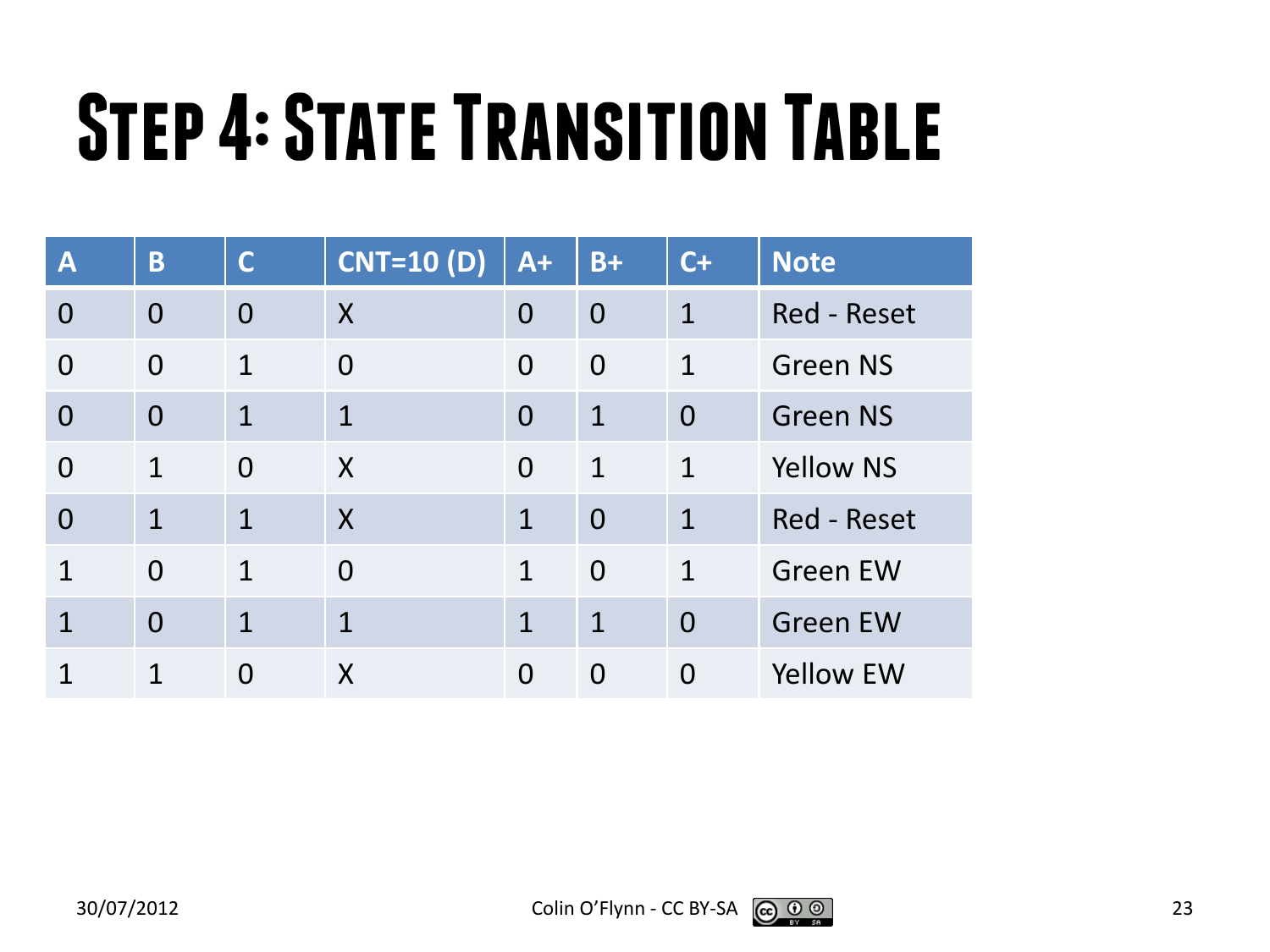## **Step 5: Choose Flip-Flop**

We will use D flip-flops for design convience

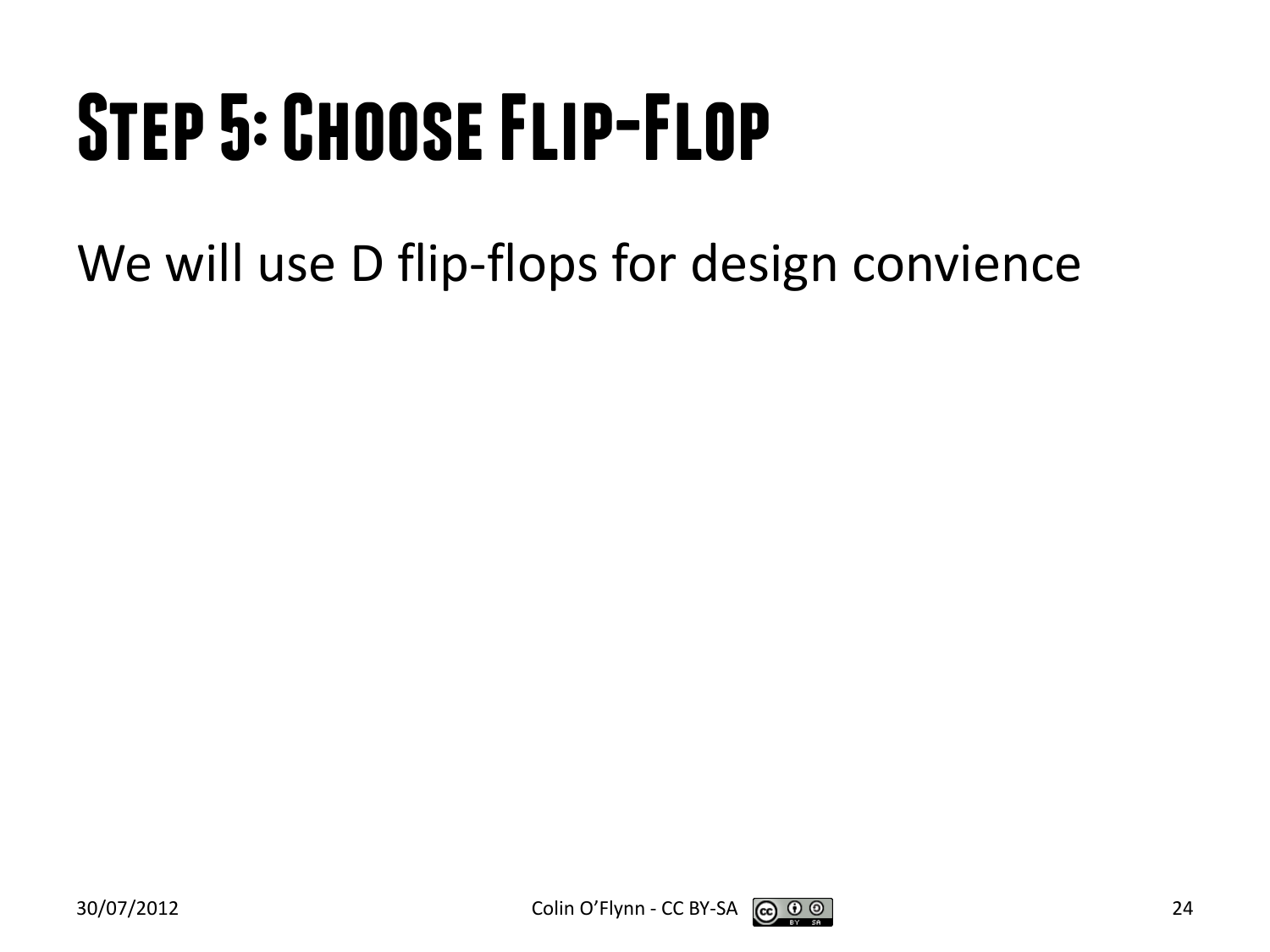## **Step 6: Implement**

Following shows K-maps of state transition + outputs

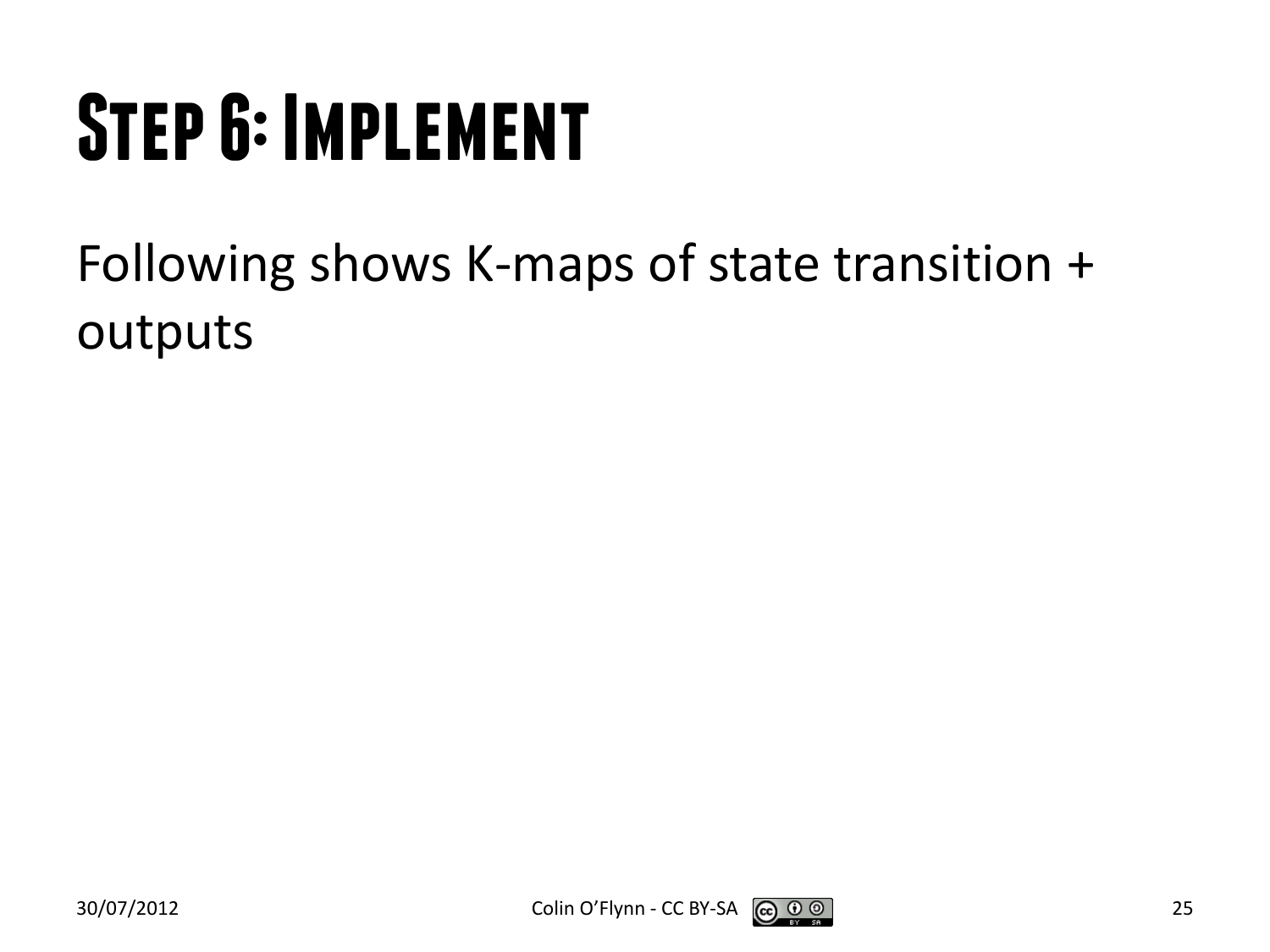#### **K-Mapping: A State**



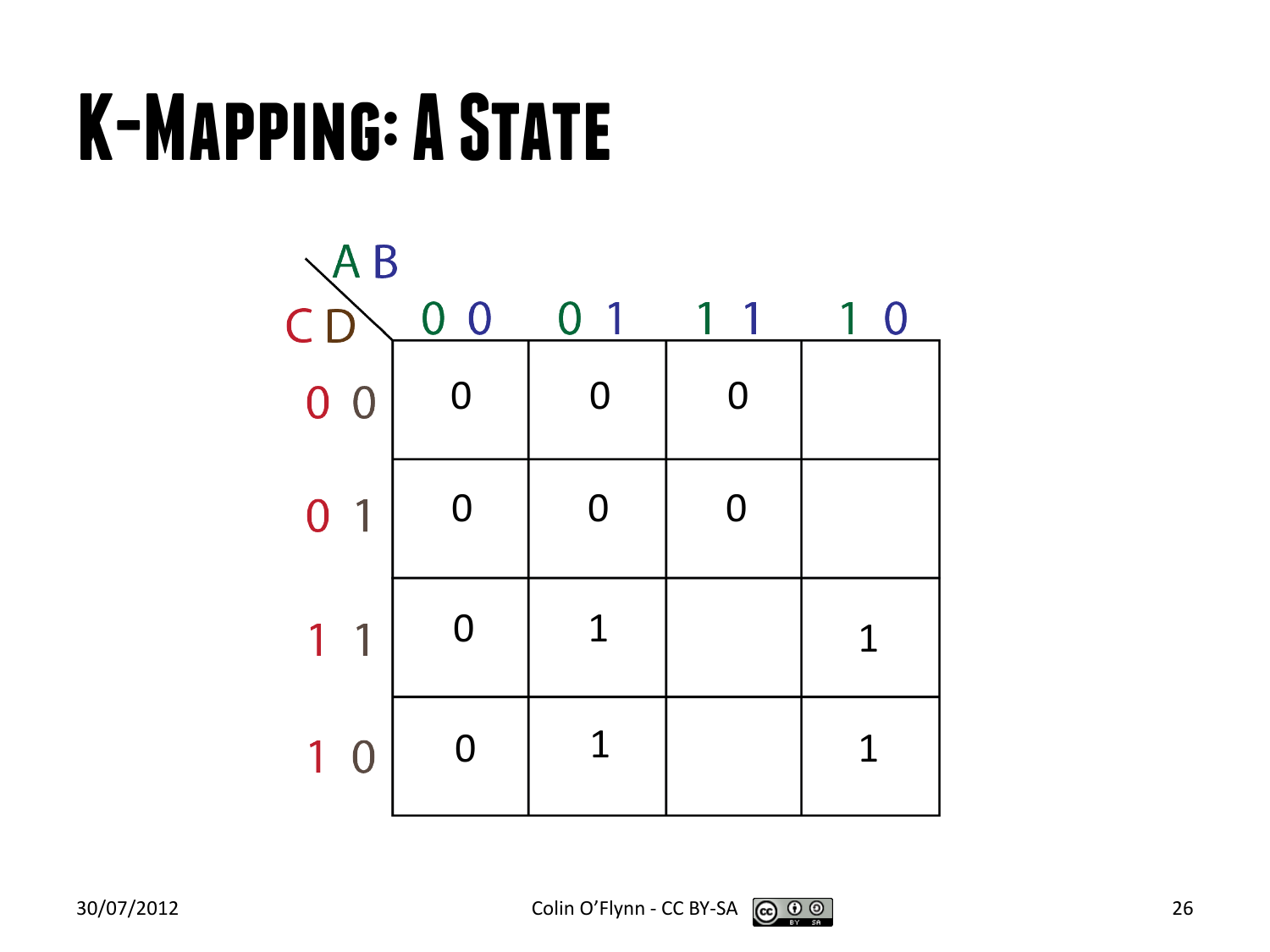Note: Here both 1's and 0's are drawn on K-Map. This is because the given State Transition Table didn't include the don't care states. We can fill in 1's and 0's from given, and any blank are don't cares.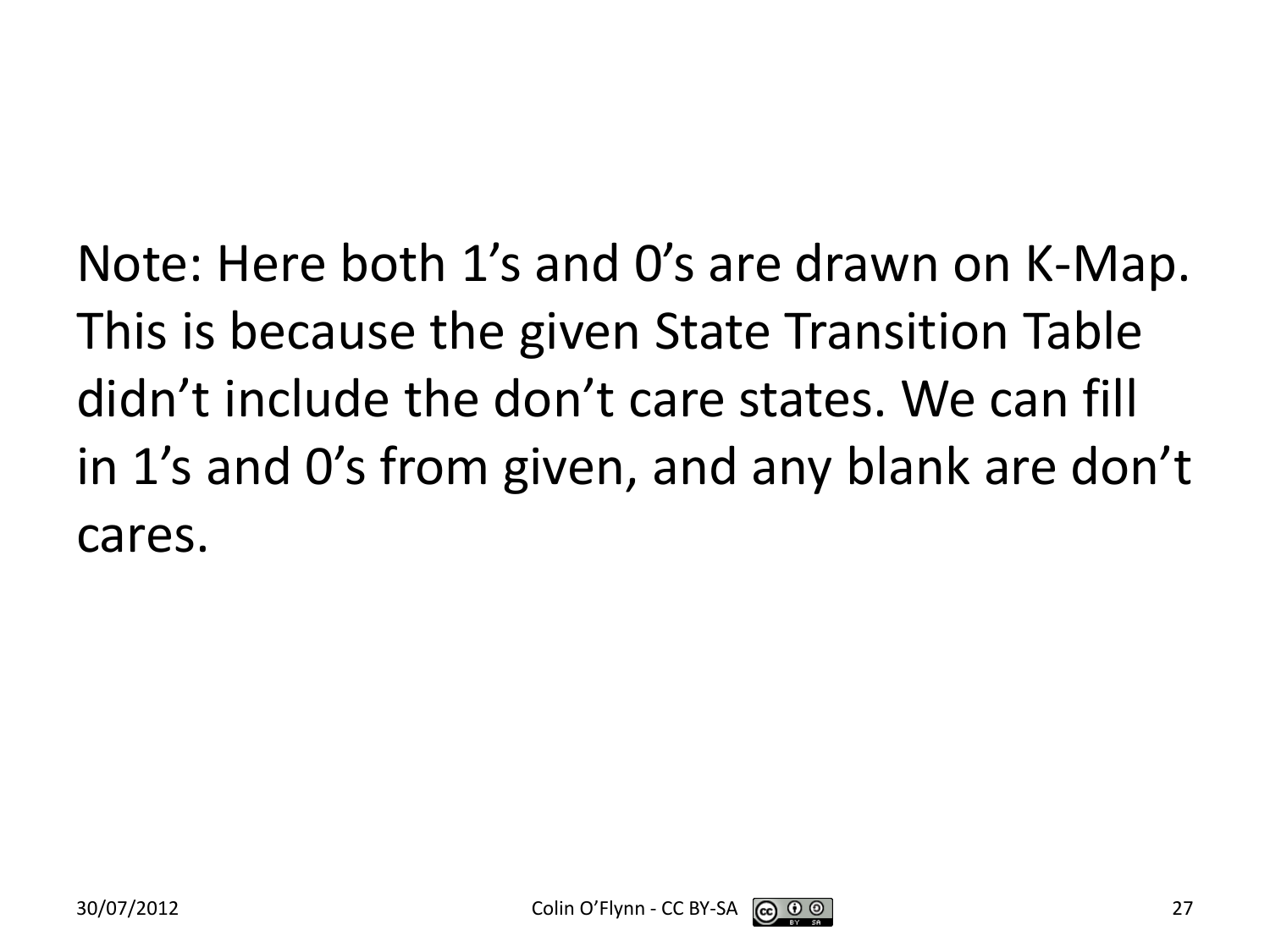#### **K-Mapping: A State**



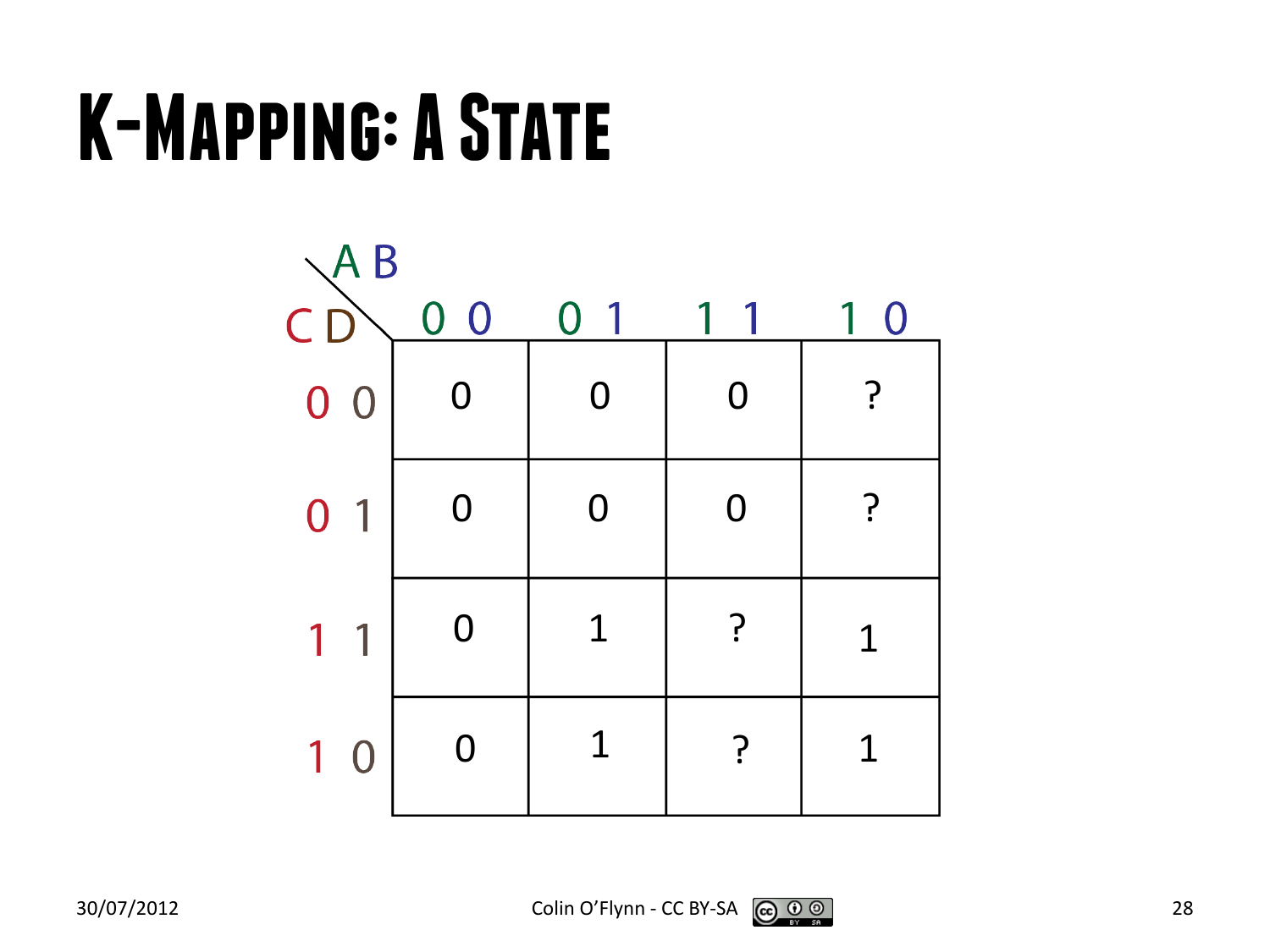#### **K-Mapping: A State**

![](_page_28_Figure_1.jpeg)

 $A^+ = B \bullet C + A \bullet C$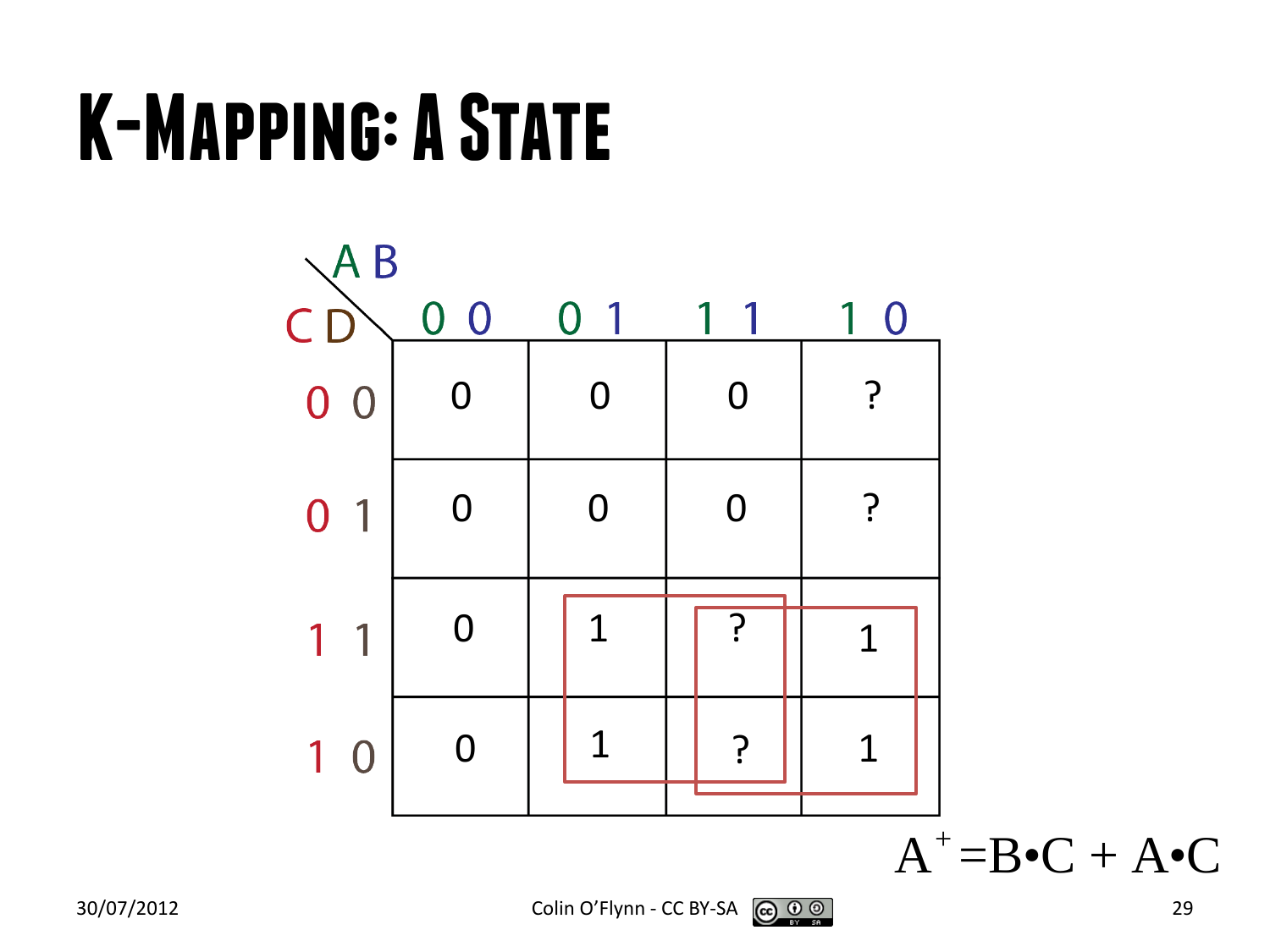#### **K-Mapping: B State**

![](_page_29_Figure_1.jpeg)

![](_page_29_Picture_3.jpeg)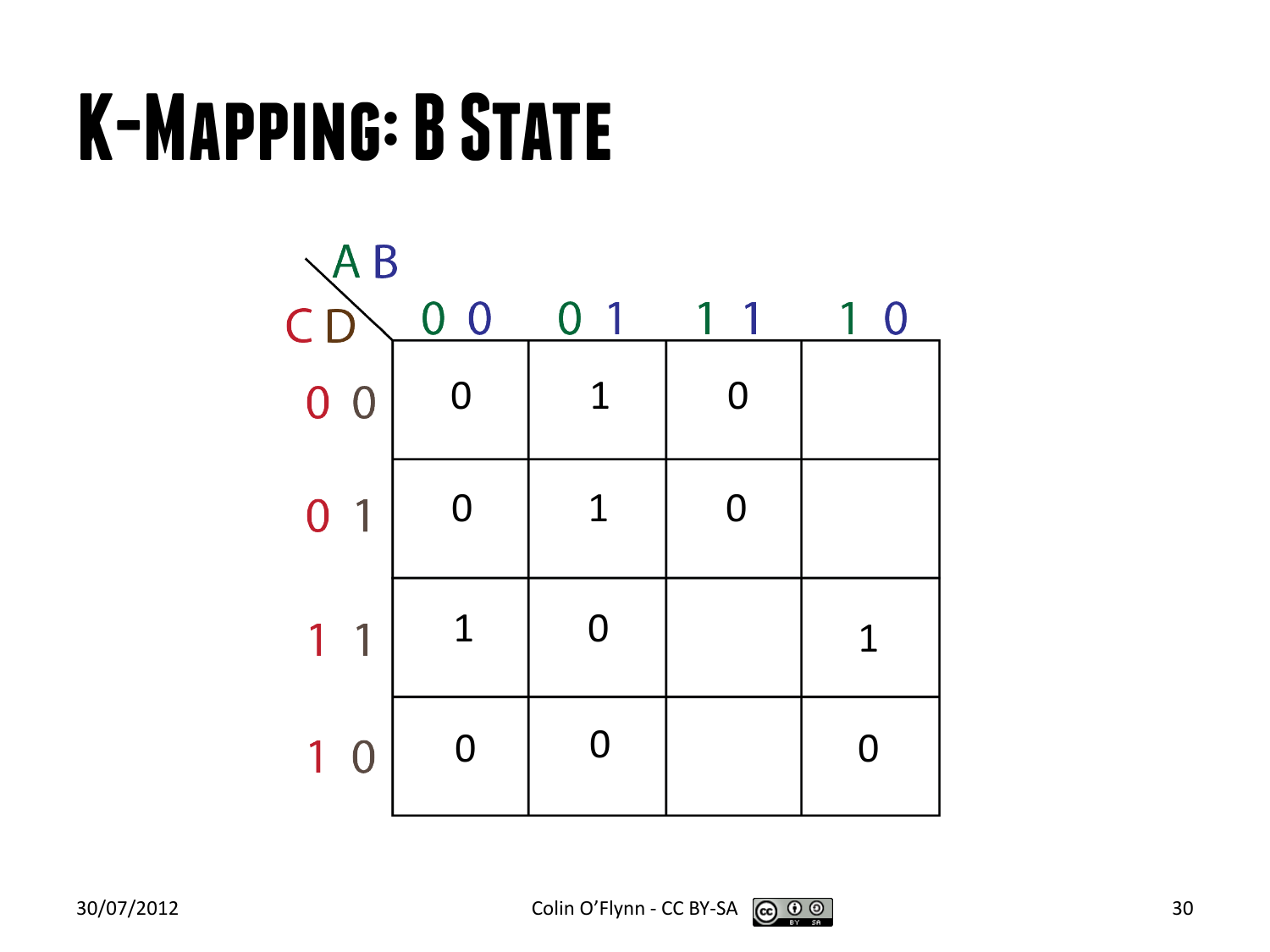#### **K-Mapping: B State**

![](_page_30_Figure_1.jpeg)

 $B^+ = \overline{A} \cdot \overline{B} \cdot \overline{C} + \overline{B} \cdot \overline{C} \cdot D$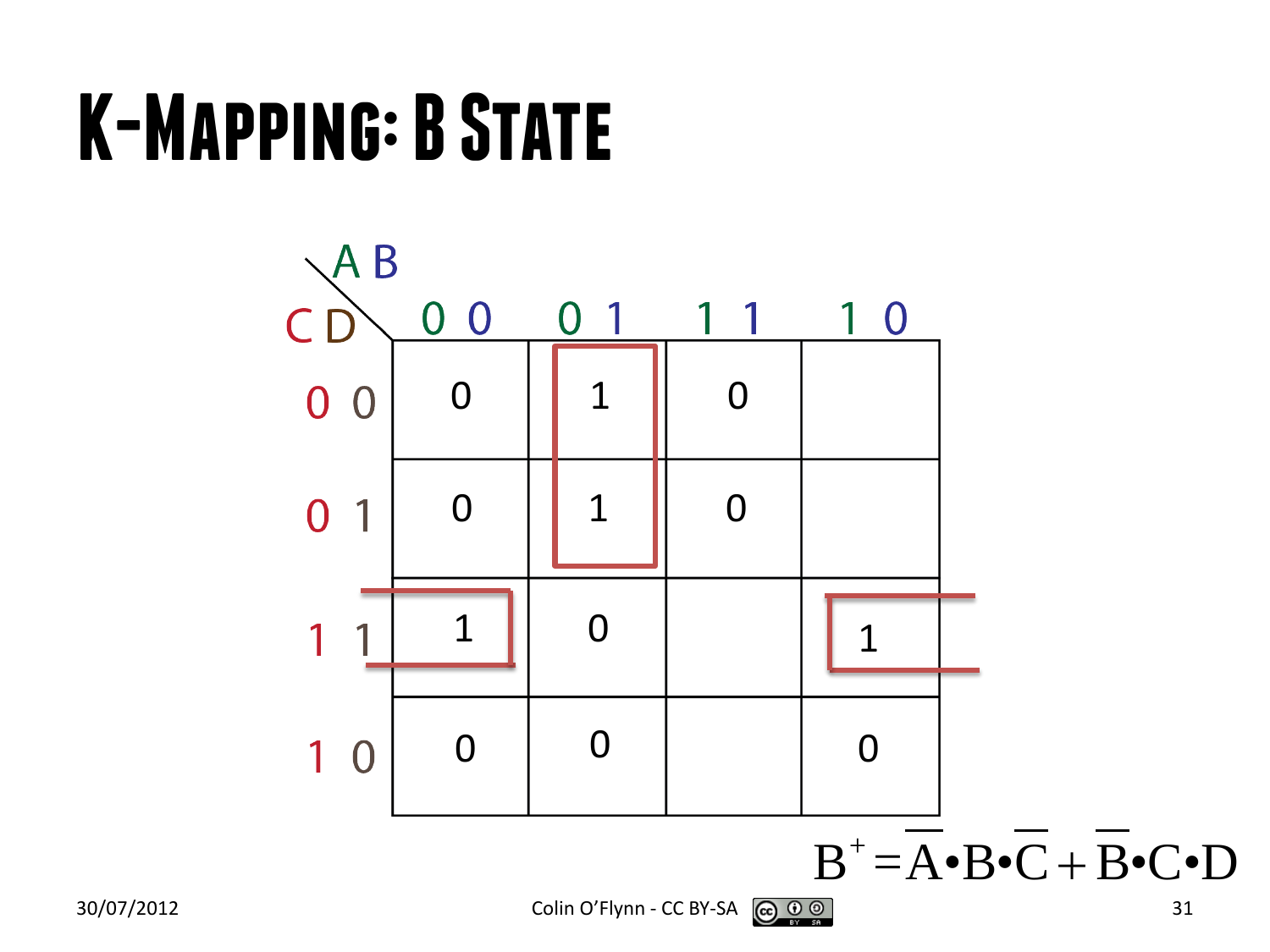#### **K-Mapping: C State**

![](_page_31_Figure_1.jpeg)

![](_page_31_Picture_3.jpeg)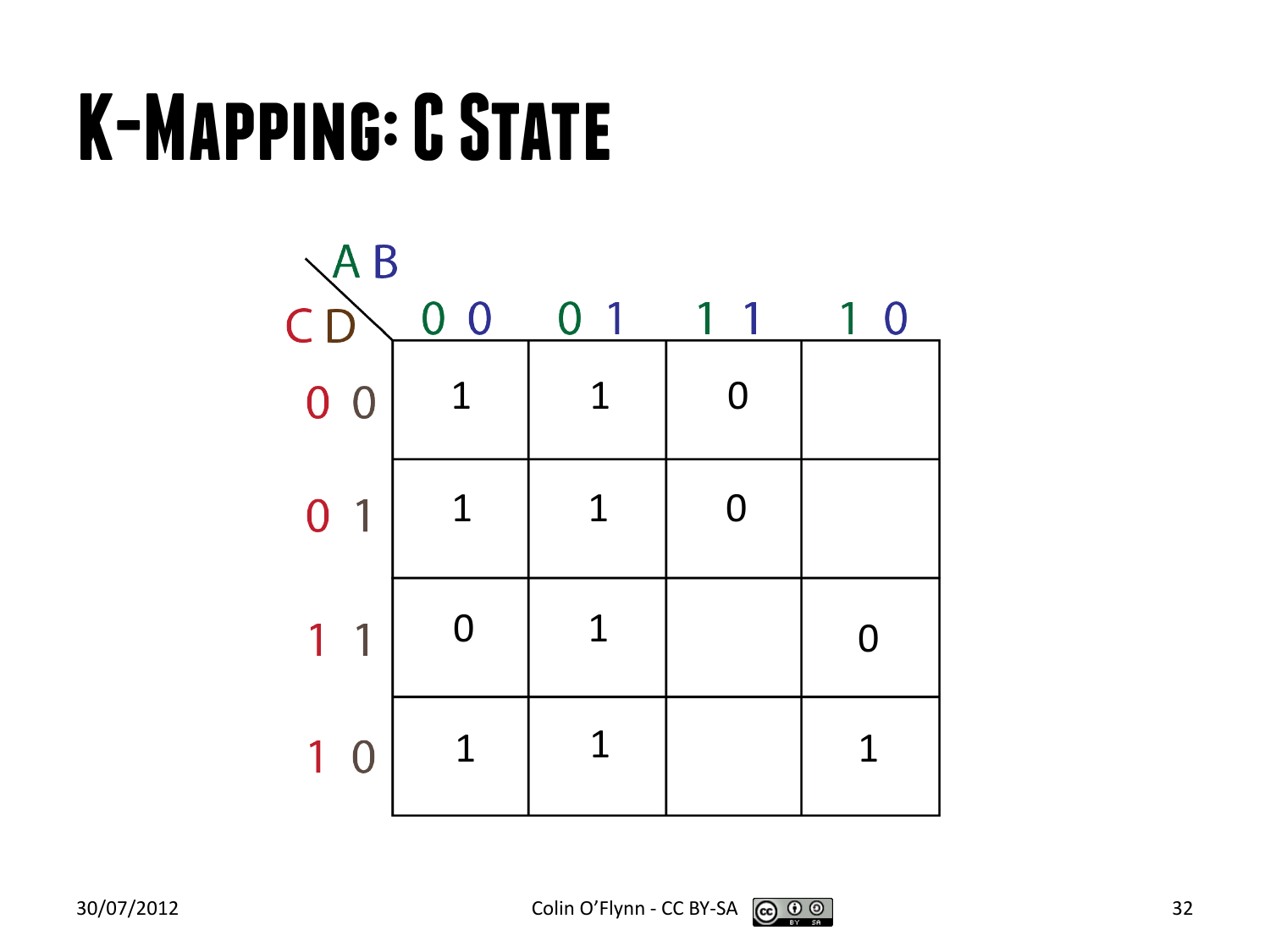#### **K-Mapping: C State**

![](_page_32_Figure_1.jpeg)

![](_page_32_Picture_3.jpeg)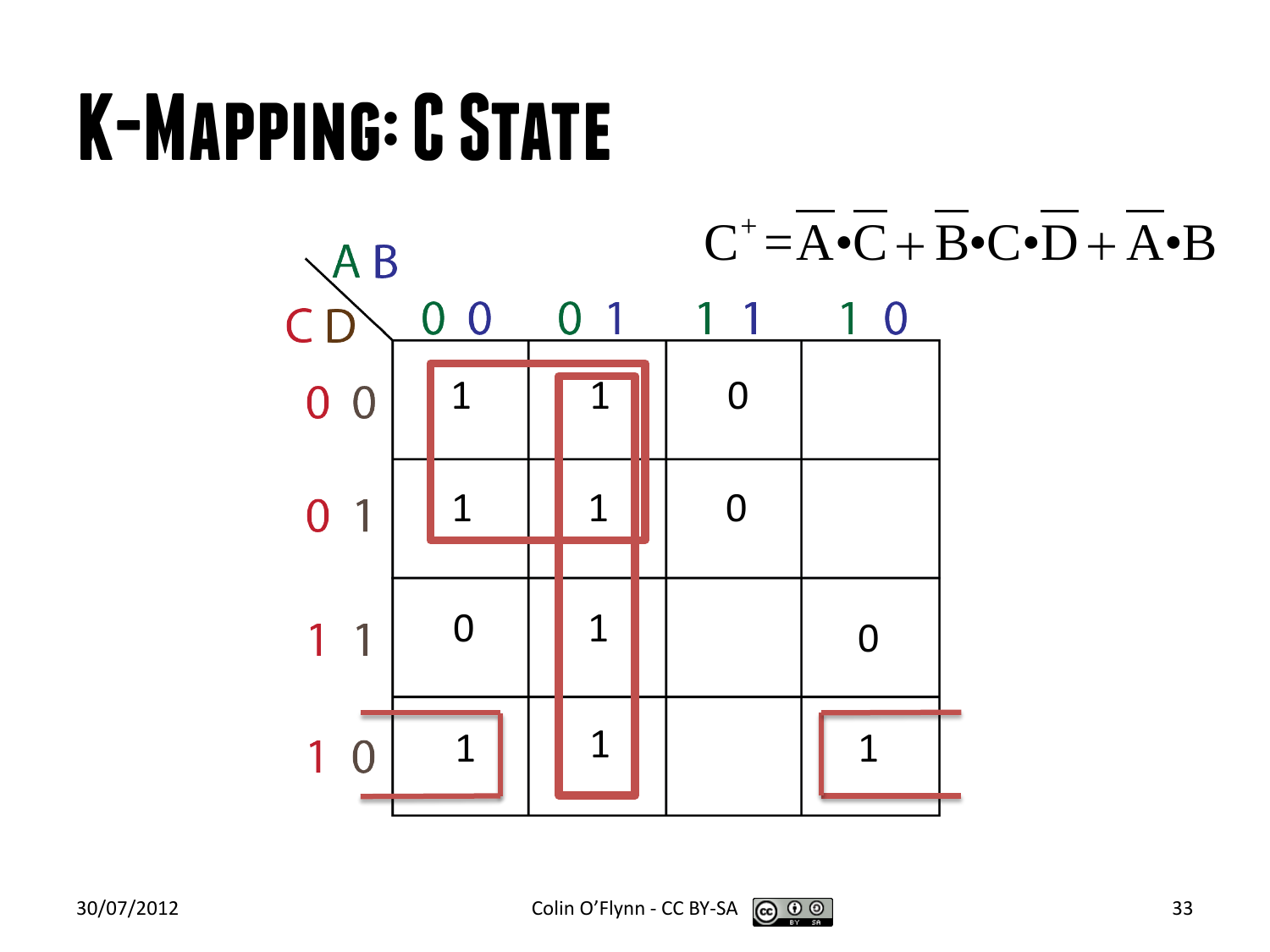#### **D Flip-Flop Implementation**

$$
A^+=B\bullet C + A\bullet C
$$
  
\n
$$
B^+=\overline{A}\bullet B\bullet \overline{C} + \overline{B}\bullet C\bullet D
$$
  
\n
$$
C^+=\overline{A}\bullet \overline{C} + \overline{B}\bullet C\bullet \overline{D} + \overline{A}\bullet B
$$

![](_page_33_Picture_3.jpeg)

![](_page_33_Picture_4.jpeg)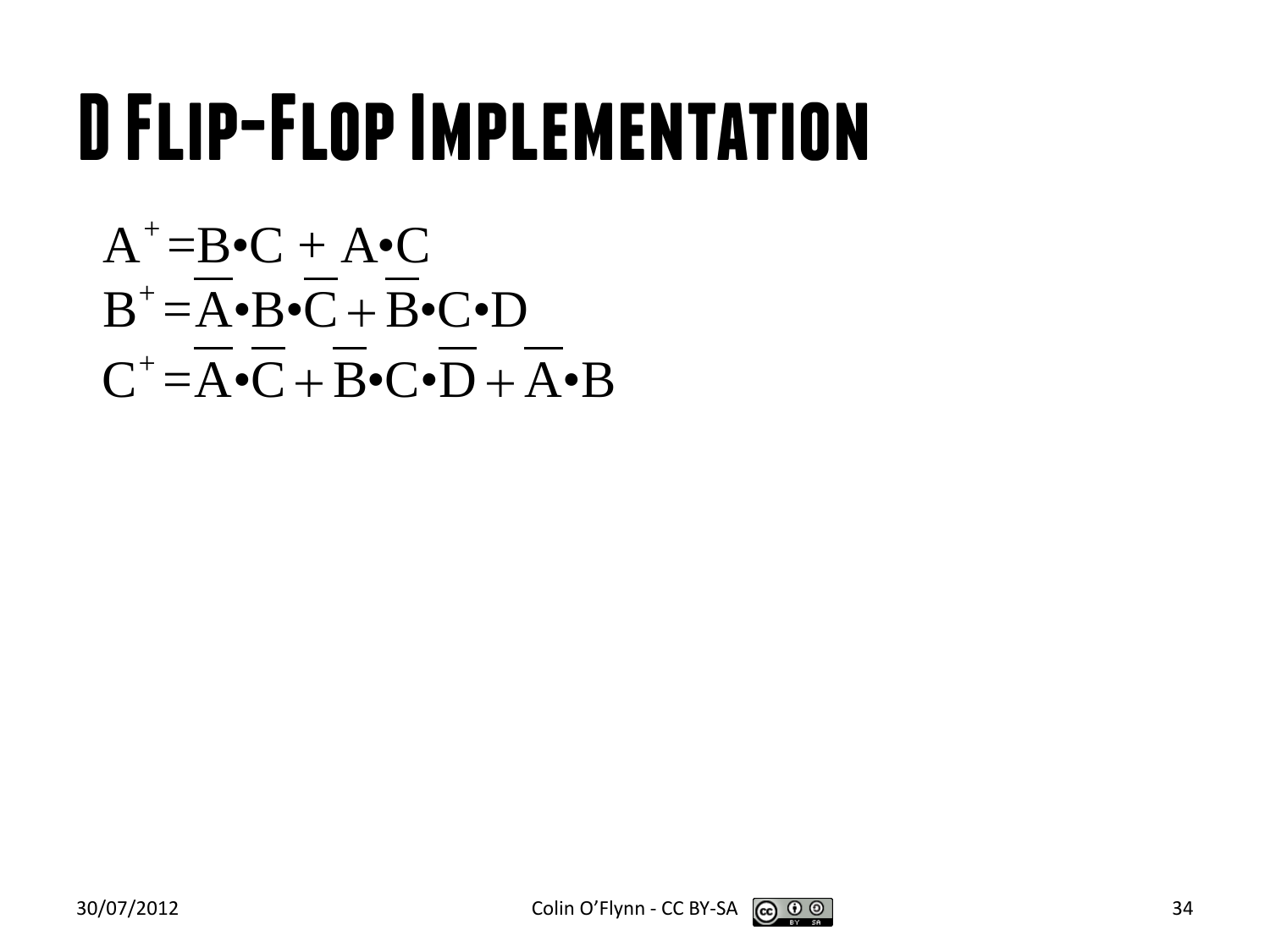#### **Outputs**

| $\bm{A}$       | B              | C              | <b>Red</b>     | <b>Yellow</b>  | Green          | <b>Red</b>     | <b>Yellow</b>  | <b>Green</b>   | <b>Reset</b>   | <b>Note</b>        |
|----------------|----------------|----------------|----------------|----------------|----------------|----------------|----------------|----------------|----------------|--------------------|
| $\Omega$       | $\overline{0}$ | $\overline{0}$ | $\mathbf 1$    | $\overline{0}$ | $\overline{0}$ | $\mathbf 1$    | $\overline{0}$ | $\overline{0}$ | $\mathbf 1$    | <b>Red - Reset</b> |
| $\Omega$       | $\overline{0}$ | $\mathbf 1$    | $\overline{0}$ | $\overline{0}$ | $\mathbf 1$    | $\mathbf 1$    | $\overline{0}$ | $\overline{0}$ | $\overline{0}$ | <b>Green NS</b>    |
| $\overline{0}$ | $\mathbf{1}$   | $\overline{0}$ | $\overline{0}$ | $\mathbf{1}$   | $\overline{0}$ | $\mathbf{1}$   | $\overline{0}$ | $\overline{0}$ | $\overline{0}$ | <b>Yellow NS</b>   |
| $\Omega$       | $\mathbf 1$    | $\overline{1}$ | $\overline{1}$ | $\overline{0}$ | $\overline{0}$ | $\mathbf{1}$   | $\overline{0}$ | $\overline{0}$ | 1              | Red - Reset        |
| 1              | $\overline{0}$ | $\overline{0}$ | $\mathbf{1}$   | $\overline{0}$ | $\overline{0}$ | $\mathbf{1}$   | $\overline{0}$ | $\overline{0}$ | $\overline{0}$ | ????               |
|                | $\Omega$       | $\mathbf 1$    | $\mathbf{1}$   | $\Omega$       | $\overline{0}$ | $\Omega$       | $\overline{0}$ | $\mathbf 1$    | $\overline{0}$ | <b>Green EW</b>    |
| 1              | 1              | $\overline{0}$ | $\mathbf{1}$   | $\overline{0}$ | $\overline{0}$ | $\overline{0}$ | $\mathbf{1}$   | $\overline{0}$ | $\overline{0}$ | <b>Yellow EW</b>   |
|                |                |                | 1              | $\overline{0}$ | $\overline{0}$ | 1              | $\overline{0}$ | $\overline{0}$ | $\overline{0}$ | ????               |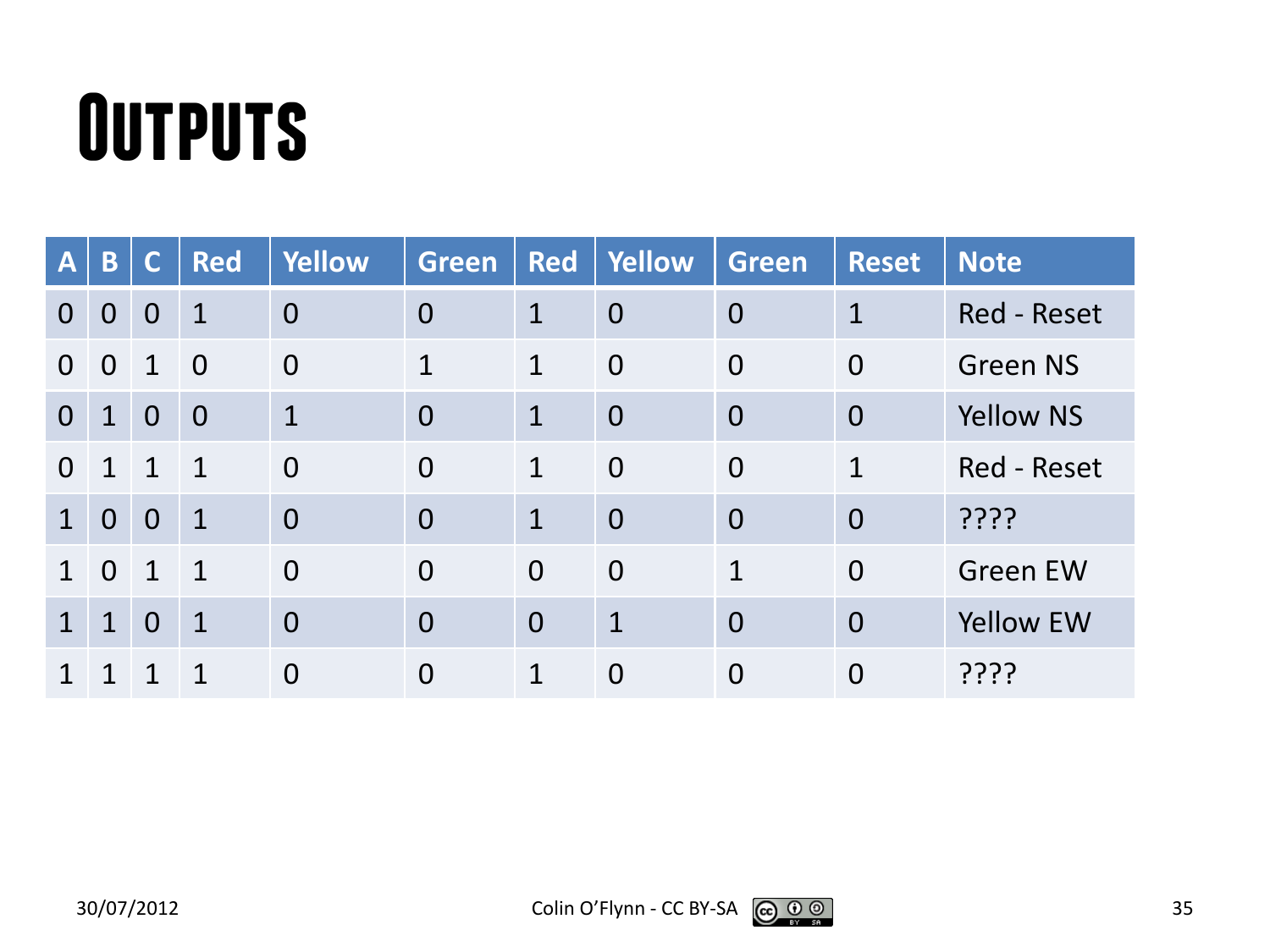## **Output K-Maps**

![](_page_35_Figure_1.jpeg)

![](_page_35_Figure_2.jpeg)

![](_page_35_Figure_3.jpeg)

 $R_{NS} = A + B \bullet C + B \bullet C$ NS NS  $Y_{NS} = A \bullet B \bullet C$  $G_{NS} = A \bullet B \bullet C$  $\bullet$  B $\bullet$  $\bullet$  B $\bullet$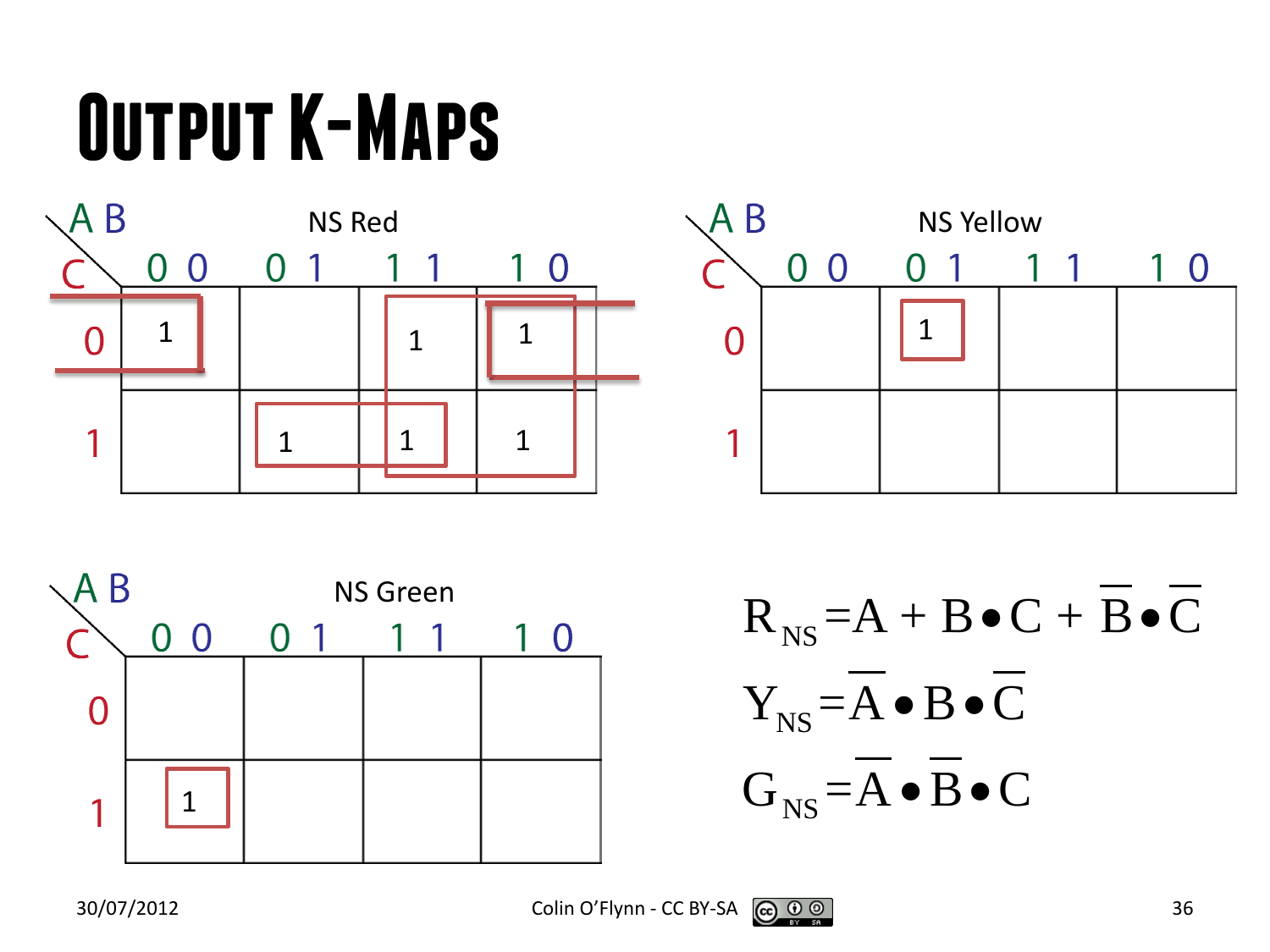## **Output K-Maps**







EW EW EW  $\rm R^{}_{\rm EW}\texttt{=}A\texttt{+}B\texttt{-}C\texttt{+}B\texttt{-}C$  ${\rm Y}_{_{\rm EW}}$  =A  $\bullet$  B  $\bullet$  C  $G_{\text{EW}}$  = A  $\bullet$  B  $\bullet$  C  $\bullet C + B \bullet$  $\bullet$  B $\bullet$  $\bullet$  B $\bullet$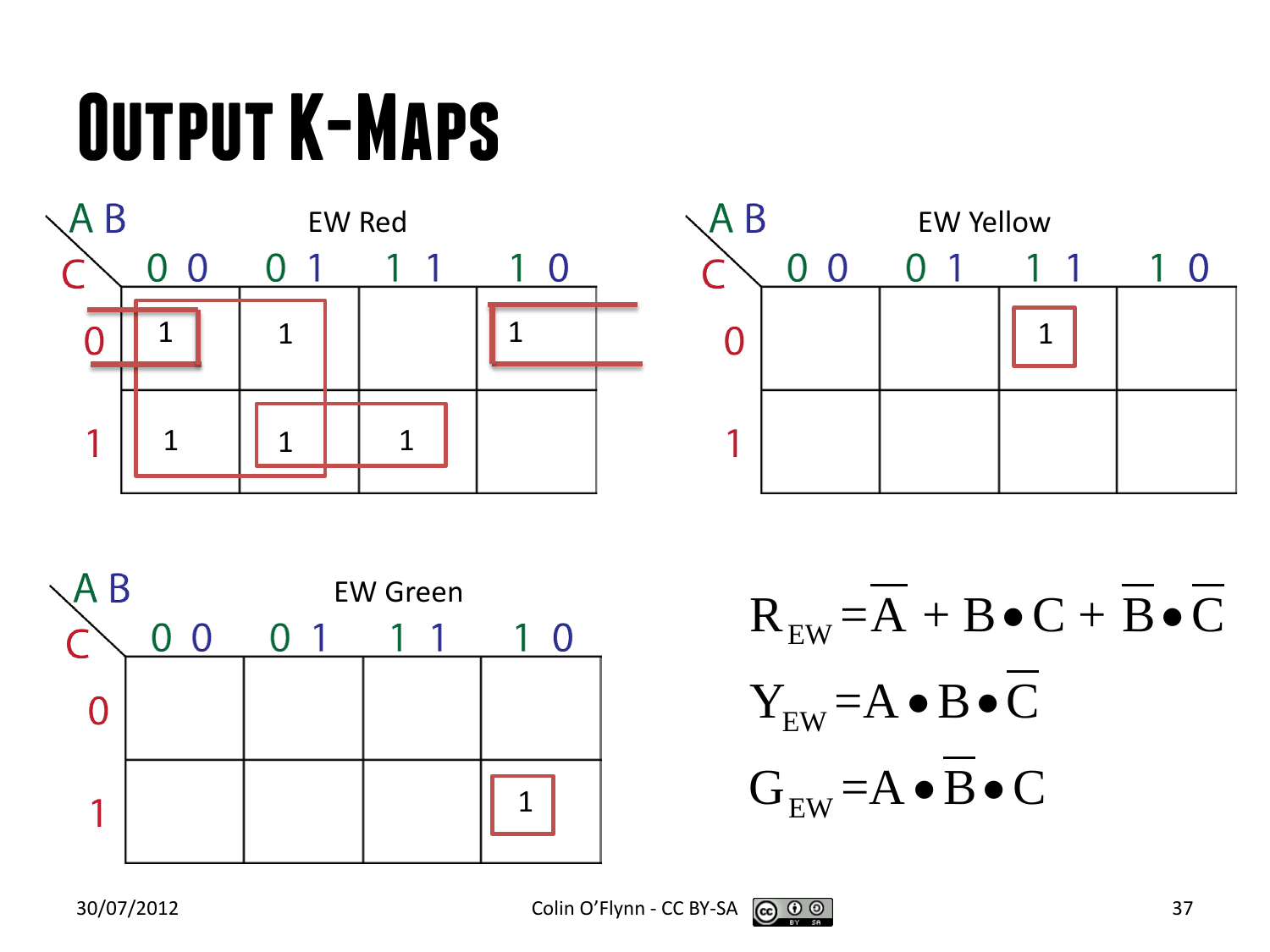## **Output K-Maps**



#### $Reset = \overline{A} \cdot \overline{B} \cdot \overline{C} + \overline{A} \cdot B \cdot C$

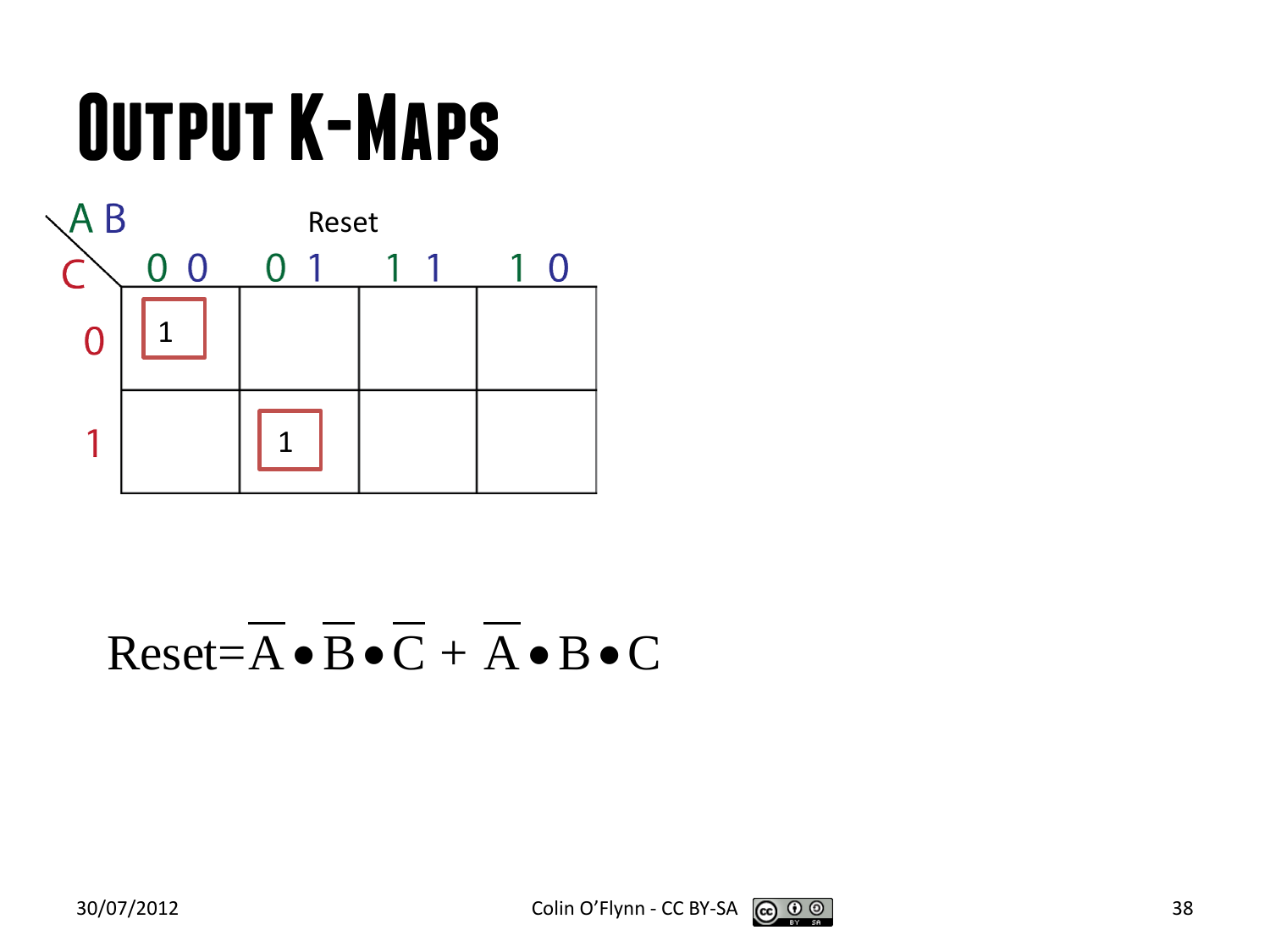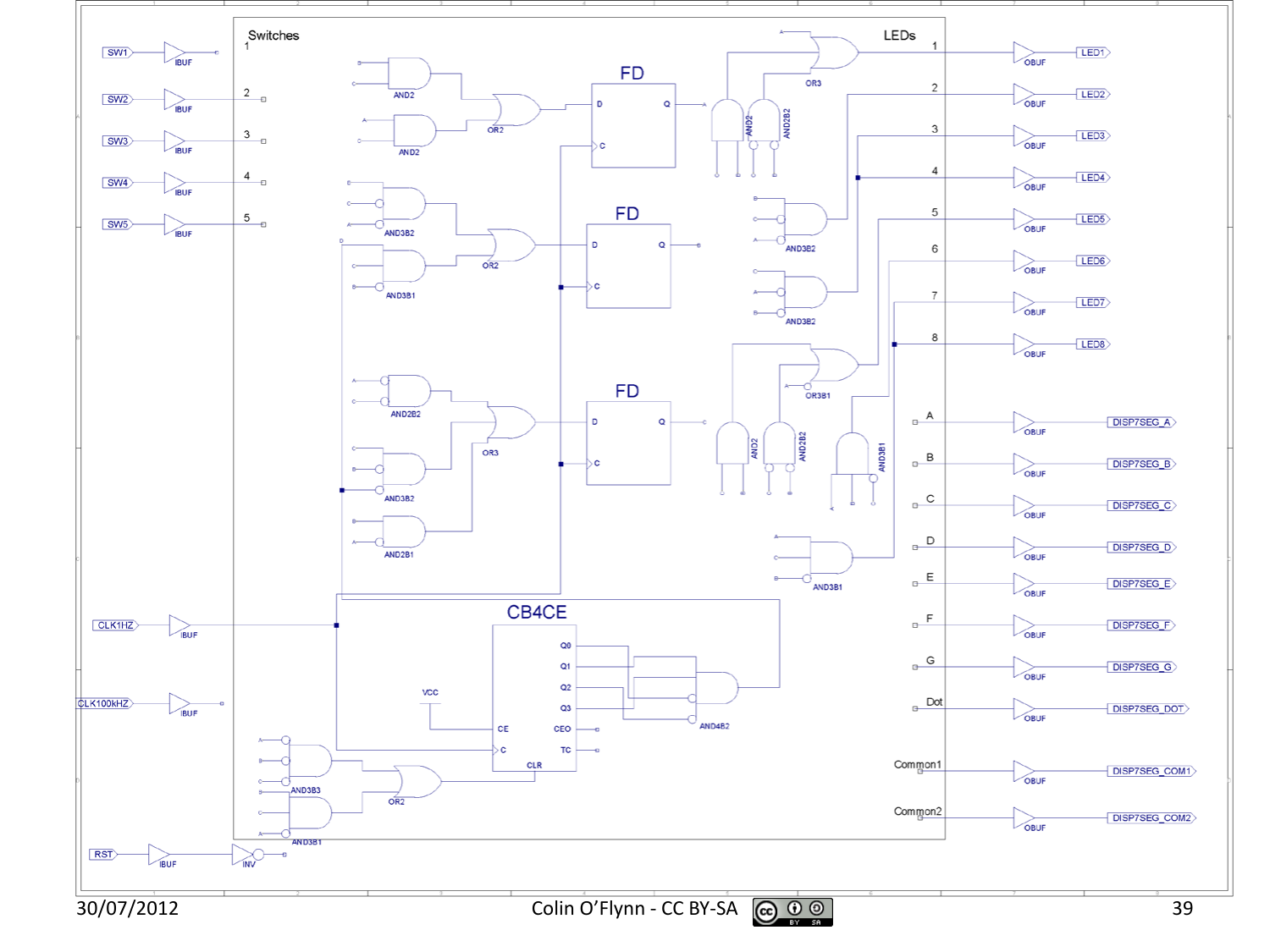## **Simulation Results**

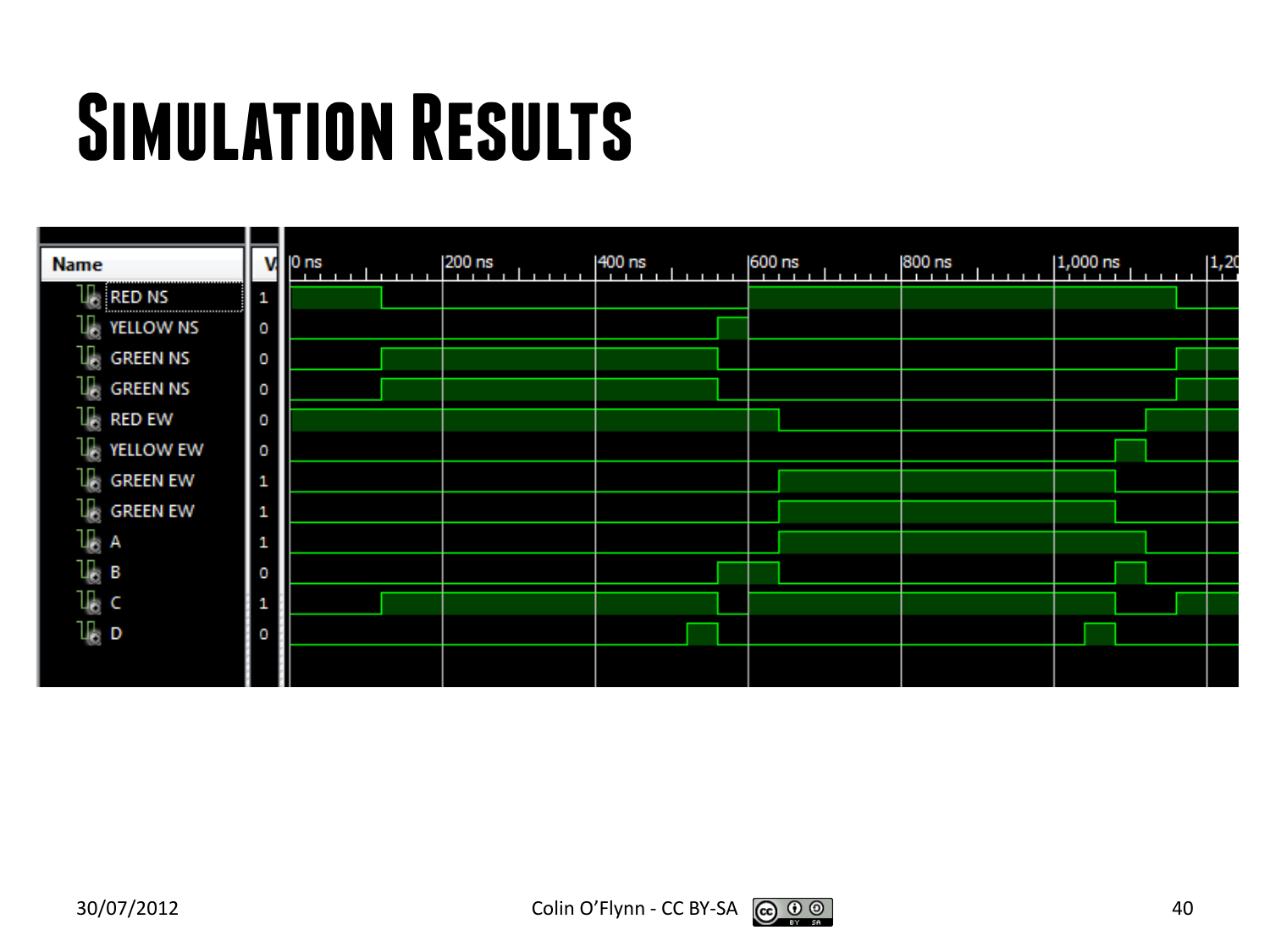#### **SIDENOTE ON SCHEMATIC NOTATION**



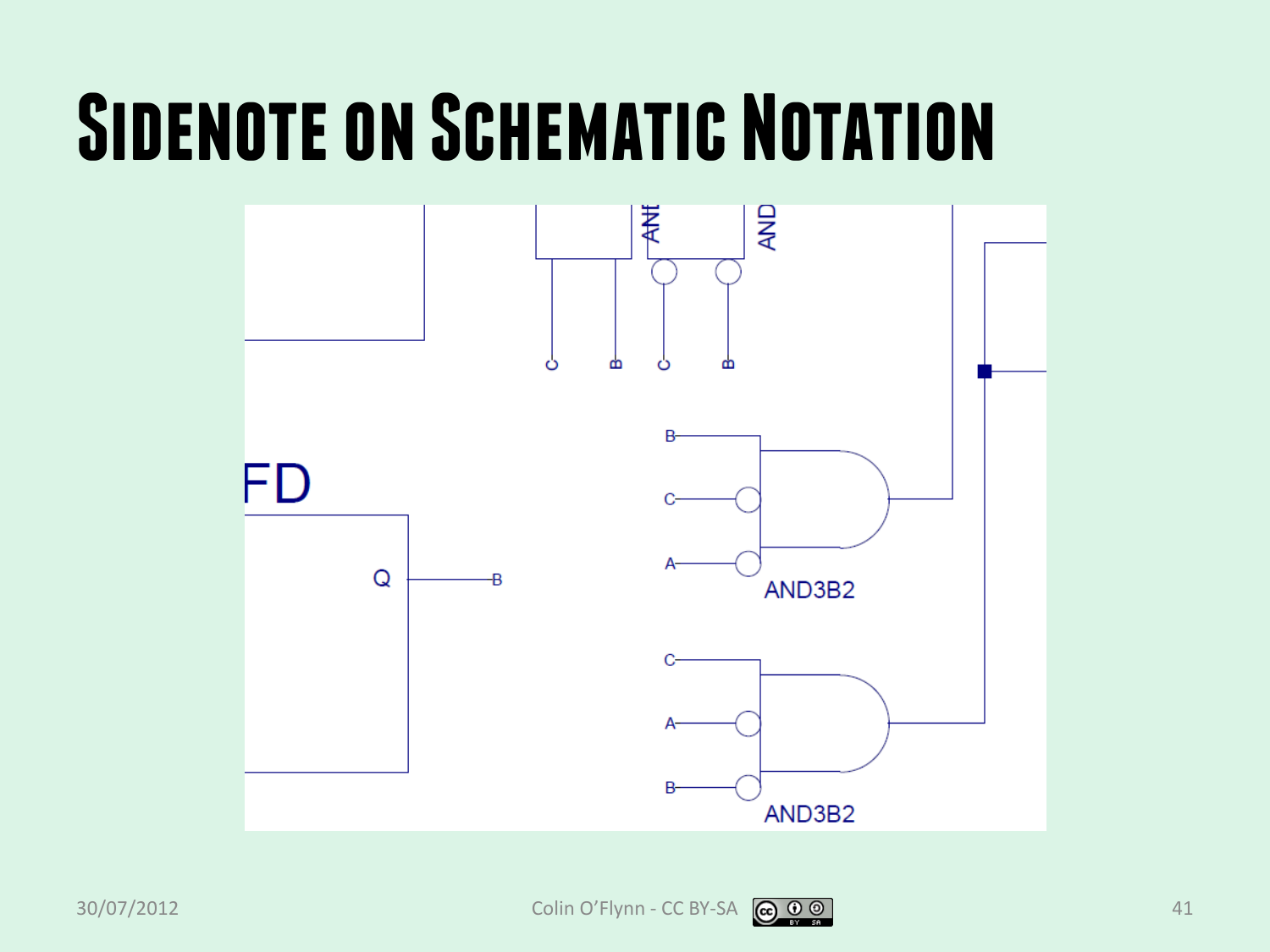#### **Creating with ISE: Step 1 Place Part**

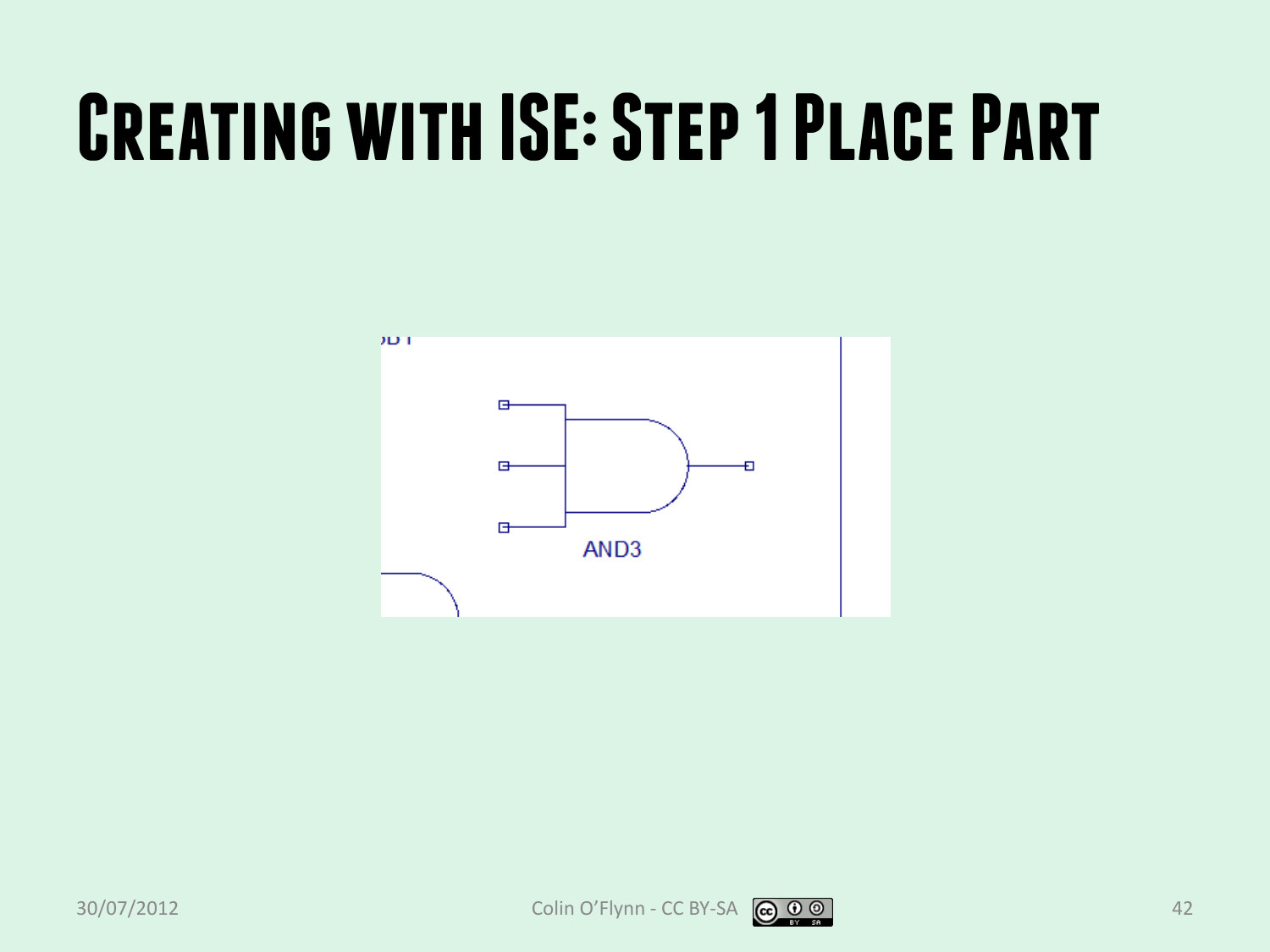#### **Creating with ISE: Step 2 Place SHORT wires**



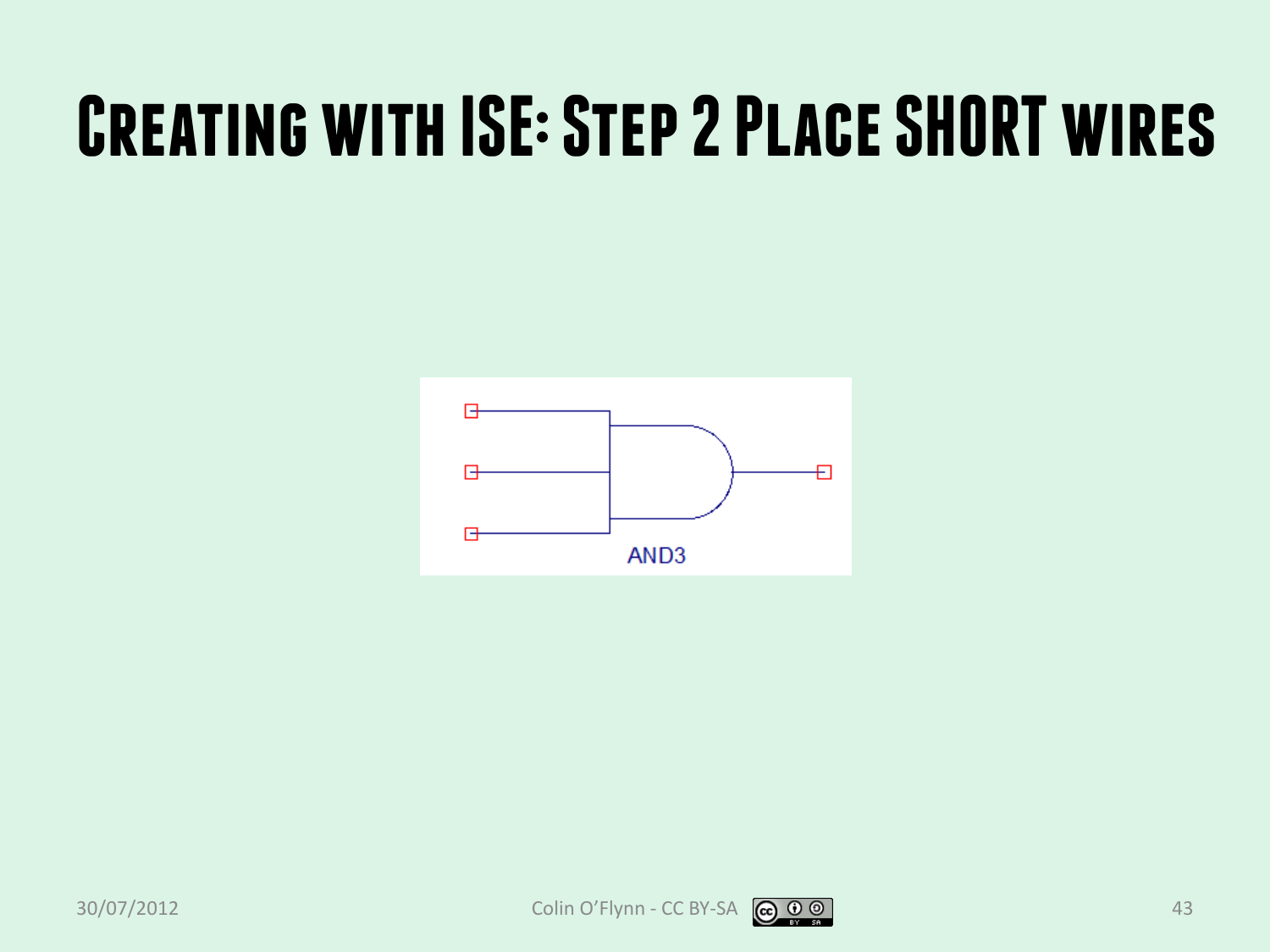#### **Creating with ISE: Step 3A: Rename Net**



Right-click on net (must be careful not to select part or open port), you should get Rename Selected Net



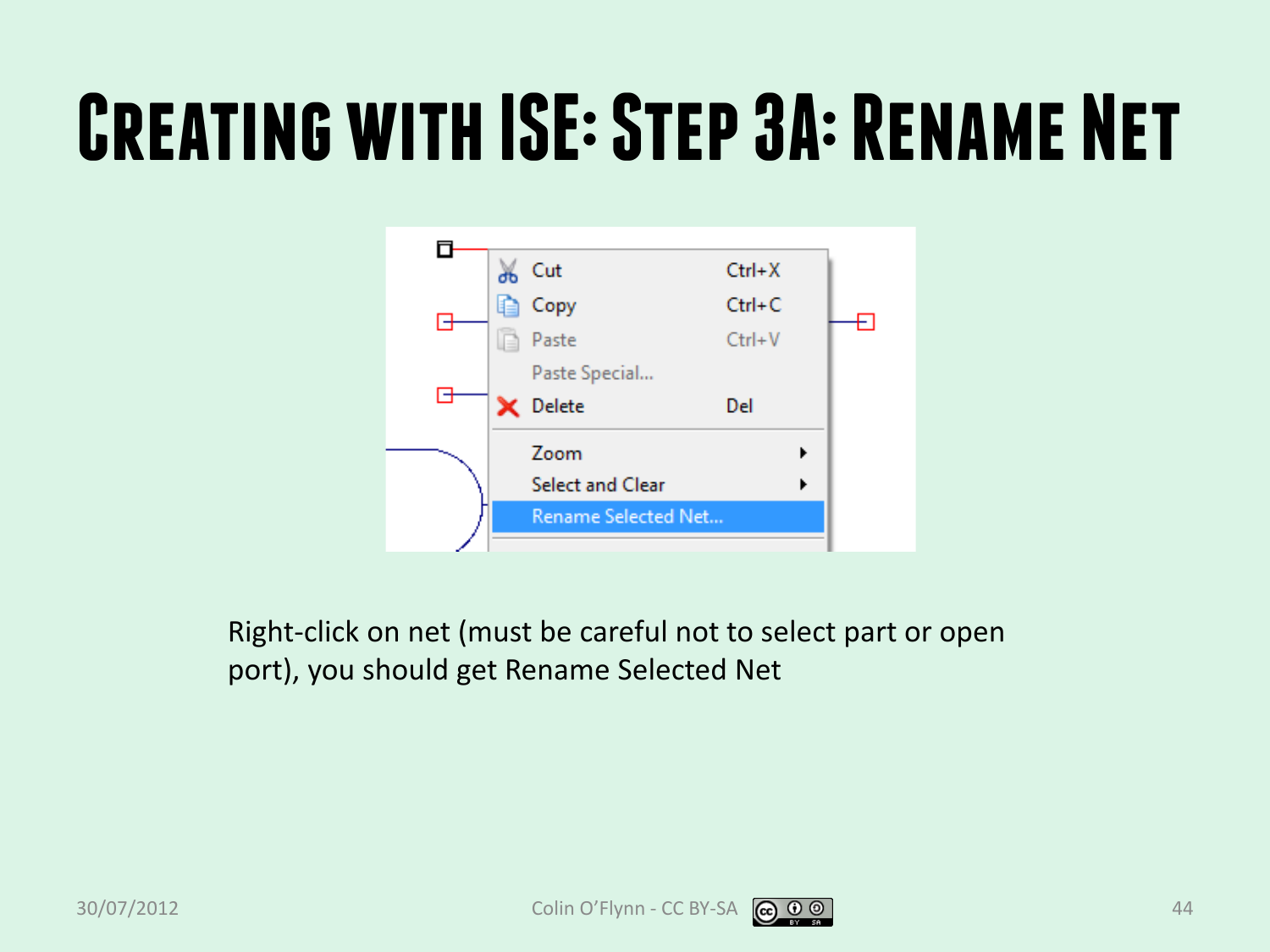## **Creating with ISE: Step 3B: Rename Net**

| D Rename Net                                                                    |
|---------------------------------------------------------------------------------|
|                                                                                 |
| Rename the Branch's Net<br>Rename the Branch                                    |
| A                                                                               |
| Display the Net Name on the Clicked Point(If It Is Not displayed on the Branch) |
| Cancel<br>Help<br>OK                                                            |

Put name in. Select 'Rename Branch' to change only this small section attached to the chip, which is what you want. Rename the Branch's net changes the name across ENTIRE schematic

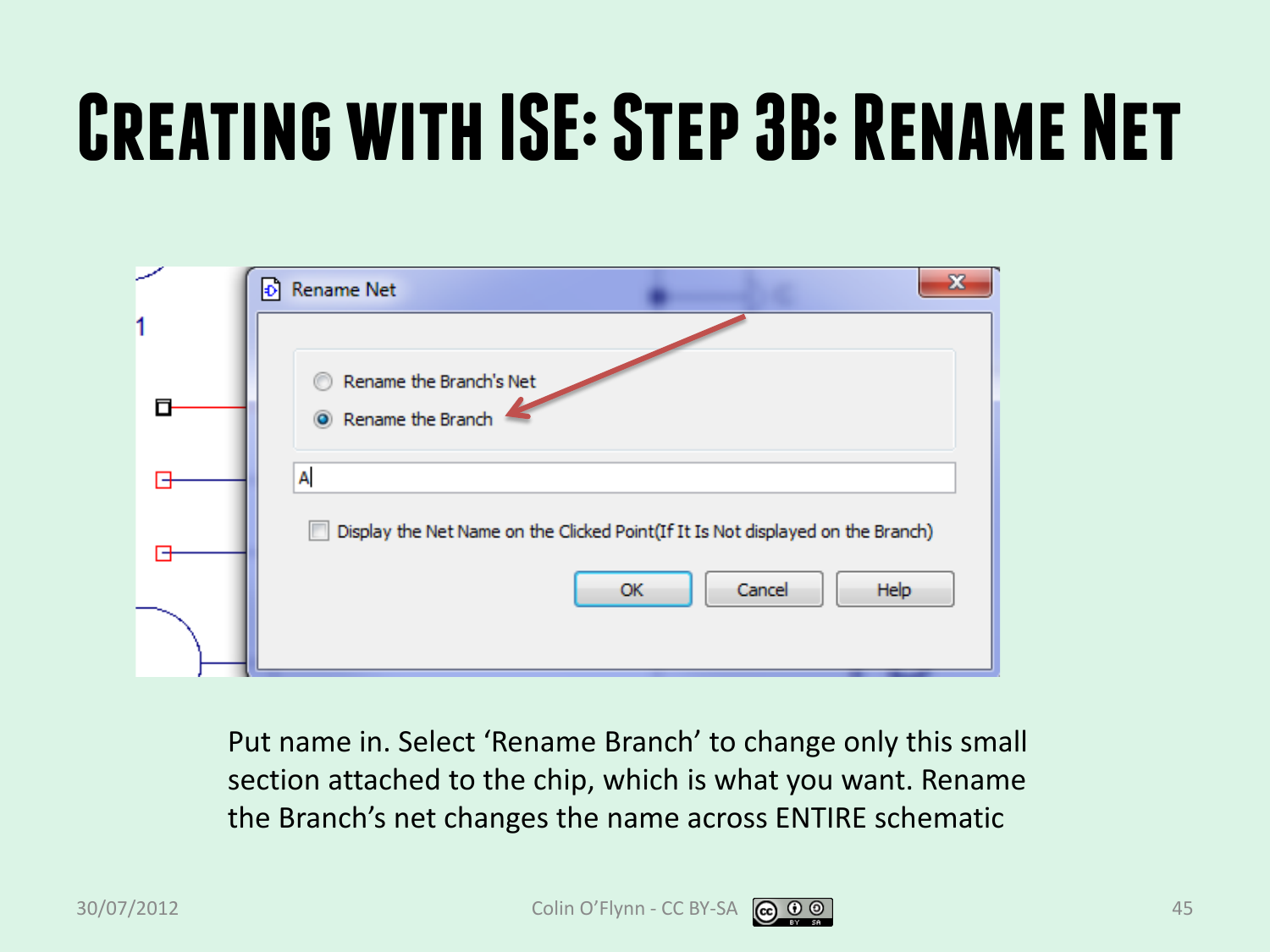## **Creating with ISE: Step 3C: Rename Net**



This is telling you that your pin is going to be connected elsewhere. This is ok, hit Yes.

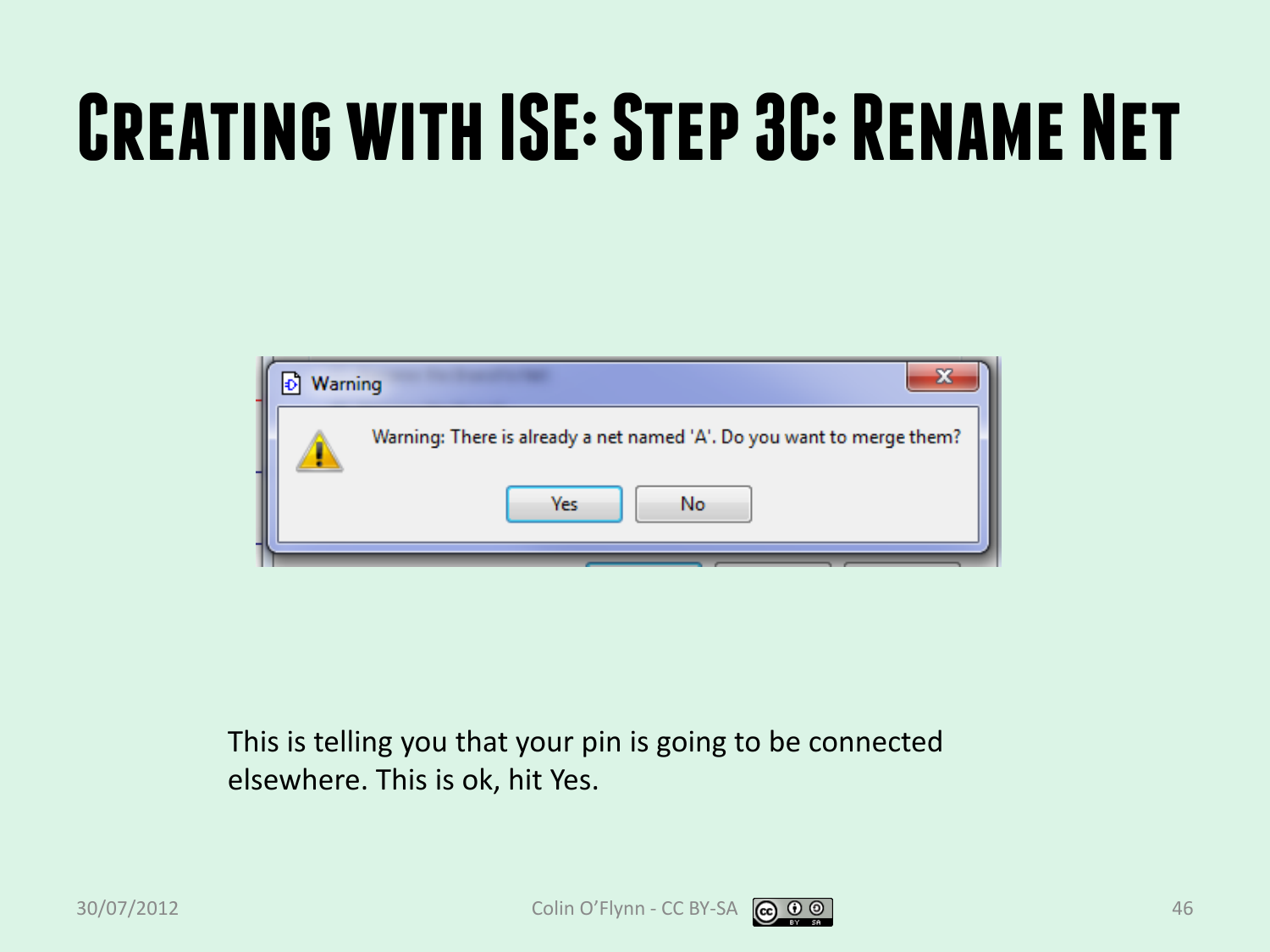#### **CREATING WITH ISE: STEP 4 - DONE**



Always use net names for larger schematics. It more easily allows you to change which input connects to a gate, since you can just rename that branch (Be SURE that 'Rename Branch' is selected or you change across entire schematic)

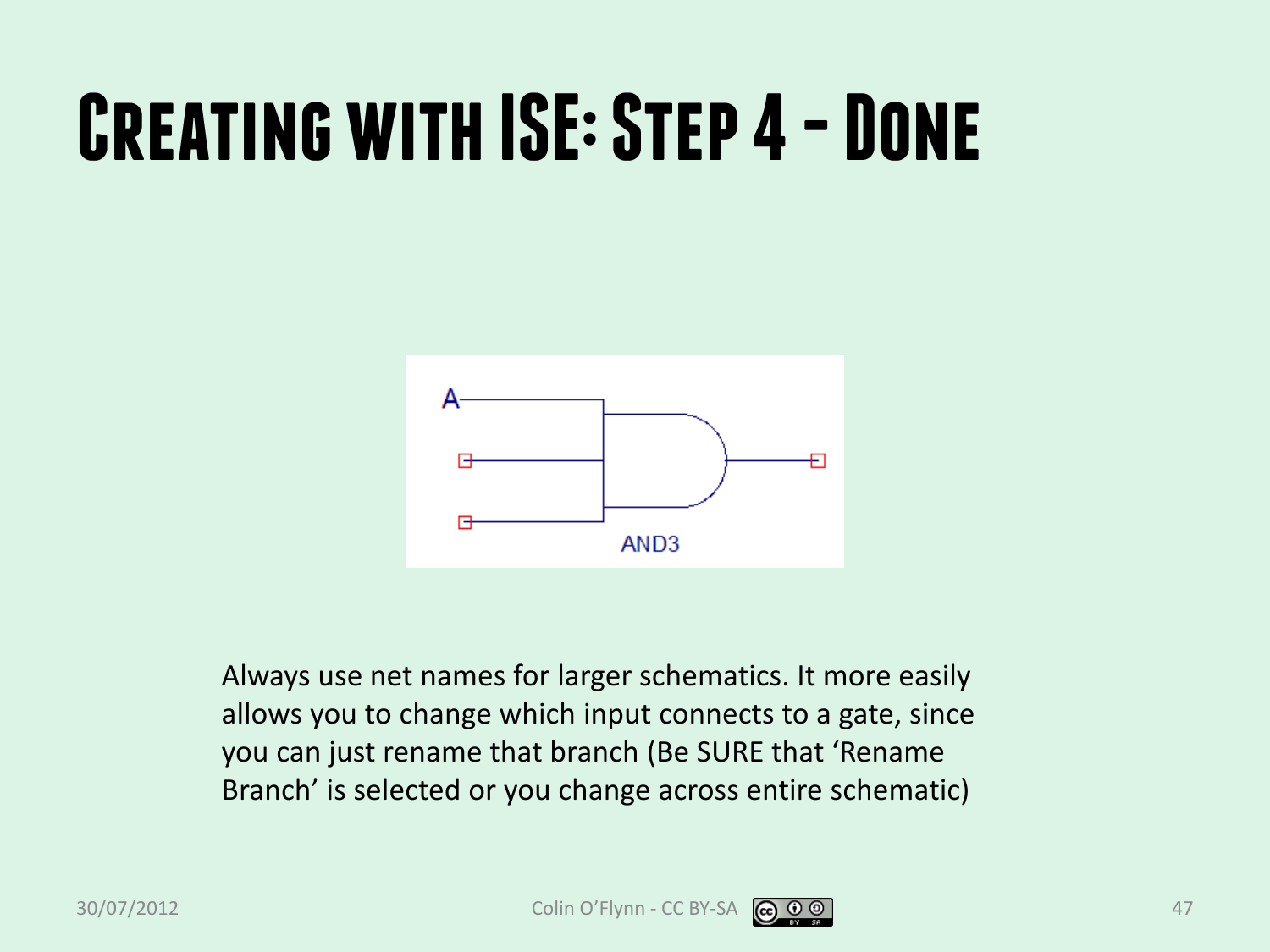#### **TYPES OF STATE MACHINE**

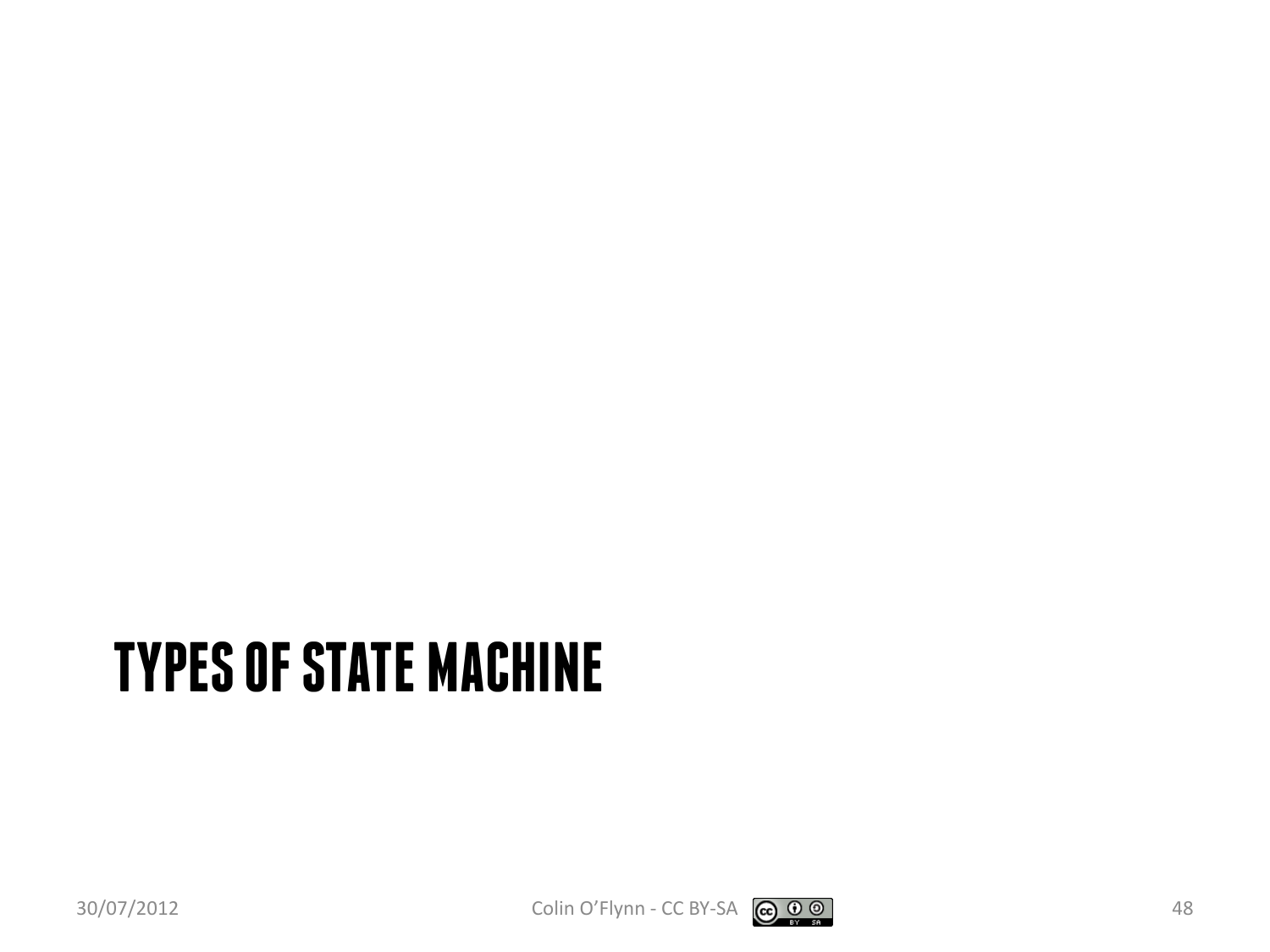| <b>State</b> | <b>Quarter</b> | Loonie           | <b>Next State</b> | <b>Release</b>   |
|--------------|----------------|------------------|-------------------|------------------|
| 0.00         | $\mathbf 0$    | $\pmb{0}$        | 0.00              | $\pmb{0}$        |
| 0.00         | $\mathbf 0$    | $\mathbf 1$      | 1.00              | $\pmb{0}$        |
| $0.00\,$     | $\mathbf 1$    | $\pmb{0}$        | 0.25              | $\pmb{0}$        |
| 0.00         | $\mathbf 1$    | $\mathbf 1$      | $\ddot{ }$        | $\pmb{0}$        |
| $0.25\,$     | ${\bf 0}$      | $\pmb{0}$        | 0.25              | $\pmb{0}$        |
| 0.25         | $\mathbf 0$    | $\mathbf 1$      | 1.25              | $\pmb{0}$        |
| 0.25         | $\mathbf 1$    | $\boldsymbol{0}$ | 0.50              | $\pmb{0}$        |
| 0.25         | $\mathbf 1$    | $\mathbf 1$      | $\ddot{ }$        | $\boldsymbol{0}$ |
| 0.50         | $\pmb{0}$      | $\pmb{0}$        | 0.50              | $\pmb{0}$        |
| 0.50         | $\pmb{0}$      | $\mathbf 1$      | 1.25              | $\boldsymbol{0}$ |
| 0.50         | $\mathbf 1$    | $\pmb{0}$        | 0.75              | $\boldsymbol{0}$ |
| 0.50         | $\mathbf 1$    | $\mathbf 1$      | $\ddot{?}$        | $\pmb{0}$        |
| 0.75         | $\pmb{0}$      | $\pmb{0}$        | 0.75              | $\pmb{0}$        |
| 0.75         | $\mathbf 0$    | $\mathbf 1$      | 1.25              | $\pmb{0}$        |
| 0.75         | $\mathbf 1$    | $\mathbf 0$      | $1.00\,$          | $\pmb{0}$        |
| 0.75         | $\pmb{0}$      | $\boldsymbol{0}$ | $\ddot{?}$        | $\boldsymbol{0}$ |
| 1.00         | $\pmb{0}$      | $\boldsymbol{0}$ | $1.00\,$          | $\pmb{0}$        |
| 1.00         | $\pmb{0}$      | $\mathbf 1$      | 1.25              | $\pmb{0}$        |
| 1.00         | $\mathbf 1$    | $\pmb{0}$        | 1.25              | $\pmb{0}$        |
| $1.00\,$     | $\mathbf 1$    | $\mathbf 1$      | $\ddot{ }$        | $\pmb{0}$        |
| 1.25         | ?              | $\overline{?}$   | 0.00              | $\mathbf 1$      |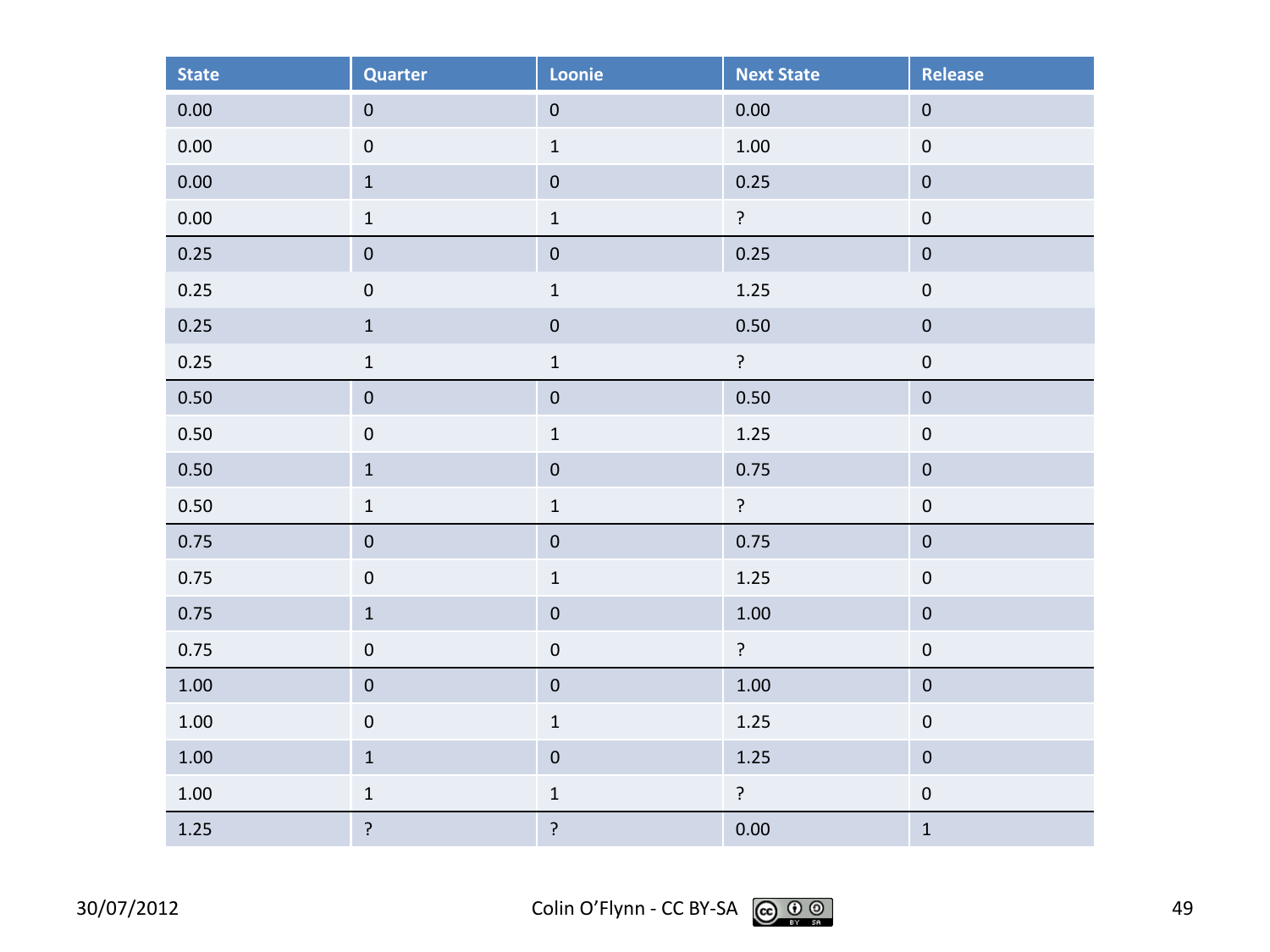| <b>State</b> | <b>Quarter</b>   | Loonie           | <b>Next State</b> | <b>Release</b>   |
|--------------|------------------|------------------|-------------------|------------------|
| 0.00         | $\pmb{0}$        | $\pmb{0}$        | 0.00              | $\pmb{0}$        |
| 0.00         | $\pmb{0}$        | $\mathbf 1$      | $1.00\,$          | $\boldsymbol{0}$ |
| 0.00         | $\mathbf 1$      | $\pmb{0}$        | 0.25              | $\pmb{0}$        |
| 0.00         | $\mathbf 1$      | $\mathbf 1$      | $\overline{?}$    | $\pmb{0}$        |
| 0.25         | $\pmb{0}$        | $\pmb{0}$        | 0.25              | $\pmb{0}$        |
| 0.25         | $\mathbf 0$      | $\mathbf 1$      | 0.00              | $\mathbf 1$      |
| 0.25         | $\mathbf 1$      | $\boldsymbol{0}$ | 0.50              | $\pmb{0}$        |
| 0.25         | $\mathbf 1$      | $\mathbf 1$      | $\tilde{.}$       | $\boldsymbol{0}$ |
| 0.50         | $\pmb{0}$        | $\pmb{0}$        | 0.50              | $\pmb{0}$        |
| 0.50         | $\boldsymbol{0}$ | $\mathbf 1$      | 0.00              | $\mathbf 1$      |
| 0.50         | $\mathbf 1$      | $\pmb{0}$        | 0.75              | $\boldsymbol{0}$ |
| 0.50         | $\mathbf 1$      | $\mathbf 1$      | $\ddot{?}$        | $\pmb{0}$        |
| 0.75         | $\pmb{0}$        | $\pmb{0}$        | 0.75              | $\pmb{0}$        |
| 0.75         | $\mathbf 0$      | $\mathbf 1$      | 0.00              | $\mathbf 1$      |
| 0.75         | $\mathbf 1$      | $\pmb{0}$        | $1.00\,$          | $\pmb{0}$        |
| 0.75         | $\pmb{0}$        | $\pmb{0}$        | $\overline{?}$    | $\pmb{0}$        |
| 1.00         | $\pmb{0}$        | $\pmb{0}$        | $1.00\,$          | $\pmb{0}$        |
| 1.00         | $\pmb{0}$        | $\mathbf 1$      | 0.00              | $\mathbf 1$      |
| $1.00\,$     | $\mathbf 1$      | $\pmb{0}$        | 0.00              | $\mathbf 1$      |
| 1.00         | $\mathbf 1$      | $\mathbf 1$      | $\overline{?}$    | $\pmb{0}$        |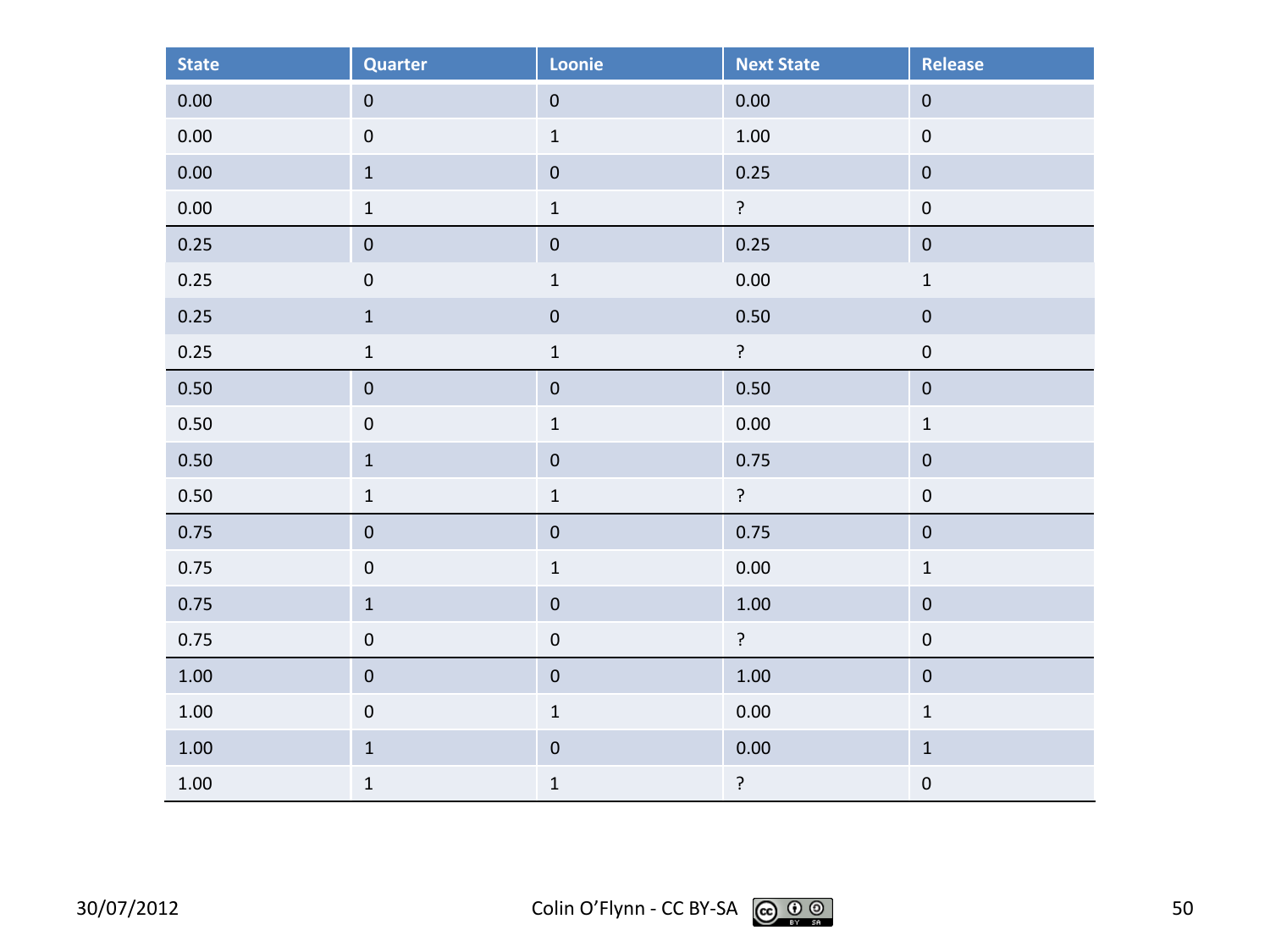## **Mealy Machine**

#### Outputs dependant on state AND inputs



Image source: http://commons.wikimedia.org/wiki/File:Mealy.png

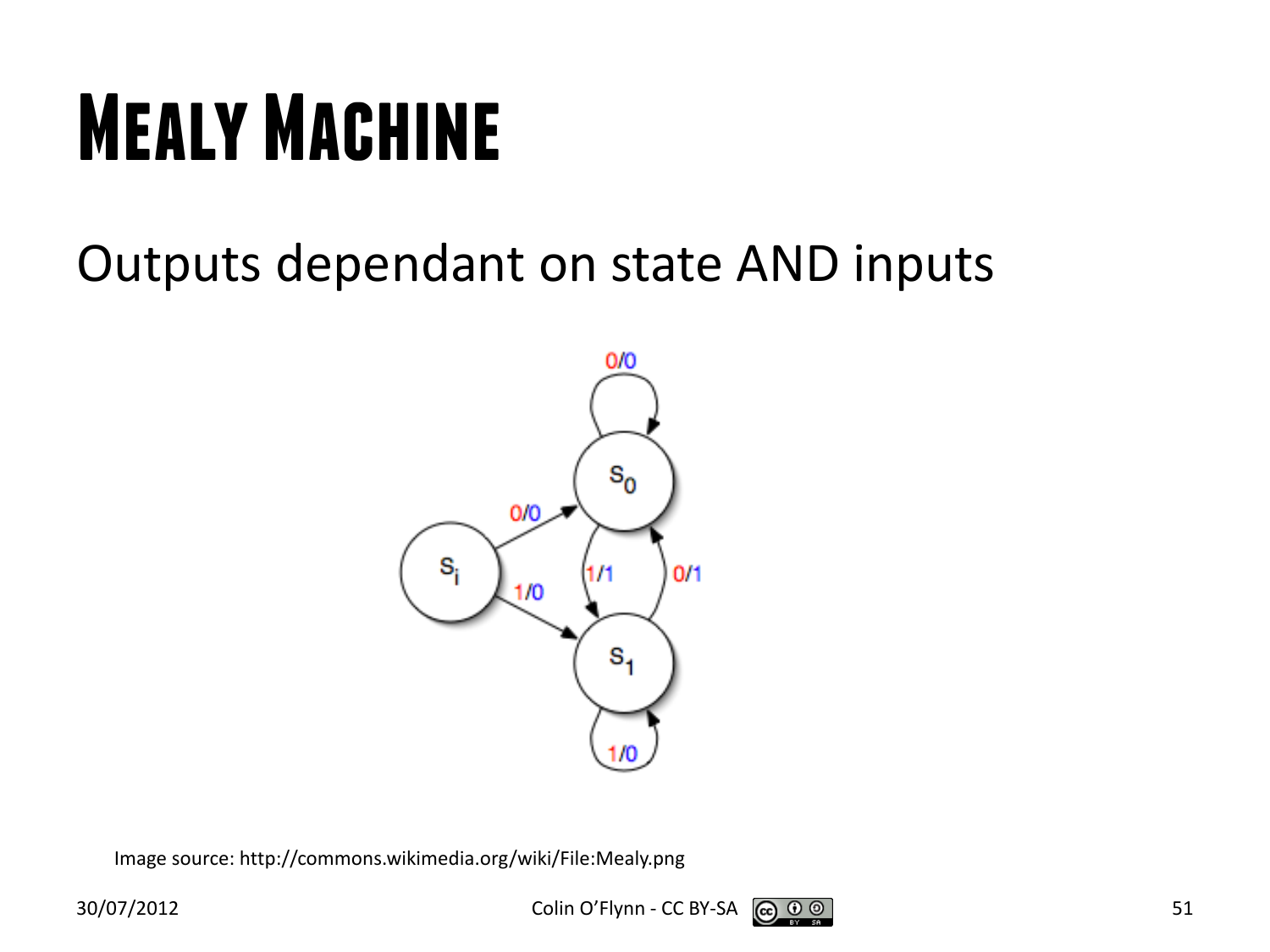## **Moore Machine**

#### Outputs dependant only on state



Image derived from: http://commons.wikimedia.org/wiki/File:Mealy.png

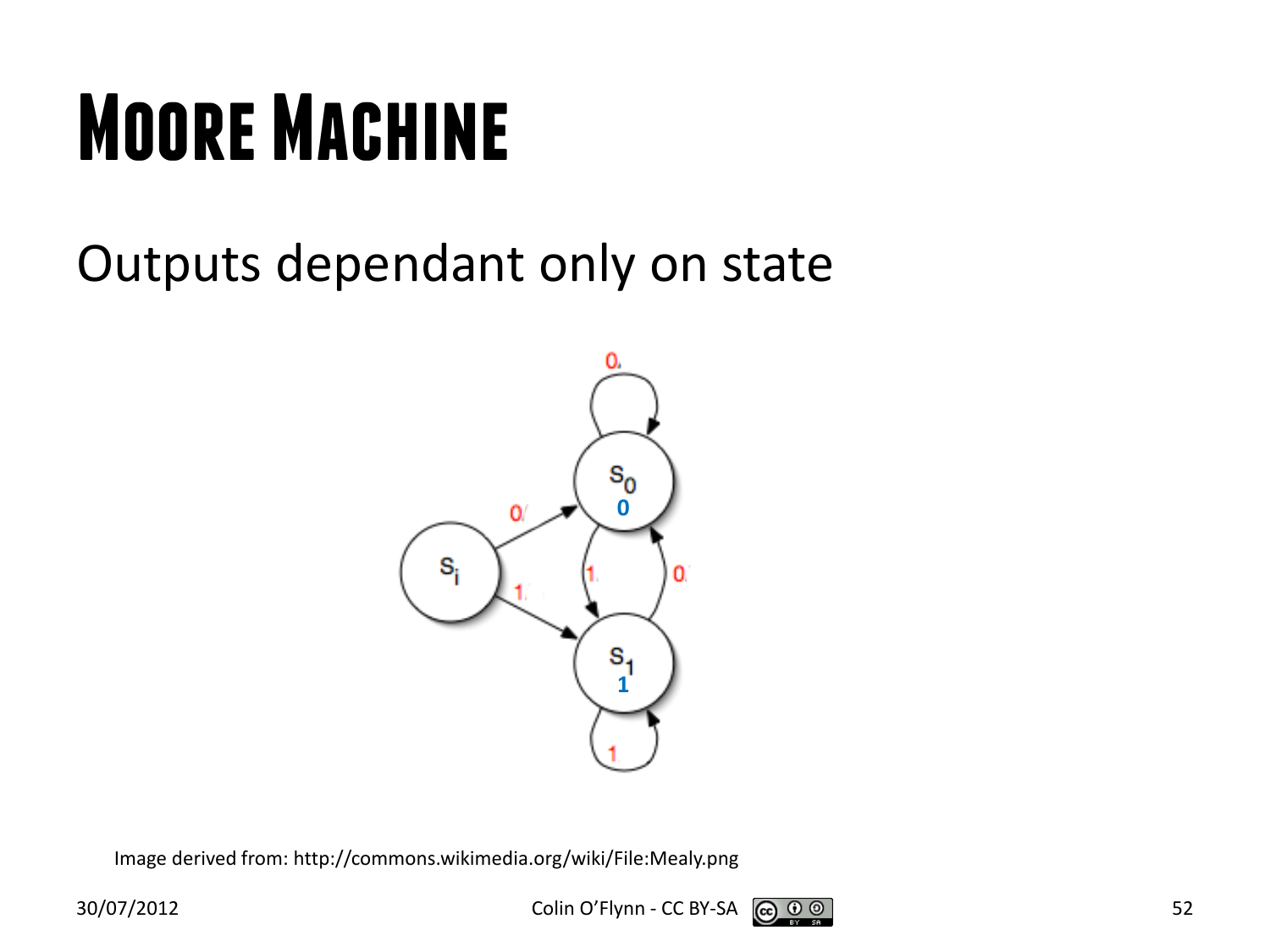#### **DESIGN EXAMPLE: MEALY MACHINE VS. MOORE MACHINE**



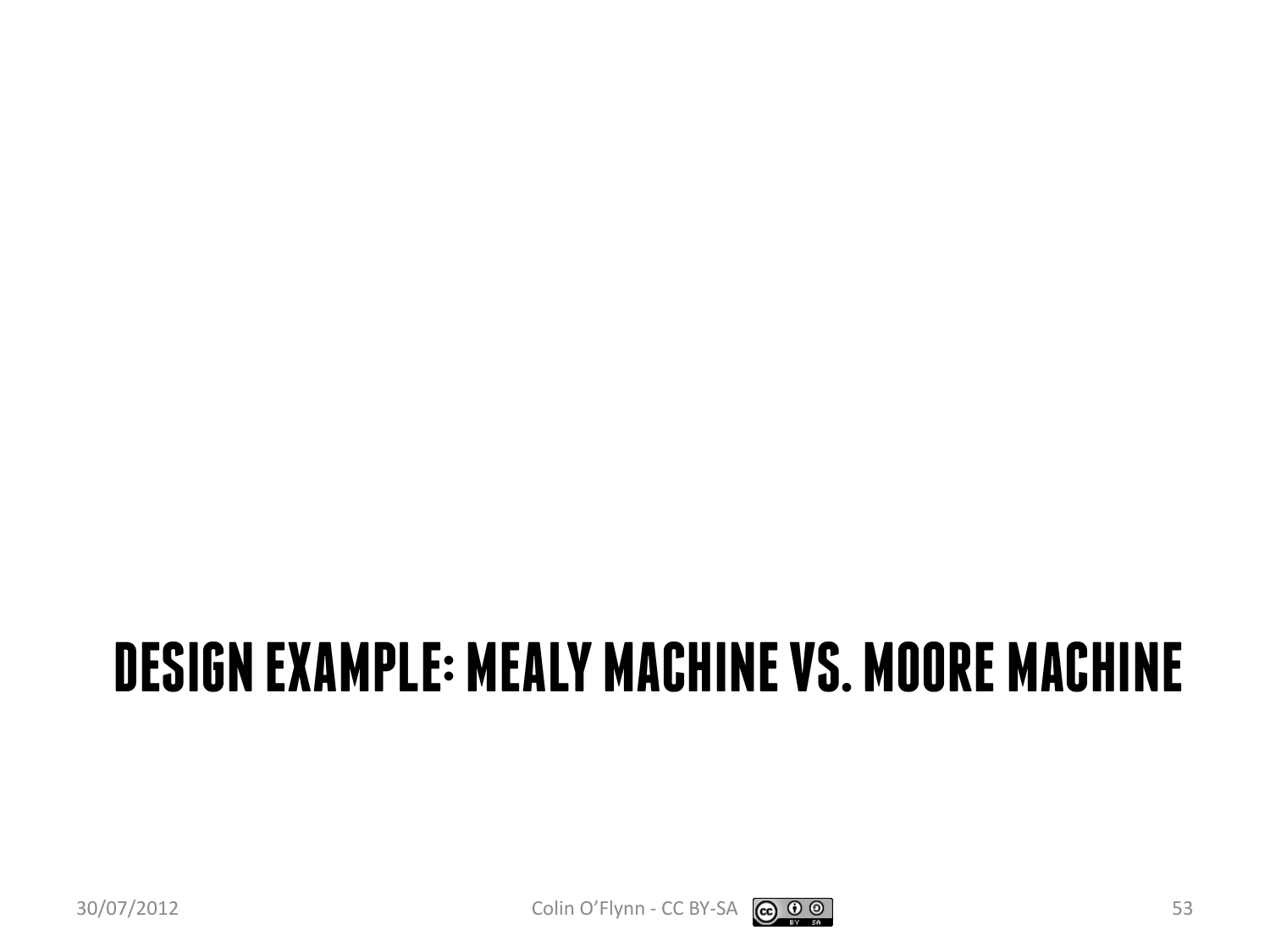## **Description of Problem**

I need a controller for a lamp with ON & OFF pushbuttons. The buttons are momentary only, so the controller needs state. A buzzer should beep whenever the state changes.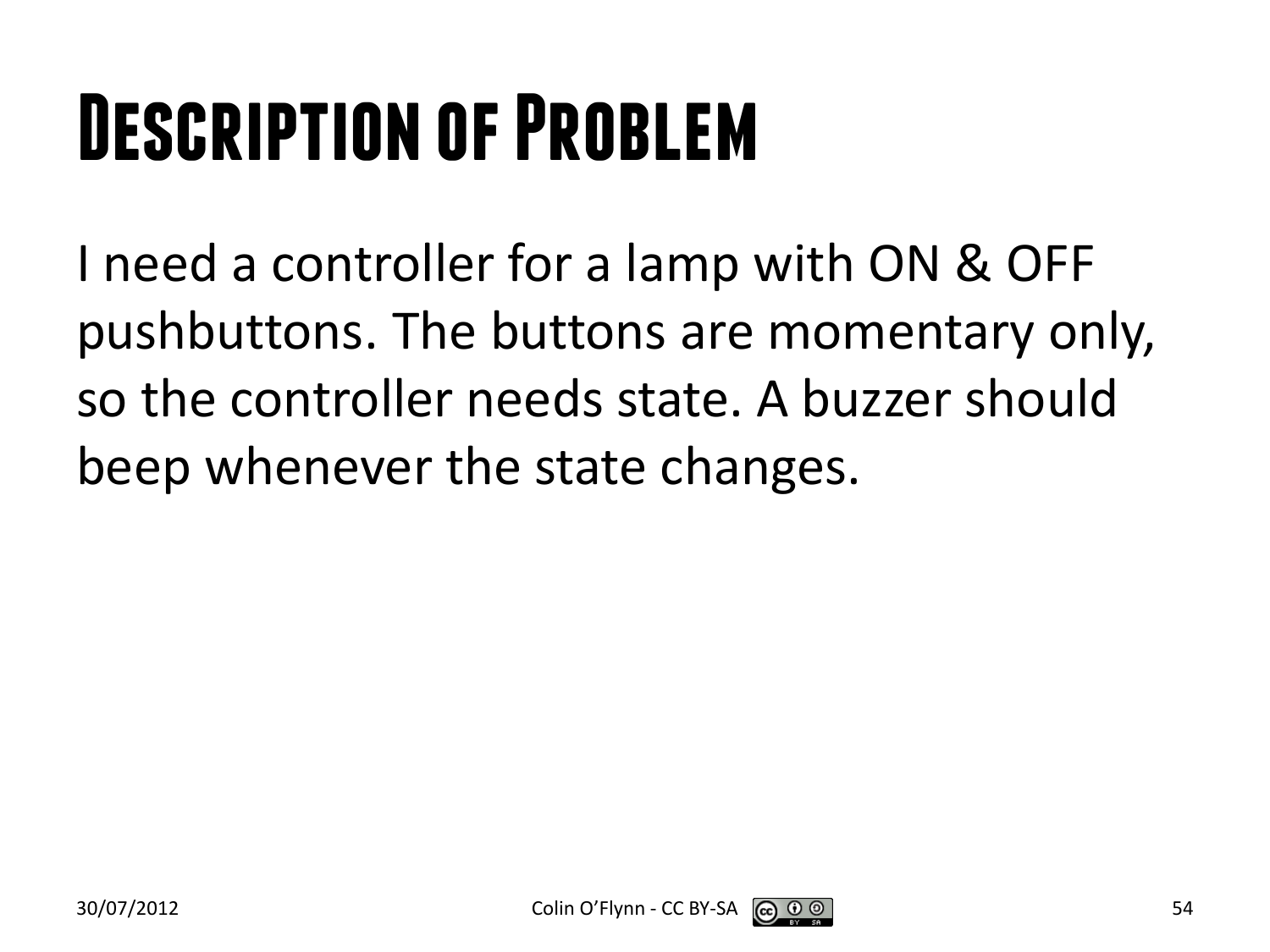#### **Step 1: Understand the Problem**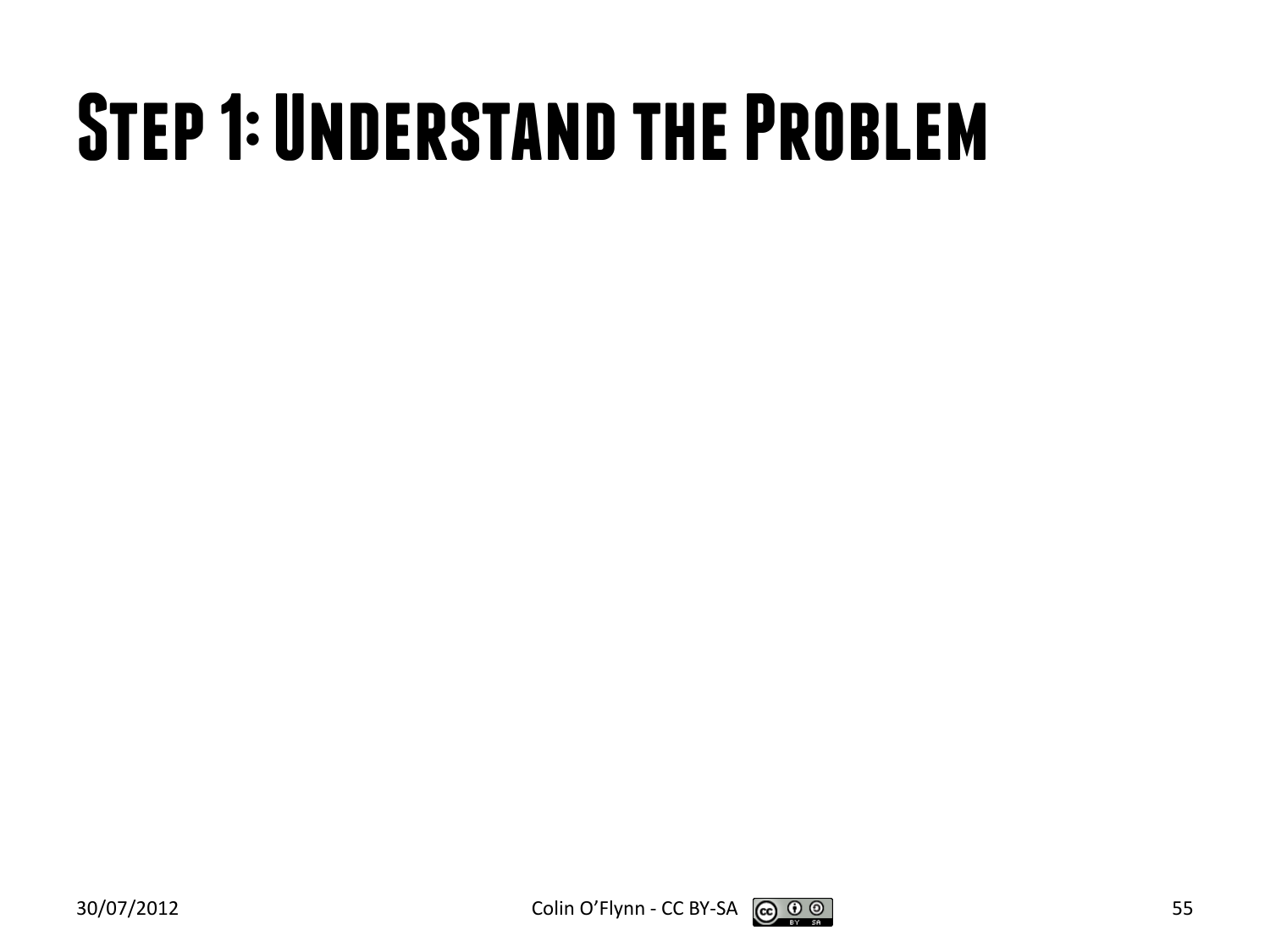## **Step 2: State Transition**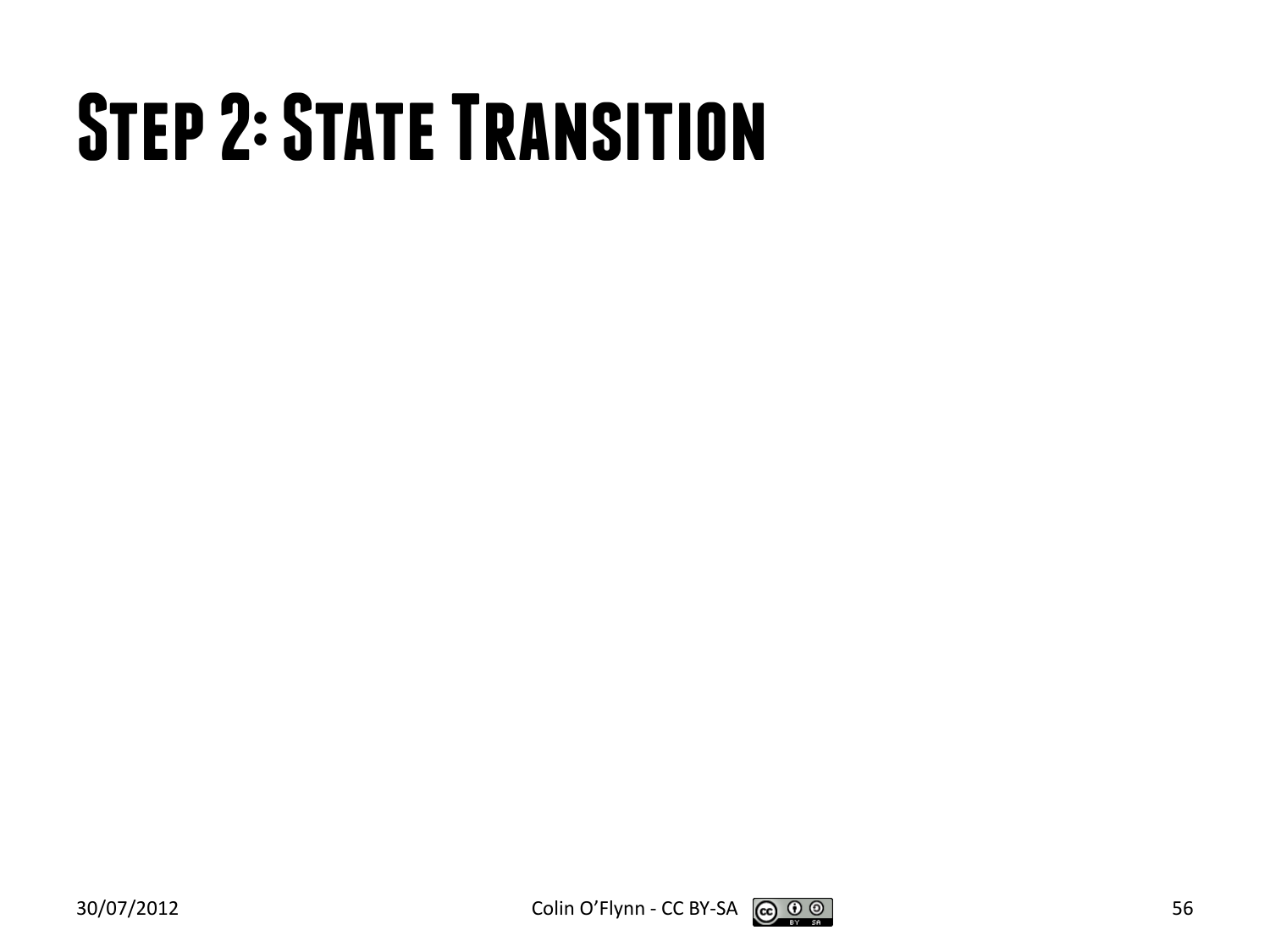#### **Step 3: State Transition Diagram (Mealy)**



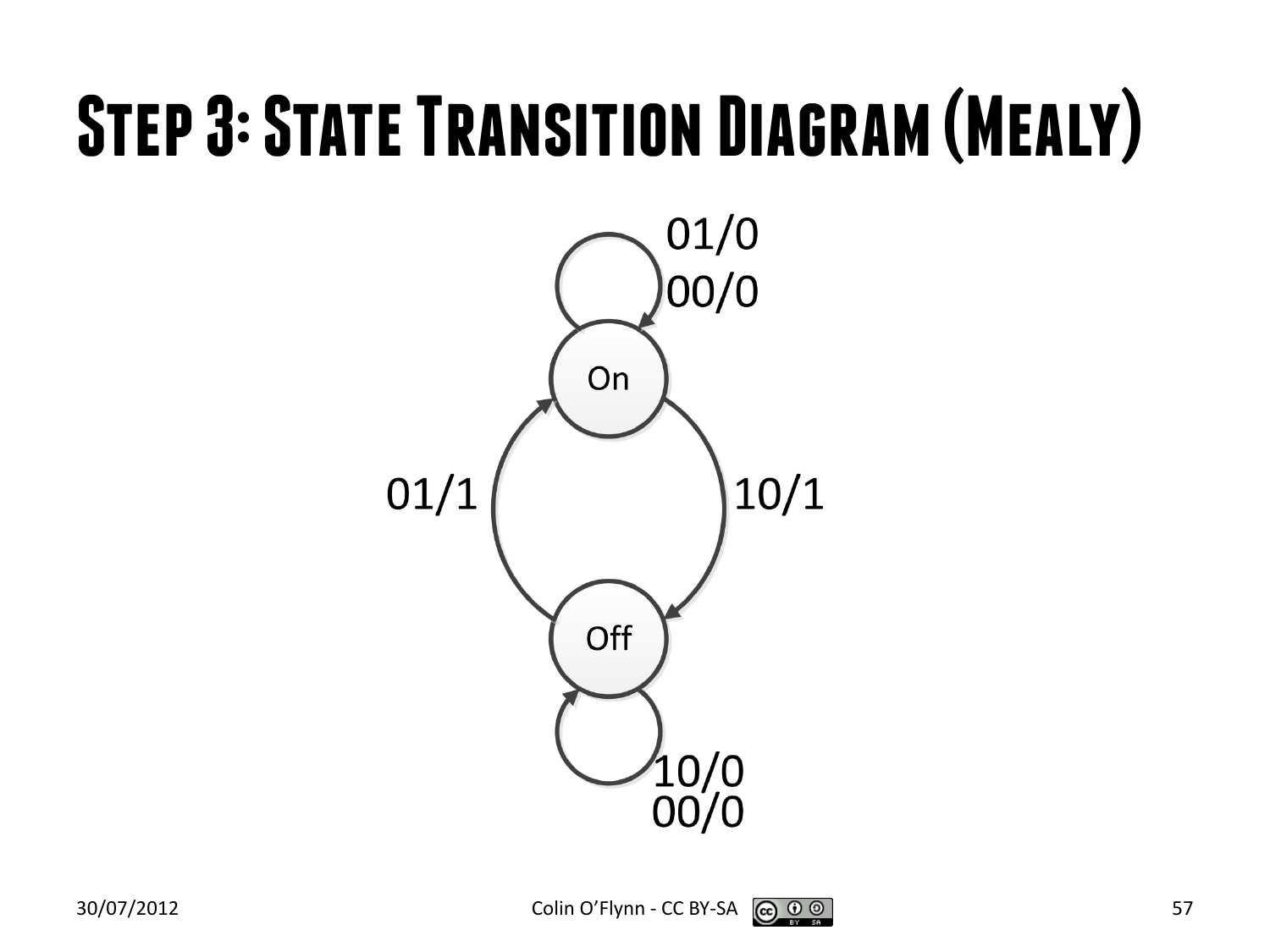#### **Step 3: State Transition Diagram (Moore)**



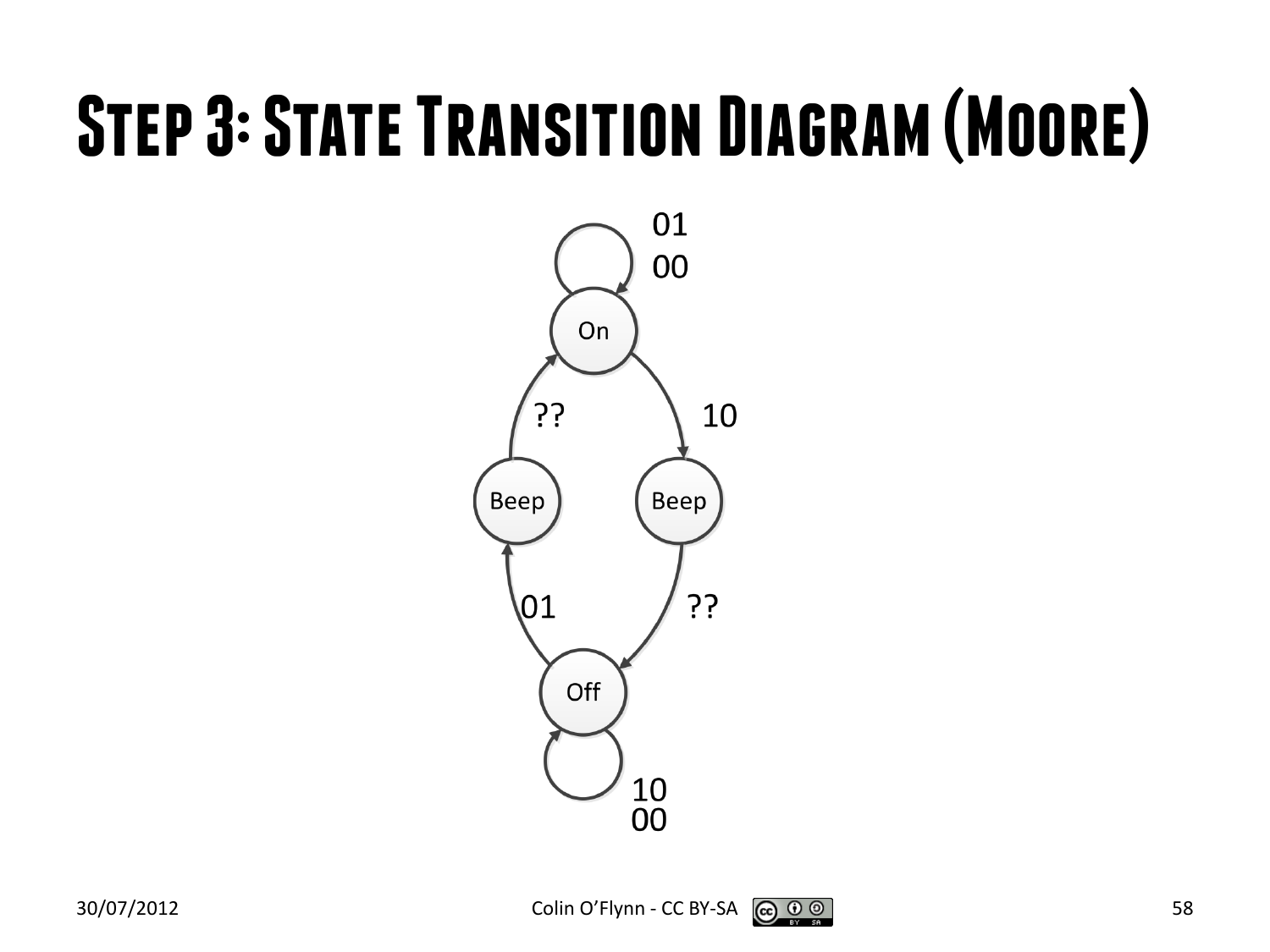# **Step 4: State Transition Table (Mealy)**

| <b>Initial</b><br><b>State</b> | On             | <b>Off</b>     | <b>Next</b><br><b>State</b> | Lamp | <b>Buzzer</b> |
|--------------------------------|----------------|----------------|-----------------------------|------|---------------|
| $\overline{0}$                 | $\overline{0}$ | $\overline{0}$ |                             |      |               |
| $\overline{0}$                 | $\overline{0}$ | $\mathbf{1}$   |                             |      |               |
| $\overline{0}$                 | $\mathbf 1$    | $\overline{0}$ |                             |      |               |
| $\overline{0}$                 | $\mathbf{1}$   | $\mathbf{1}$   |                             |      |               |
| $\overline{1}$                 | $\overline{0}$ | $\overline{0}$ |                             |      |               |
| $\mathbf 1$                    | $\overline{0}$ | $\mathbf{1}$   |                             |      |               |
| $\mathbf 1$                    | $\mathbf 1$    | $\overline{0}$ |                             |      |               |
| 1                              | 1              | $\overline{1}$ |                             |      |               |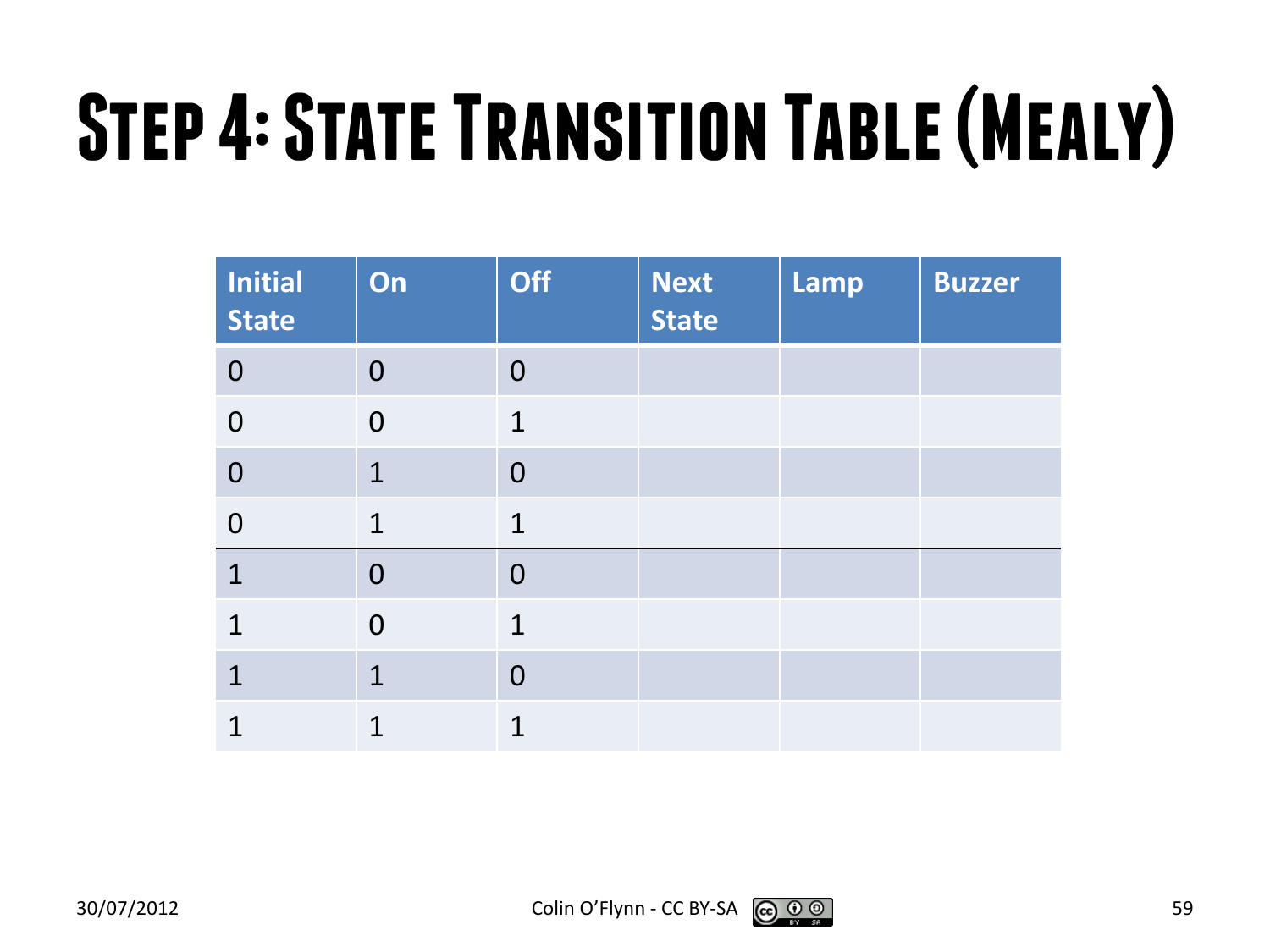# **Step 4: State Transition Table (Mealy)**

| <b>Initial</b><br><b>State</b> | On             | <b>Off</b>     | <b>Next</b><br><b>State</b> | Lamp           | <b>Buzzer</b>  |
|--------------------------------|----------------|----------------|-----------------------------|----------------|----------------|
| $\overline{0}$                 | $\overline{0}$ | $\overline{0}$ | $\Omega$                    | $\overline{0}$ | $\overline{0}$ |
| $\overline{0}$                 | $\overline{0}$ | $\mathbf{1}$   | $\Omega$                    | $\Omega$       | $\Omega$       |
| $\overline{0}$                 | 1              | $\overline{0}$ | 1                           | $\overline{0}$ | $\mathbf 1$    |
| $\overline{0}$                 | 1              | $\overline{1}$ | $\Omega$                    | $\overline{0}$ | 0              |
| $\overline{1}$                 | $\overline{0}$ | $\overline{0}$ | 1                           | 1              | 0              |
| 1                              | $\overline{0}$ | $\mathbf{1}$   | $\overline{0}$              | 1              | $\mathbf 1$    |
| 1                              | 1              | $\overline{0}$ | $\mathbf{1}$                | $\overline{1}$ | 0              |
|                                | 1              | 1              | 1                           | 1              | O              |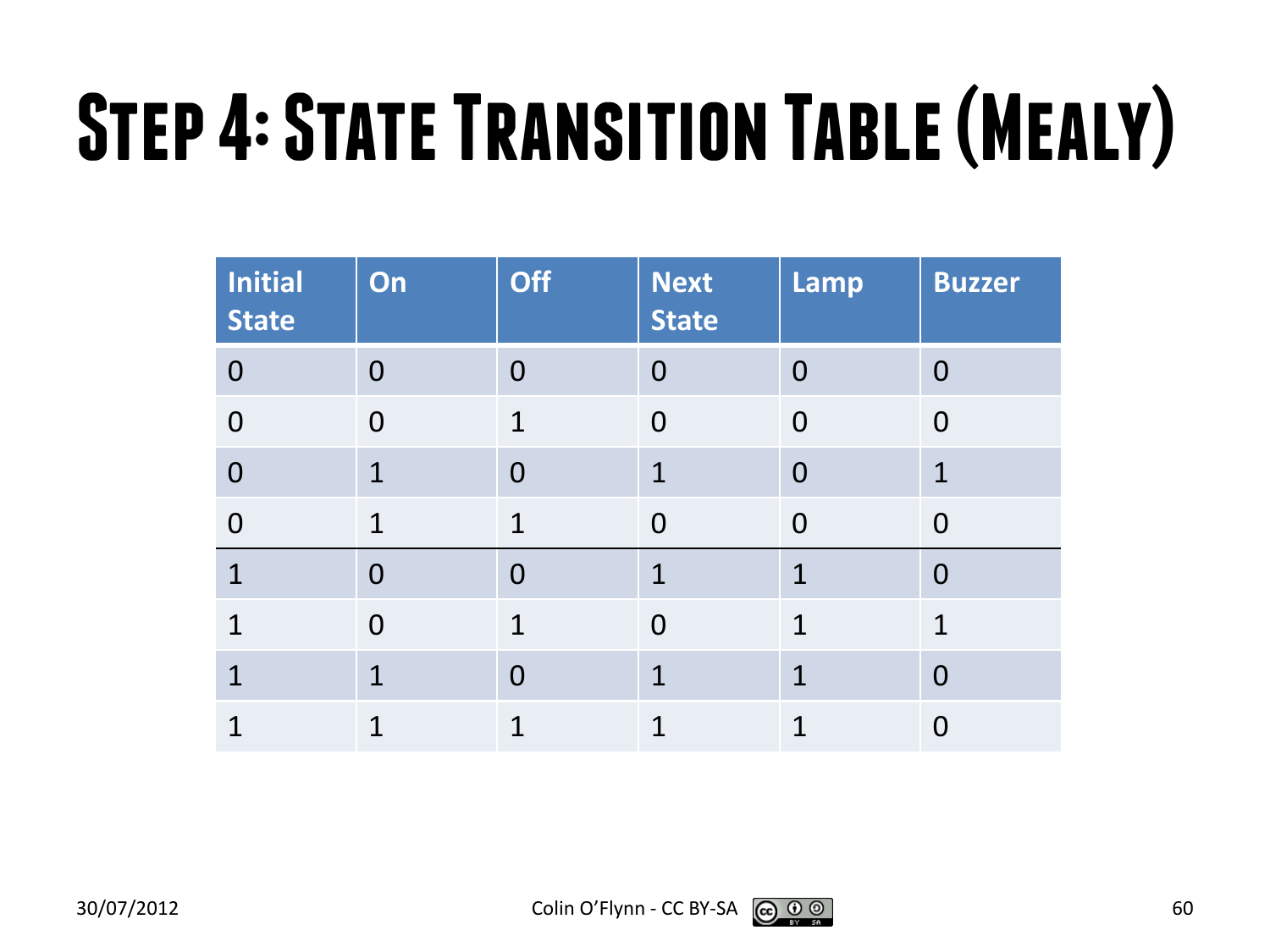# **Step 4: State Transition Table (Moore)**

| <b>Initial State</b> | On             | <b>Off</b>     | <b>Next</b><br><b>State</b> | <b>Lamp</b> | <b>Buzzer</b> |
|----------------------|----------------|----------------|-----------------------------|-------------|---------------|
| 00                   | $\overline{0}$ | $\overline{0}$ |                             |             |               |
| 00                   | $\overline{0}$ | $\mathbf 1$    |                             |             |               |
| 00                   | $\mathbf{1}$   | $\overline{0}$ |                             |             |               |
| 00                   | $\mathbf{1}$   | $\mathbf 1$    |                             |             |               |
| 01                   | $\overline{?}$ | ?              |                             |             |               |
| 10                   | $\overline{0}$ | $\overline{0}$ |                             |             |               |
| 10                   | $\overline{0}$ | $\mathbf 1$    |                             |             |               |
| 10                   | $\mathbf{1}$   | $\overline{0}$ |                             |             |               |
| 10                   | $\mathbf{1}$   | $\mathbf 1$    |                             |             |               |
| 11                   | ?              | ?              |                             |             |               |

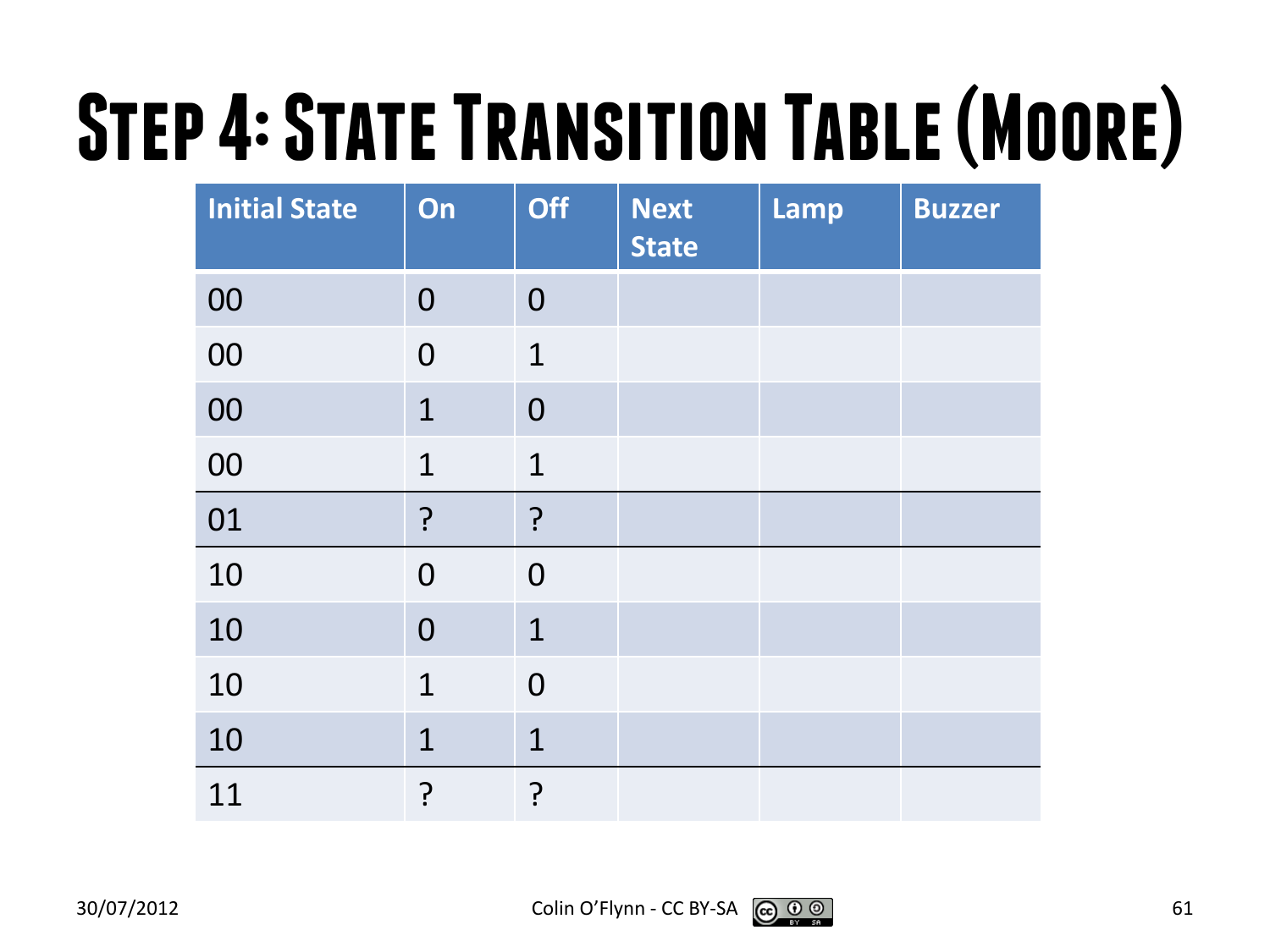# **Step 4: State Transition Table (Moore)**

| <b>Initial State</b> | On             | <b>Off</b>     | <b>Next</b><br><b>State</b> | <b>Lamp</b>    | <b>Buzzer</b>  |
|----------------------|----------------|----------------|-----------------------------|----------------|----------------|
| 00                   | $\overline{0}$ | $\overline{0}$ | 00                          | $\overline{0}$ | $\bf{0}$       |
| 00                   | $\overline{0}$ | $\mathbf{1}$   | 00                          | $\overline{0}$ | $\mathbf 0$    |
| 00                   | $\overline{1}$ | $\overline{0}$ | 01                          | $\overline{0}$ | $\overline{0}$ |
| 00                   | $\mathbf 1$    | $\mathbf 1$    | 00                          | $\overline{0}$ | $\overline{0}$ |
| 01                   | ?              | $\overline{?}$ | 10                          | $\overline{0}$ | $\mathbf 1$    |
| 10                   | $\overline{0}$ | $\overline{0}$ | 10                          | $\mathbf 1$    | $\overline{0}$ |
| 10                   | $\overline{0}$ | $\mathbf 1$    | 11                          | $\overline{1}$ | $\overline{0}$ |
| 10                   | $\mathbf{1}$   | $\overline{0}$ | 10                          | $\mathbf 1$    | $\overline{0}$ |
| 10                   | $\mathbf 1$    | $\mathbf 1$    | 10                          | $\mathbf 1$    | $\overline{0}$ |
| 11                   | ?              | <u>?</u>       | 00                          | $\overline{1}$ | $\mathbf 1$    |

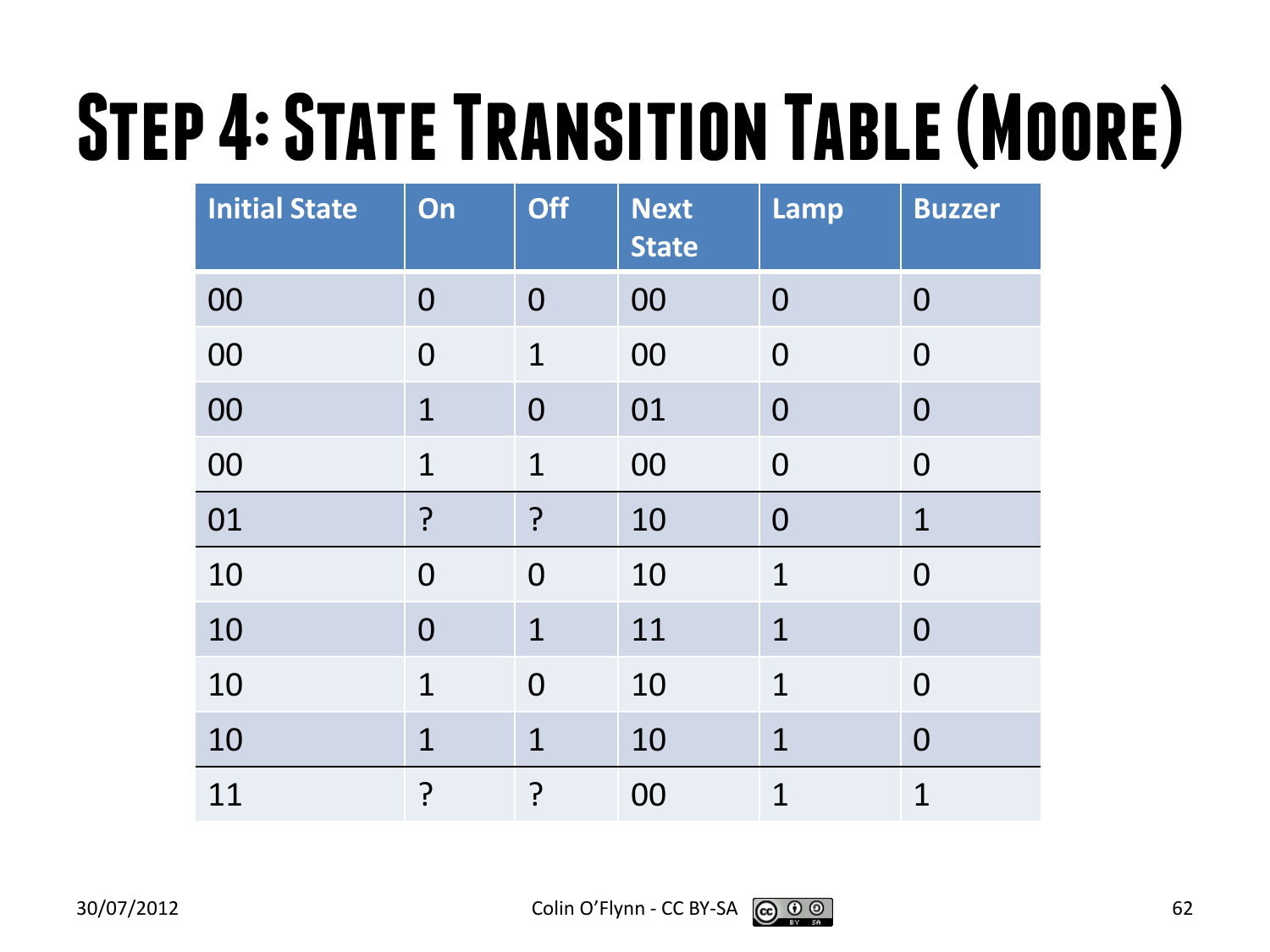## **Note on Moore Machine**



(Ignore the function of this, since it's nonsense!)

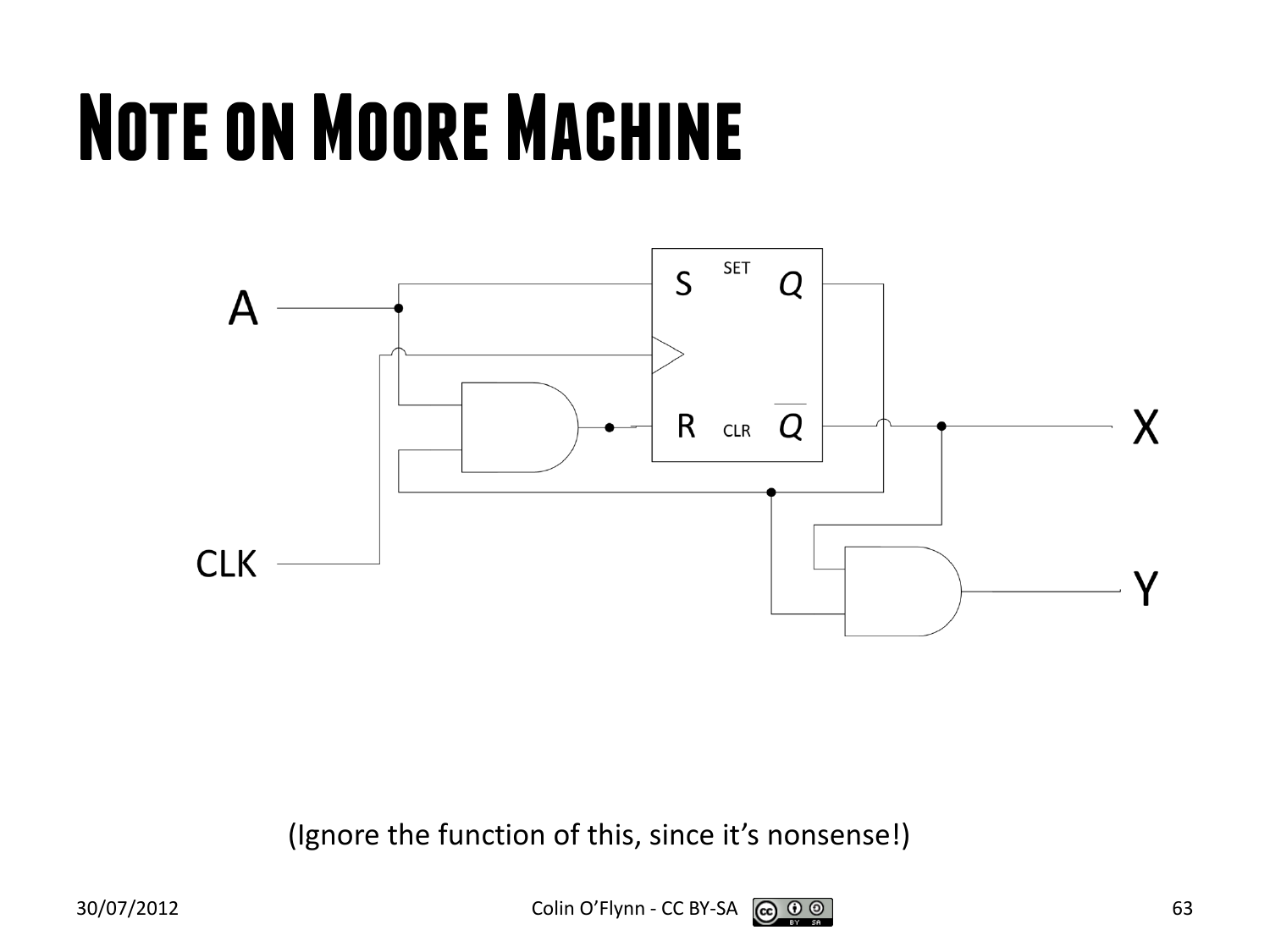## **Note on Mealy Machine**

Asynchronous Output



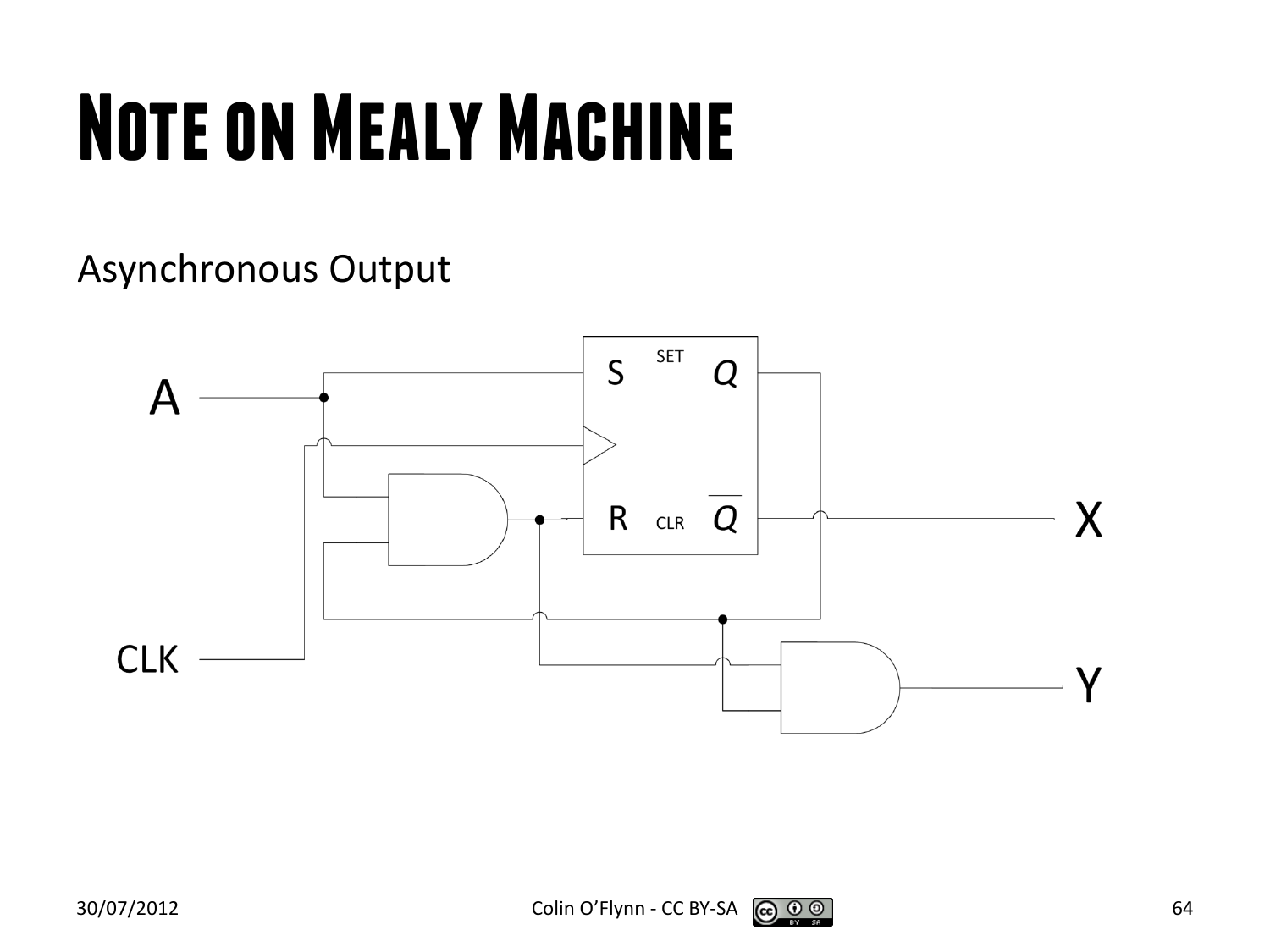## **Note on Mealy Machine**

#### Synchronous Output

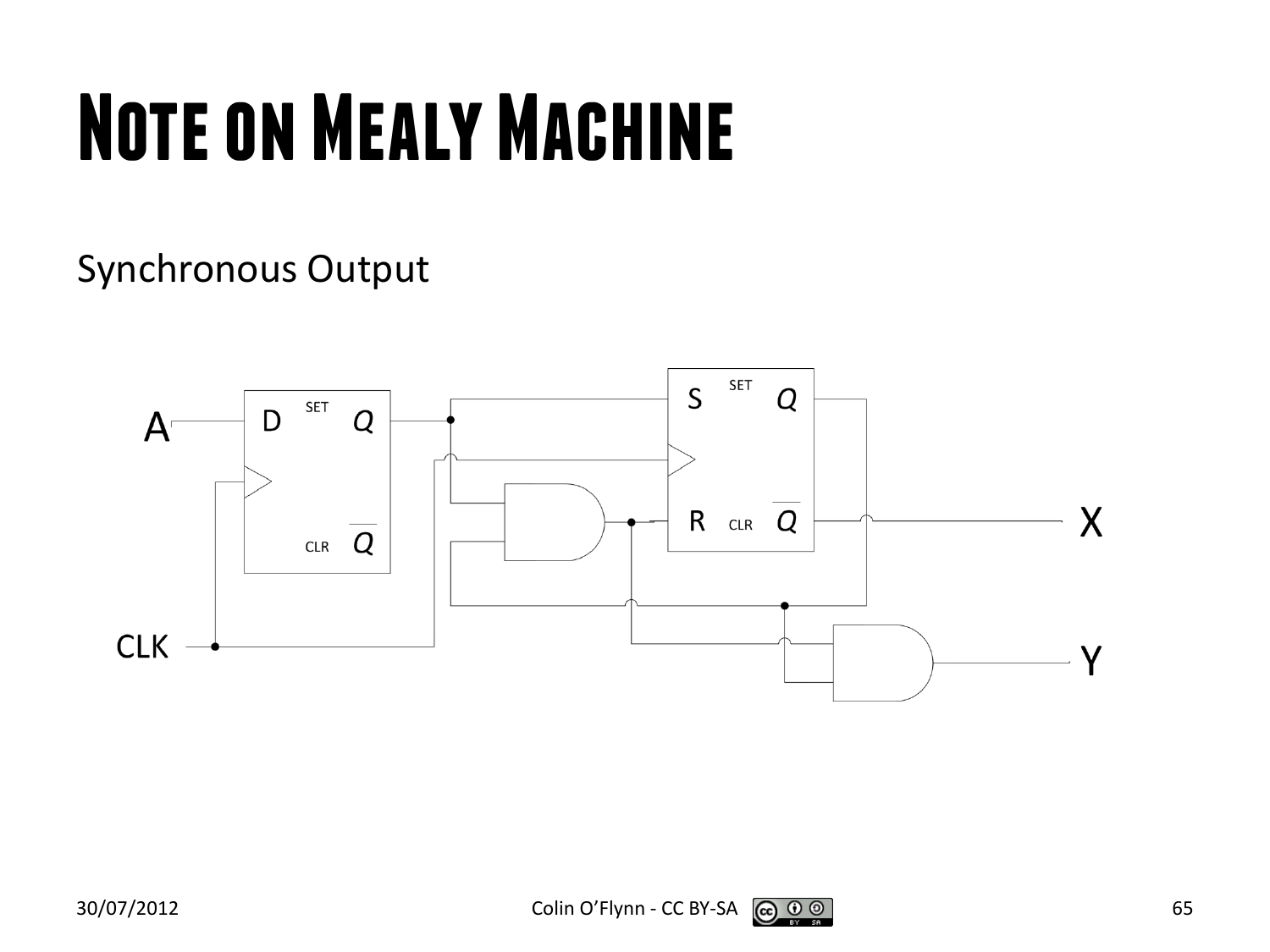#### **CHOICE OF STATE ENCODING**

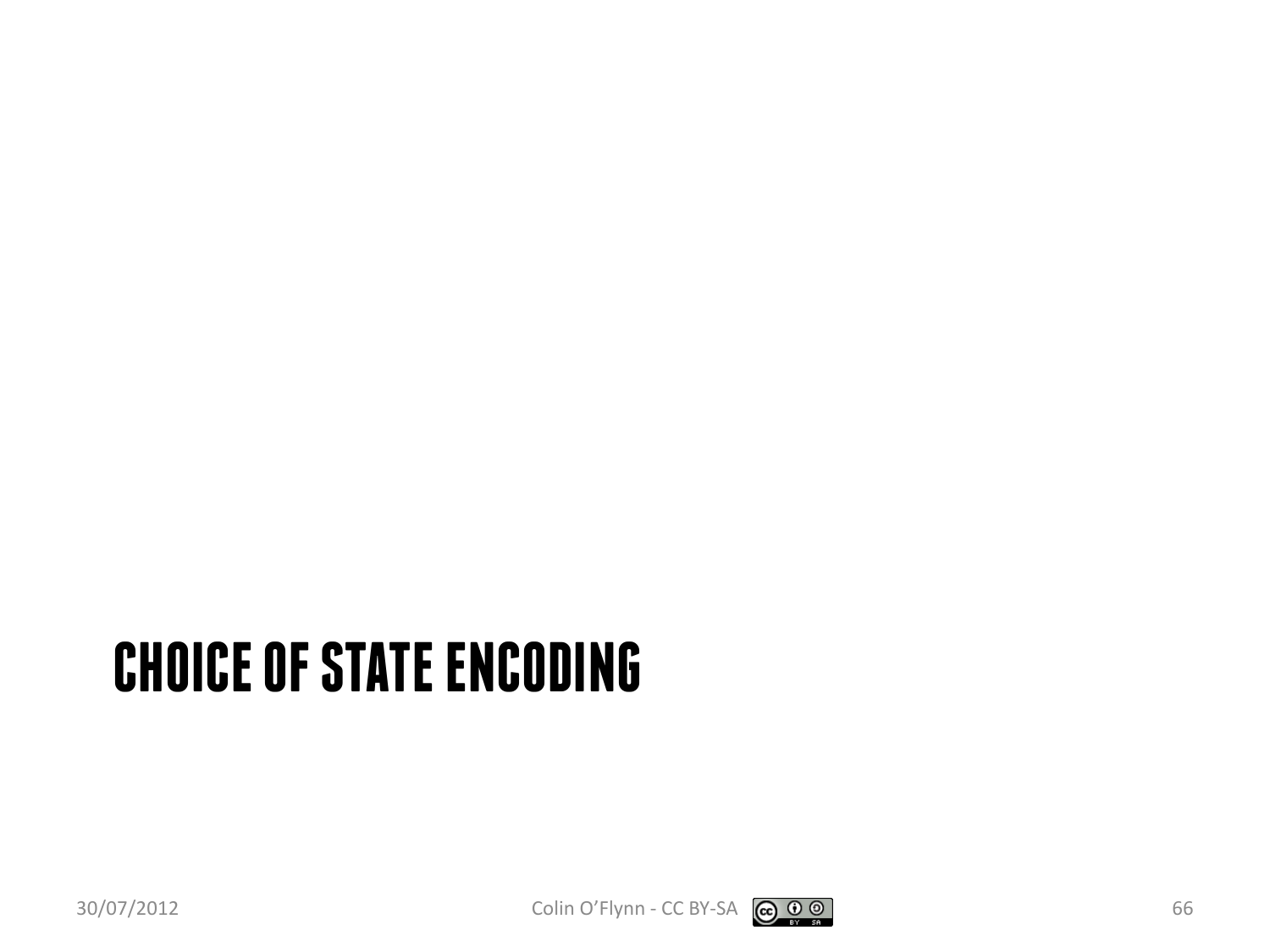#### **Binary Encoding**

| <b>Initial State</b> | On             | <b>Off</b>     | <b>Next</b><br><b>State</b> |
|----------------------|----------------|----------------|-----------------------------|
| 00                   | 0              | $\overline{0}$ | 00                          |
| 00                   | 0              | 1              | 00                          |
| 00                   | 1              | $\overline{0}$ | 01                          |
| 00                   | $\mathbf 1$    | $\mathbf{1}$   | 00                          |
| 01                   | ?              | ?              | 10                          |
| 10                   | 0              | $\Omega$       | 10                          |
| 10                   | $\overline{0}$ | $\mathbf{1}$   | 11                          |
| 10                   | $\mathbf 1$    | $\overline{0}$ | 10                          |
| 10                   | $\mathbf 1$    | $\mathbf{1}$   | 10                          |
| 11                   | ?              | <u>?</u>       | 00                          |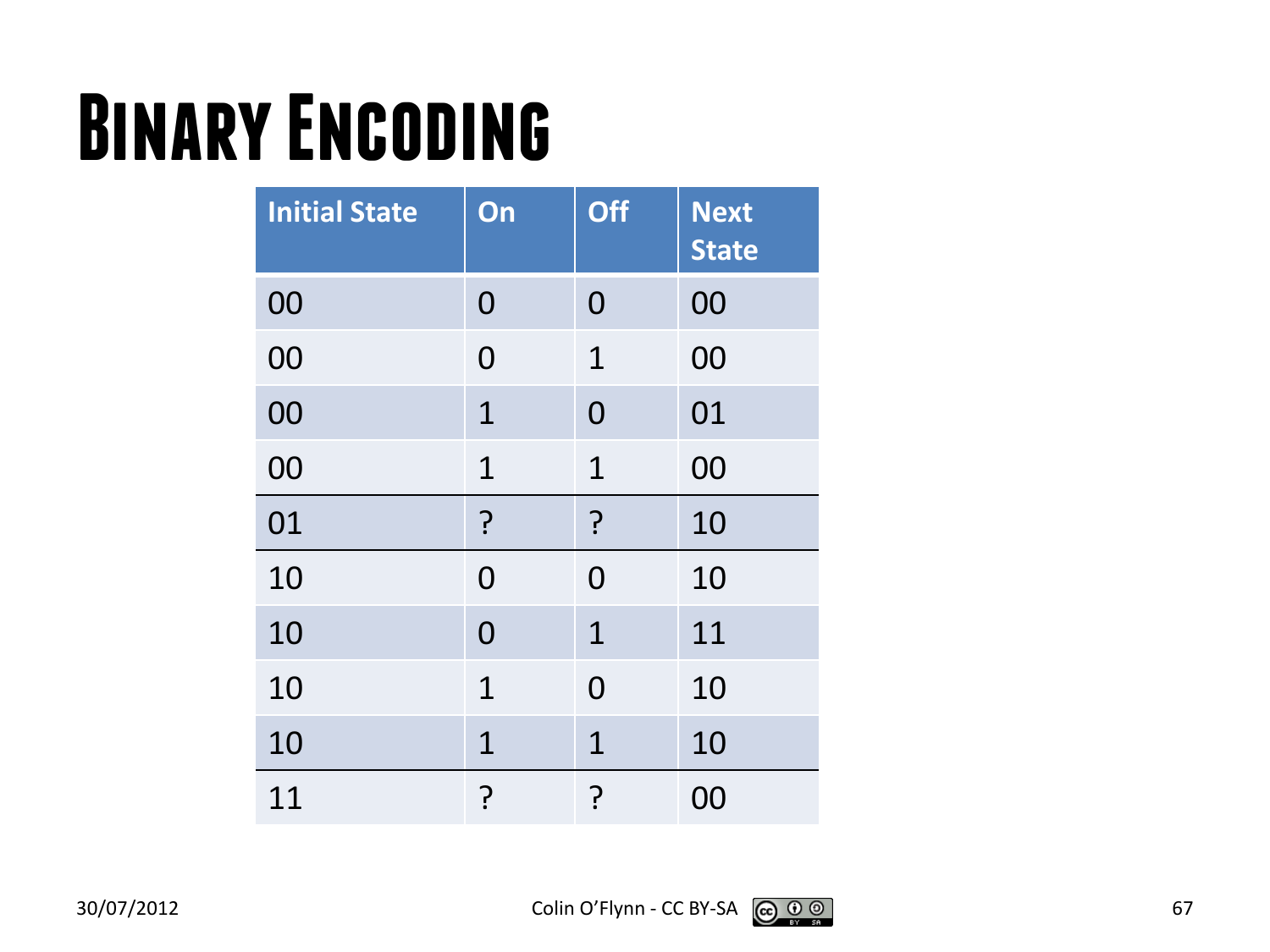## **Why Binary Encoding?**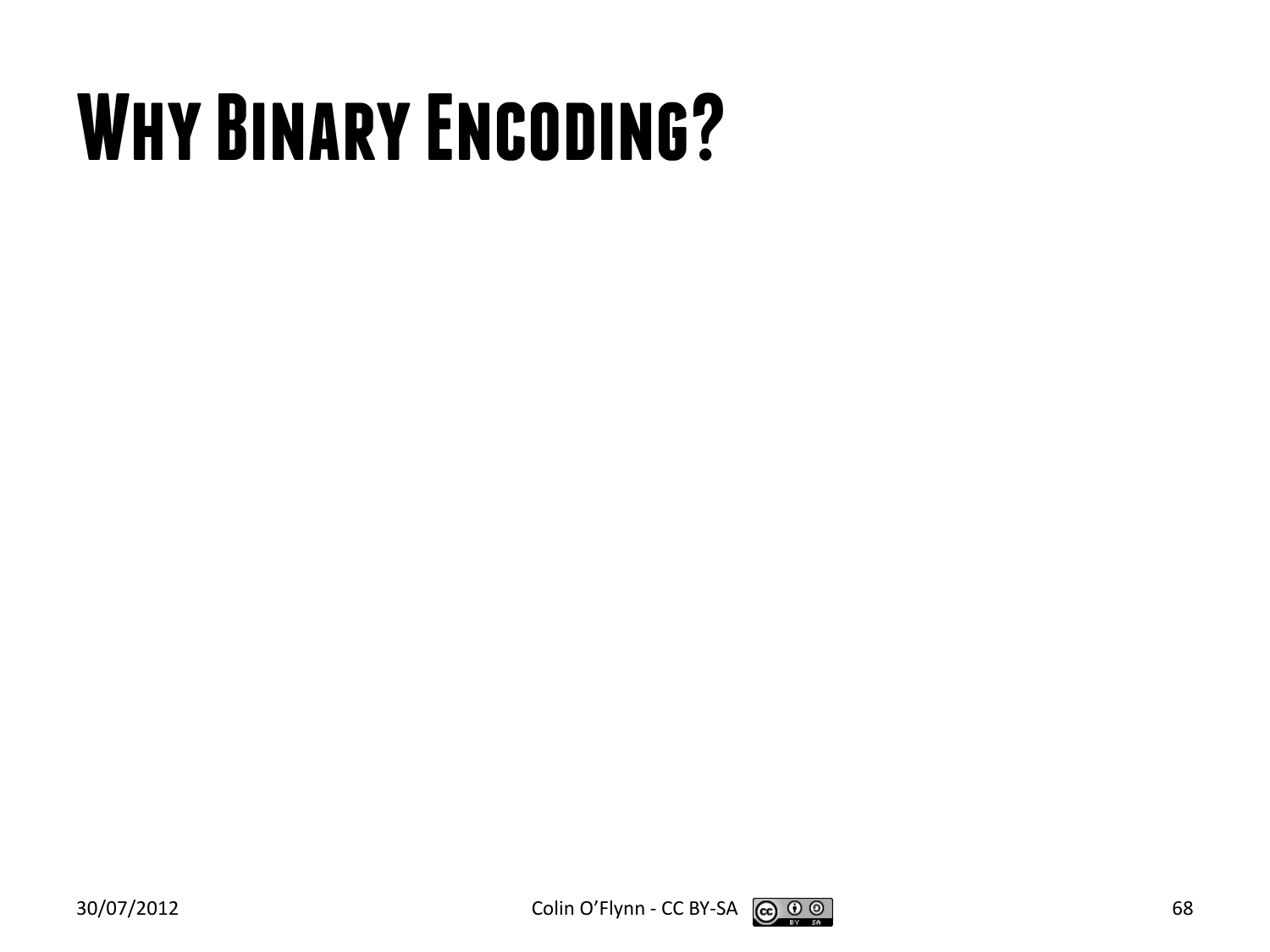## **One-Hot Encoding**

| <b>Initial State</b> | On          | <b>Off</b>     | <b>Next</b><br><b>State</b> |
|----------------------|-------------|----------------|-----------------------------|
| 0001                 | 0           | 0              | 0001                        |
| 0001                 | O           | $\mathbf 1$    | 0001                        |
| 0001                 | $\mathbf 1$ | $\overline{0}$ | 0010                        |
| 0001                 | $\mathbf 1$ | $\mathbf{1}$   | 0001                        |
| 0010                 | ?           | ?              | 0100                        |
| 0100                 | 0           | 0              | 0100                        |
| 0100                 | 0           | $\mathbf{1}$   | 1000                        |
| 0100                 | $\mathbf 1$ | $\Omega$       | 0100                        |
| 0100                 | $\mathbf 1$ | $\mathbf{1}$   | 0100                        |
| 1000                 | <u>م</u>    | ၣ              | 0001                        |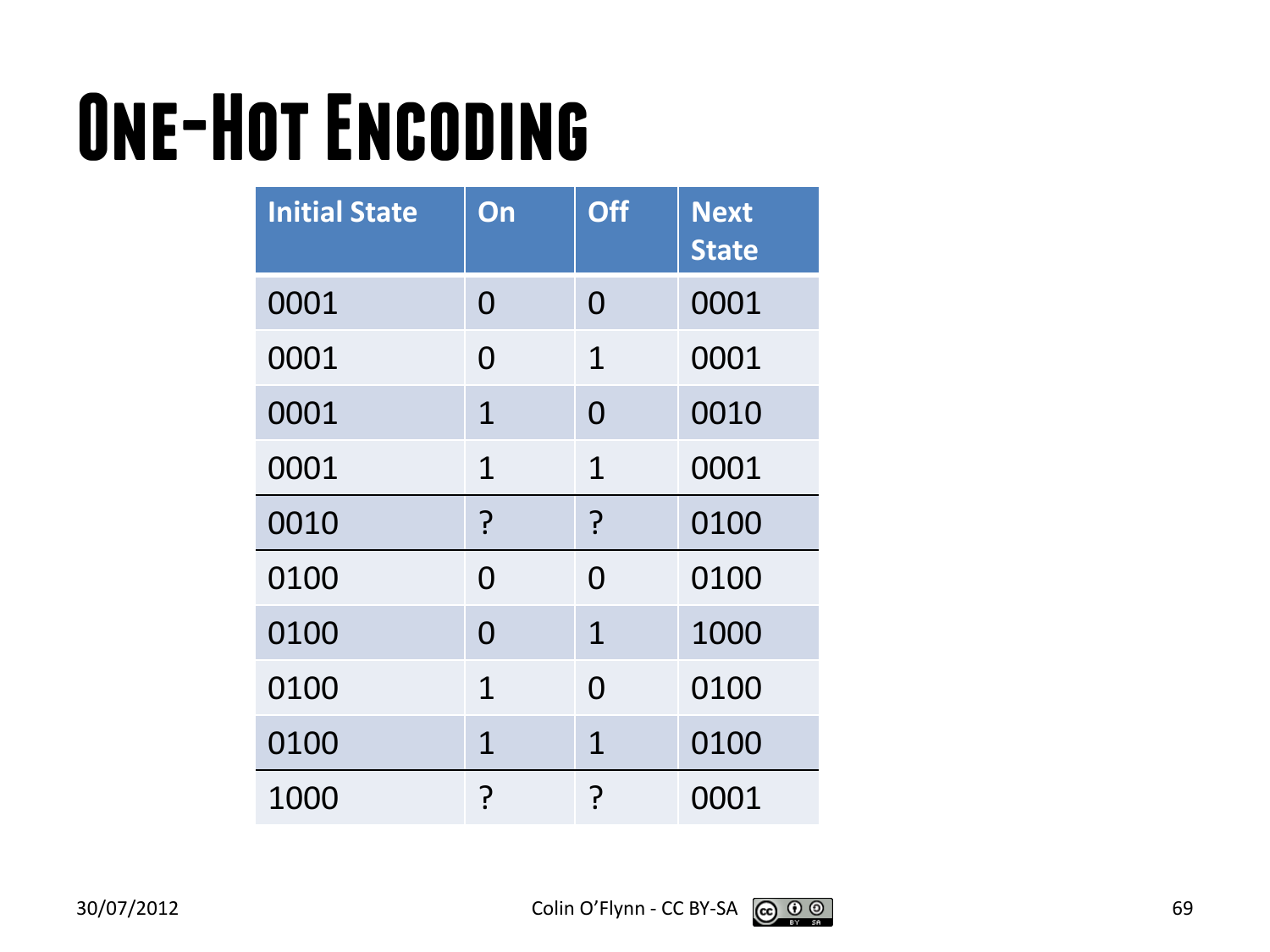## **Why One-Hot Encoding?**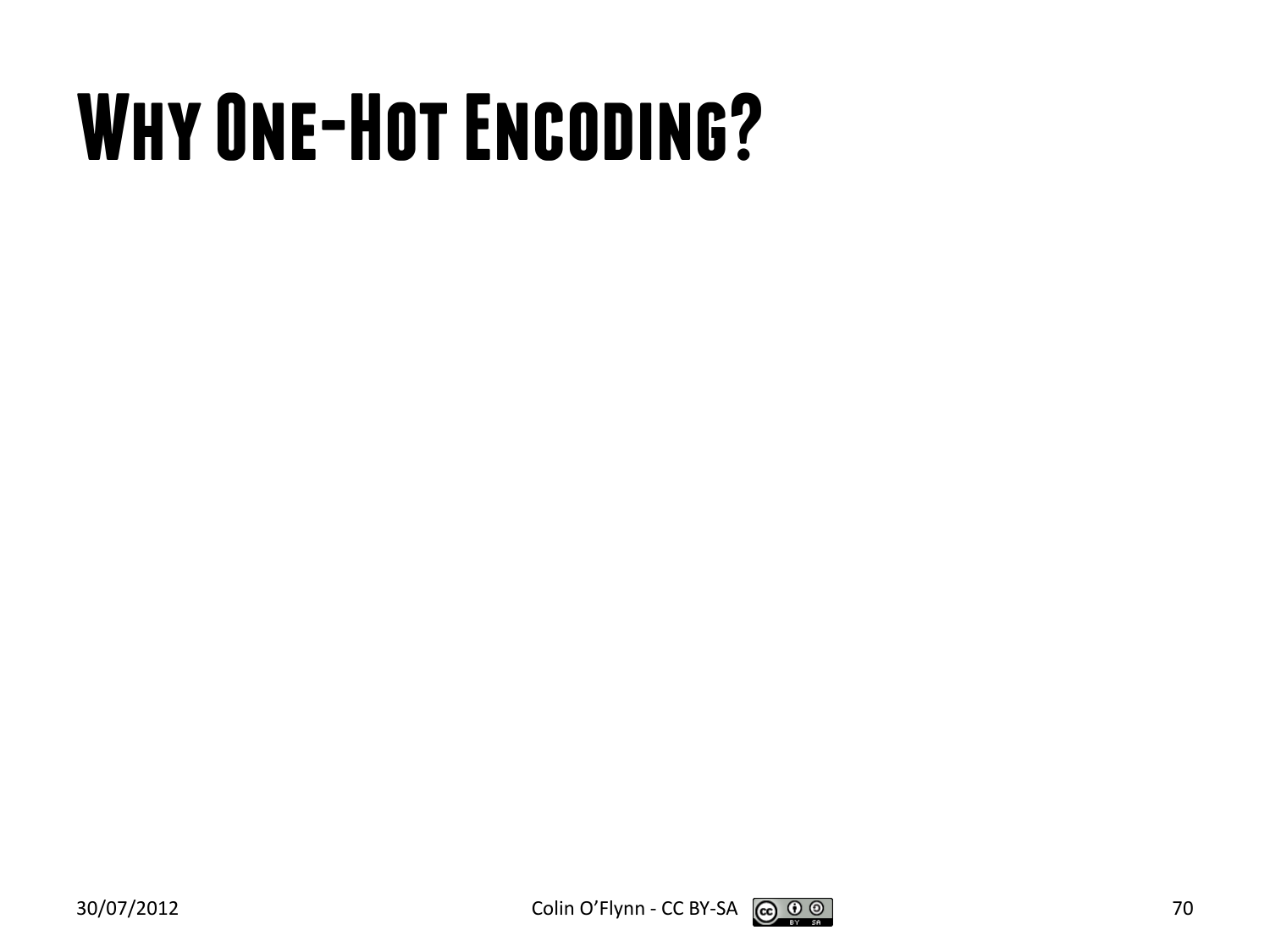## **Gray Coding**

| <b>Initial State</b> | On             | <b>Off</b>     | <b>Next</b><br><b>State</b> |
|----------------------|----------------|----------------|-----------------------------|
| 00                   | 0              | 0              | 00                          |
| 00                   | 0              | 1              | 00                          |
| 00                   | $\mathbf 1$    | $\overline{0}$ | 01                          |
| 00                   | $\mathbf 1$    | $\mathbf{1}$   | 00                          |
| 01                   | ?              | ?              | 11                          |
| 11                   | $\overline{0}$ | $\Omega$       | 11                          |
| 11                   | $\overline{0}$ | $\mathbf 1$    | 10                          |
| 11                   | $\mathbf 1$    | $\Omega$       | 11                          |
| 11                   | $\mathbf 1$    | $\mathbf{1}$   | 11                          |
| 10                   | ?<br>?         | <u>?</u>       | 00                          |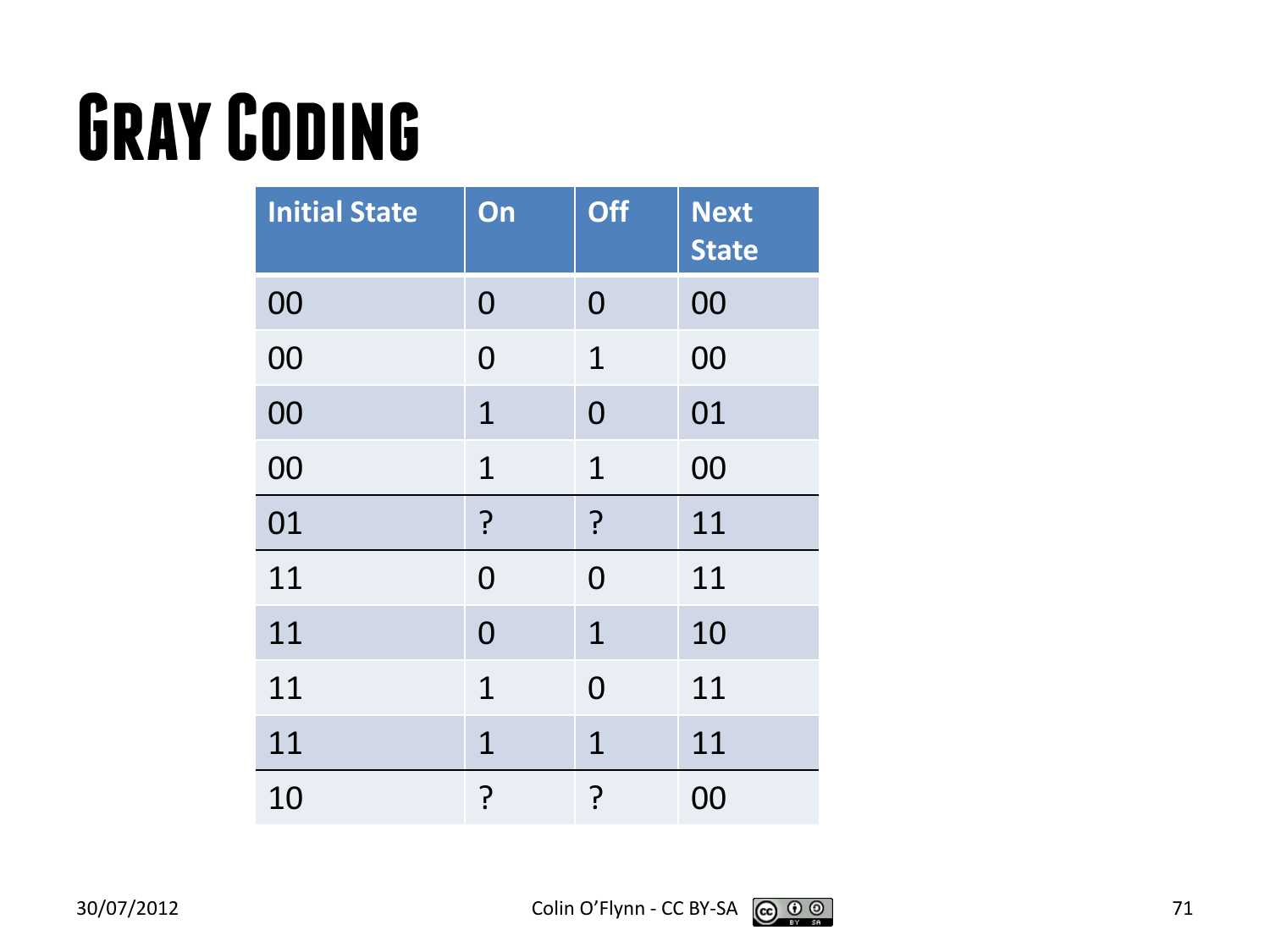## **Why Gray Coding?**